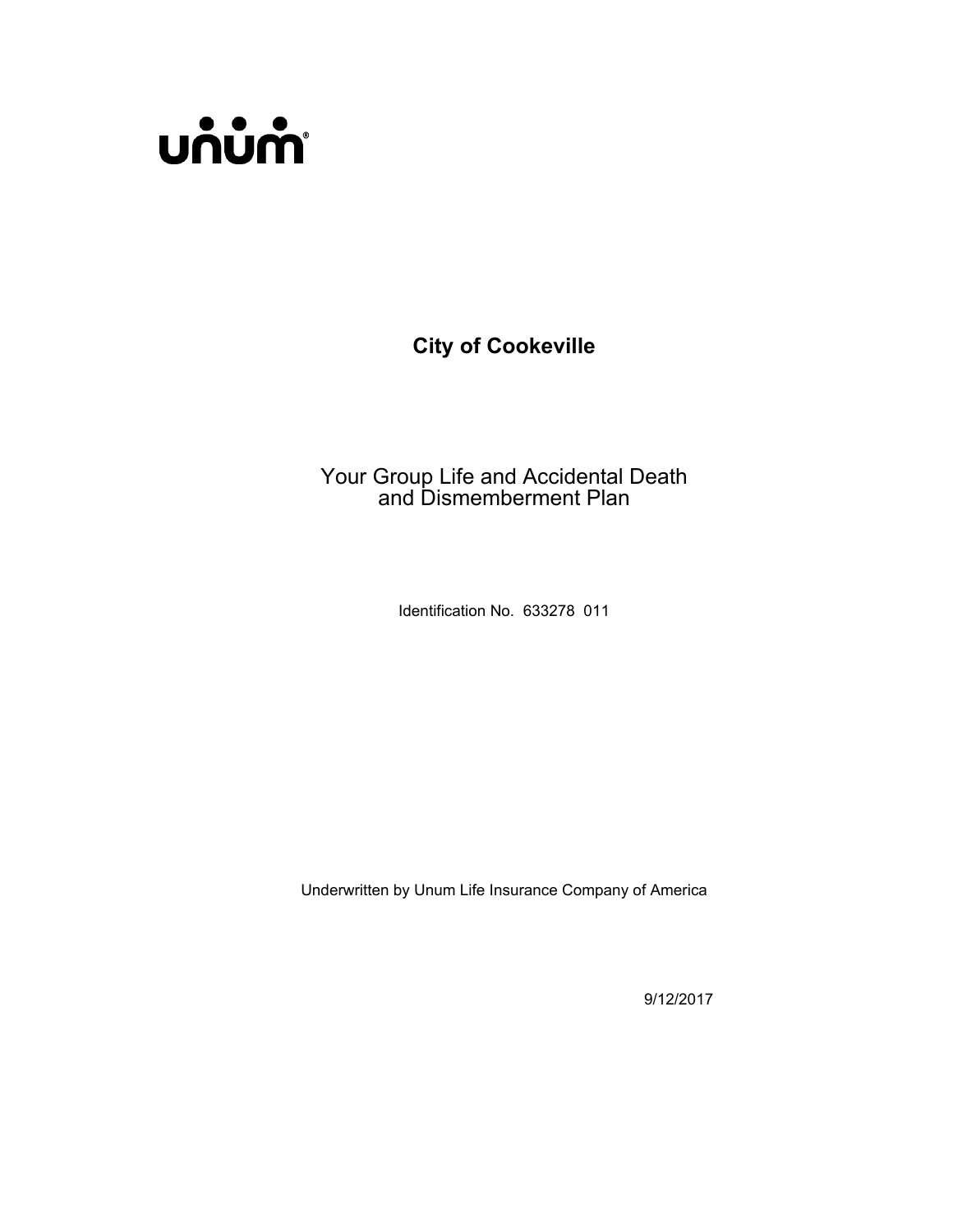## **CERTIFICATE OF COVERAGE**

Unum Life Insurance Company of America (referred to as Unum) welcomes you as a client.

This is your certificate of coverage as long as you are eligible for coverage and you become insured. You will want to read it carefully and keep it in a safe place.

Unum has written your certificate of coverage in plain English. However, a few terms and provisions are written as required by insurance law. If you have any questions about any of the terms and provisions, please consult Unum's claims paying office. Unum will assist you in any way to help you understand your benefits.

If the terms and provisions of the certificate of coverage (issued to you) are different from the Summary of Benefits (issued to the Employer), the Summary of Benefits will govern. The Summary of Benefits may be changed in whole or in part. Only an officer or registrar of Unum can approve a change. The approval must be in writing and endorsed on or attached to the Summary of Benefits. Any other person, including an agent, may not change the Summary of Benefits or waive any part of it.

The Summary of Benefits is delivered in and is governed by the laws of the governing jurisdiction and to the extent applicable by the Employee Retirement Income Security Act of 1974 (ERISA) and any amendments.

For purposes of effective dates and ending dates under the group Summary of Benefits, all days begin at 12:01 a.m. and end at 12:00 midnight at the Employer's address.

> Unum Life Insurance Company of America 2211 Congress Street Portland, Maine 04122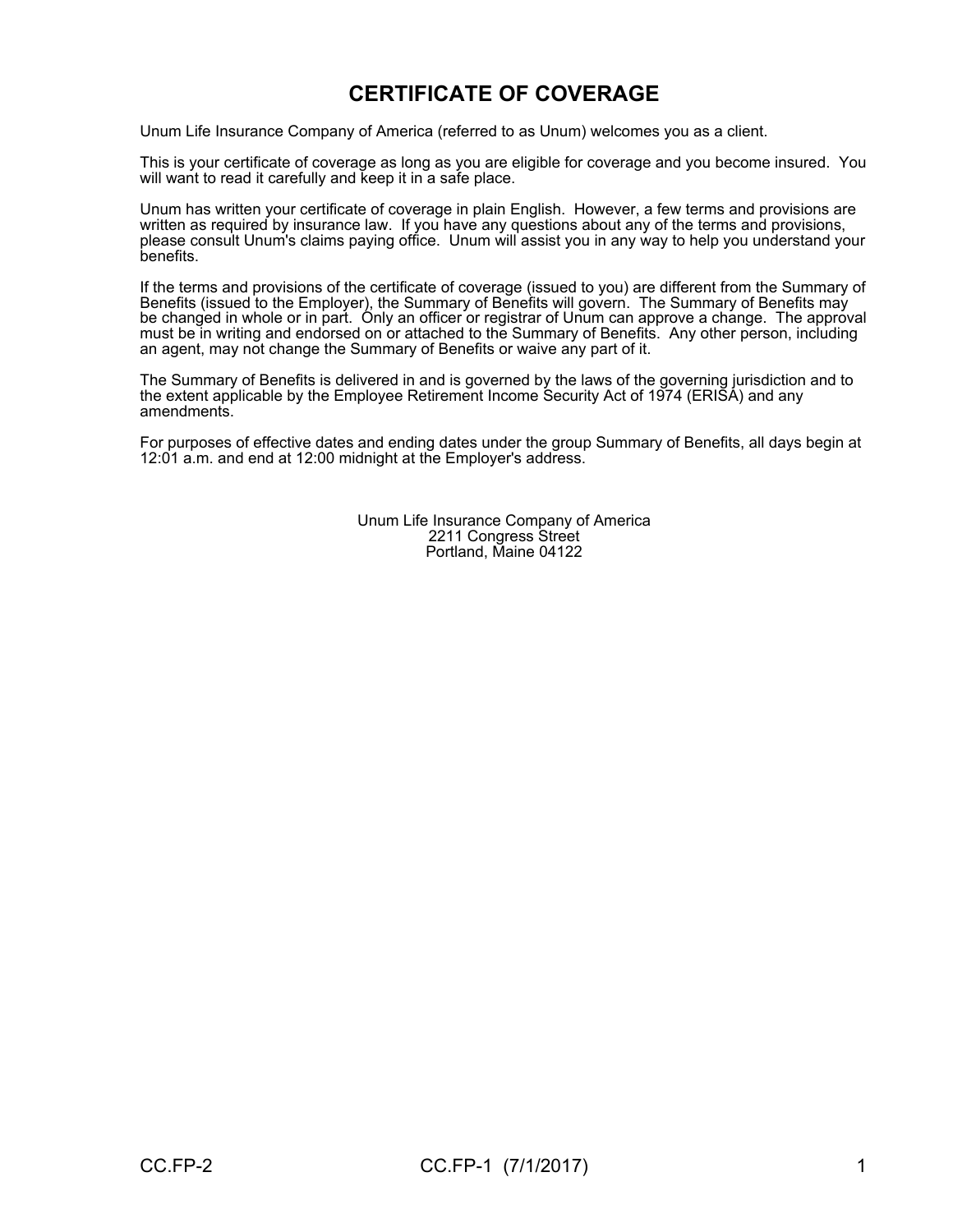## **TABLE OF CONTENTS**

|                                                              | .B@G-LIFE-1 |
|--------------------------------------------------------------|-------------|
|                                                              |             |
| ACCIDENTAL DEATH AND DISMEMBERMENT INSURANCE PLAN B@G-AD&D-1 |             |
|                                                              |             |
|                                                              |             |
|                                                              |             |
|                                                              |             |
|                                                              |             |
|                                                              |             |
|                                                              |             |
|                                                              |             |
|                                                              |             |
|                                                              |             |
|                                                              |             |
|                                                              |             |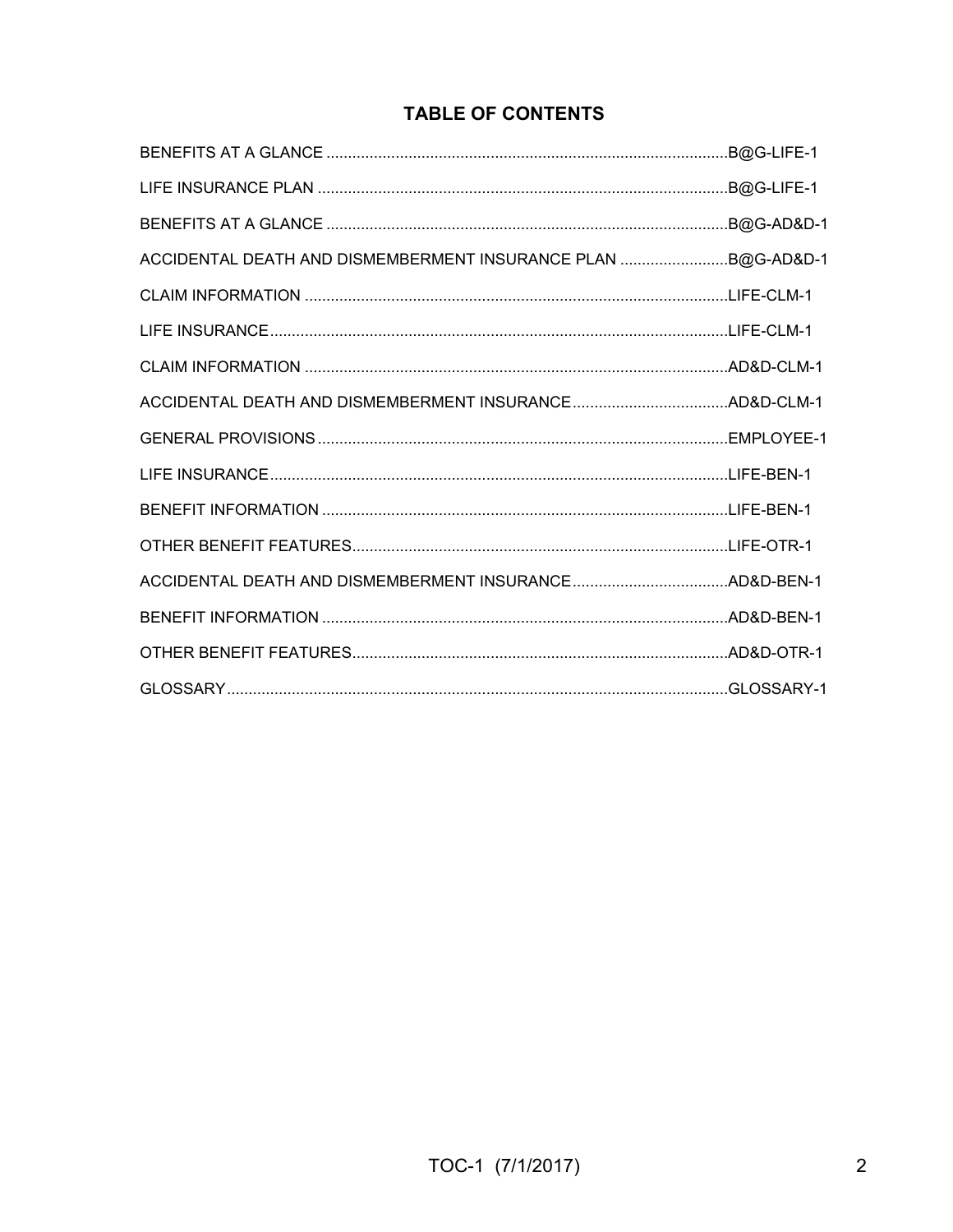## **BENEFITS AT A GLANCE**

#### **LIFE INSURANCE PLAN**

This life insurance plan provides financial protection for your beneficiary(ies) by paying a benefit in the event of your death. The amount your beneficiary(ies) receive(s) is based on the amount of coverage in effect just prior to the date of your death according to the terms and provisions of the plan. You also have the opportunity to have coverage for your dependents.

**EMPLOYER'S ORIGINAL PLAN EFFECTIVE DATE:** 

#### **PLAN YEAR:**

January 1, 2016 to January 1, 2017 and each following January 1 to January 1

#### **IDENTIFICATION NUMBER:** 633278 011

#### **ELIGIBLE GROUP(S):**

All Full-Time Employees and Full-Time Equivalent Employees as defined by the Affordable Care Act in active employment in the United States with the Employer

#### **MINIMUM HOURS REQUIREMENT:**

Employees must be working at least 37.5 hours per week.

#### **WAITING PERIOD:**

For employees in an eligible group on or before January 1, 2016: None

For employees in an eligible group after January 1, 2016: You are eligible to apply for coverage during the first annual enrollment period following the date you enter an eligible group

#### **WHO PAYS FOR THE COVERAGE:**

#### **For You:**

You pay the cost of your coverage.

#### **For Your Dependents:**

You pay the cost of your dependent coverage.

#### **ELIMINATION PERIOD:**

Premium Waiver: 9 months

Disability-based benefits begin the day after Unum approves your claim and the elimination period is completed.

#### **LIFE INSURANCE BENEFIT:**

#### **AMOUNT OF LIFE INSURANCE FOR YOU**

Amounts in \$10,000 benefit units as applied for by you and approved by Unum.

All amounts are rounded to the next higher multiple of \$10,000, if not already an exact multiple thereof.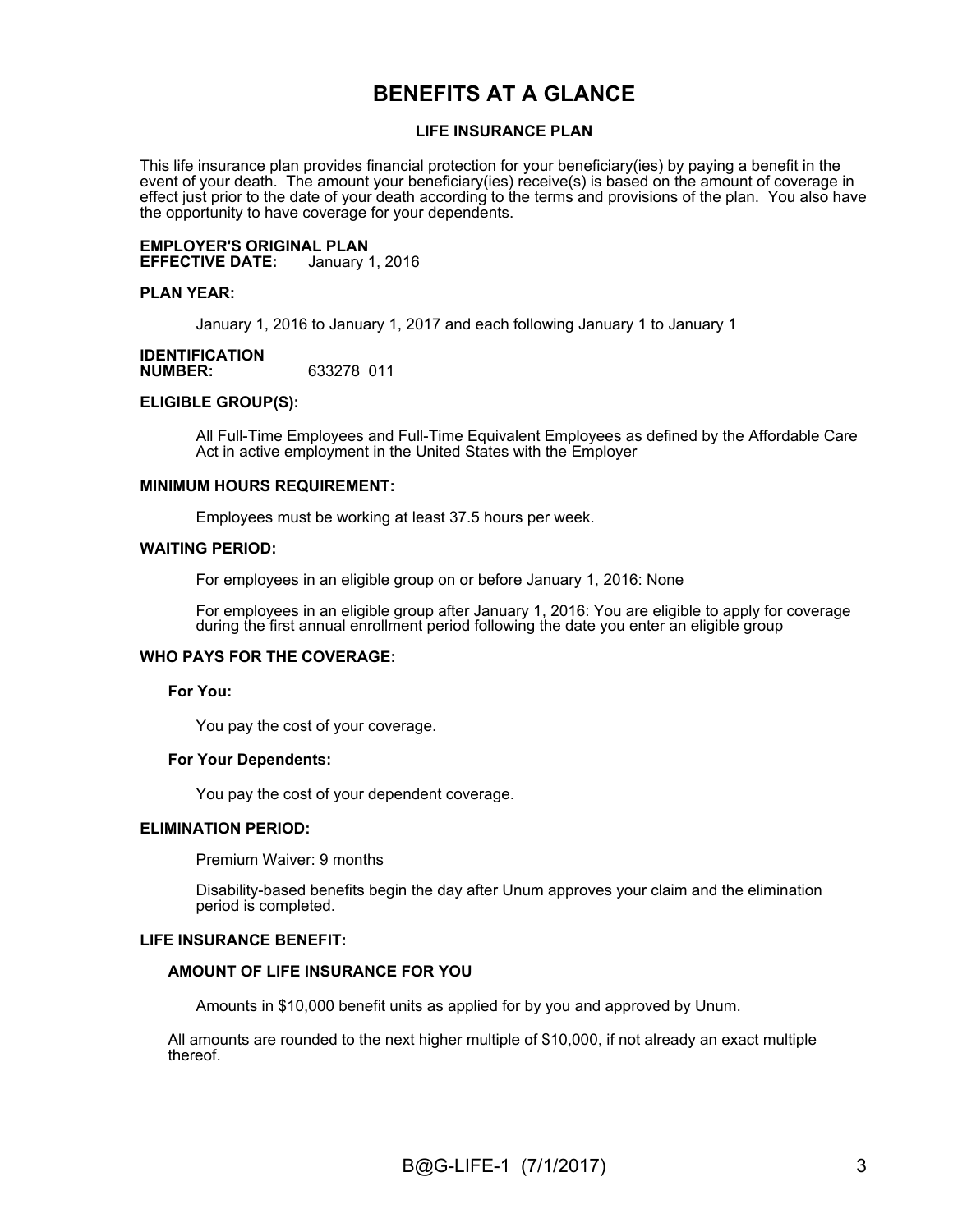#### AMOUNT OF LIFE INSURANCE AVAILABLE IF YOU BECOME INSURED AT CERTAIN AGES OR HAVE REACHED CERTAIN AGES WHILE INSURED

If you have reached age 70, but not age 75, your amount of life insurance will be:

- 67% of the amount of life insurance you had prior to age 70; or
- 67% of the amount of life insurance shown above if you become insured on or after age 70 but before age 75.

There will be no further increases in your amount of life insurance.

If you have reached age 75 or more, your amount of life insurance will be:

- 50% of the amount of life insurance you had prior to your first reduction; or
- 50% of the amount of life insurance shown above if you become insured on or after age 75.

There will be no further increases in your amount of life insurance.

EVIDENCE OF INSURABILITY IS REQUIRED FOR THE AMOUNT OF YOUR INSURANCE OVER:

\$200,000

Evidence of Insurability **is not required** for amounts of life insurance you had in force with your Employer's prior carrier on the termination date of the prior carrier's plan.

Evidence of Insurability **is required** for amounts of life insurance in excess of the greater of:

- The amount(s) of life insurance you had in force with your Employer's prior carrier on the termination date of the prior carrier's plan; or

- The amount(s) of life insurance over the amount shown above.

OVERALL MAXIMUM BENEFIT OF LIFE INSURANCE FOR YOU:

The lesser of: - 5 x annual earnings; or - \$500,000.

#### **AMOUNT OF LIFE INSURANCE FOR YOUR DEPENDENTS**

#### **Spouse:**

Amounts in \$5,000 benefit units as applied for by you and approved by Unum.

All amounts are rounded to the next higher multiple of \$5,000, if not already an exact multiple thereof.

THE AMOUNT OF YOUR SPOUSE'S LIFE INSURANCE WILL REDUCE BY THE SAME PERCENTAGE AND AT THE SAME TIME YOUR LIFE INSURANCE REDUCES.

EVIDENCE OF INSURABILITY IS REQUIRED FOR THE AMOUNT OF YOUR SPOUSE'S INSURANCE OVER:

#### \$30,000

Evidence of Insurability **is not required** for amounts of life insurance your spouse had in force with your Employer's prior carrier on the termination date of the prior carrier's plan.

Evidence of Insurability **is required** for amounts of life insurance in excess of the greater of:

- The amount(s) of life insurance your spouse had in force with your Employer's prior carrier on the termination date of the prior carrier's plan; or

- The amount(s) of life insurance over the amount shown above.

MAXIMUM BENEFIT OF LIFE INSURANCE FOR YOUR SPOUSE:

The lesser of:

- 100% of your amount of insurance; or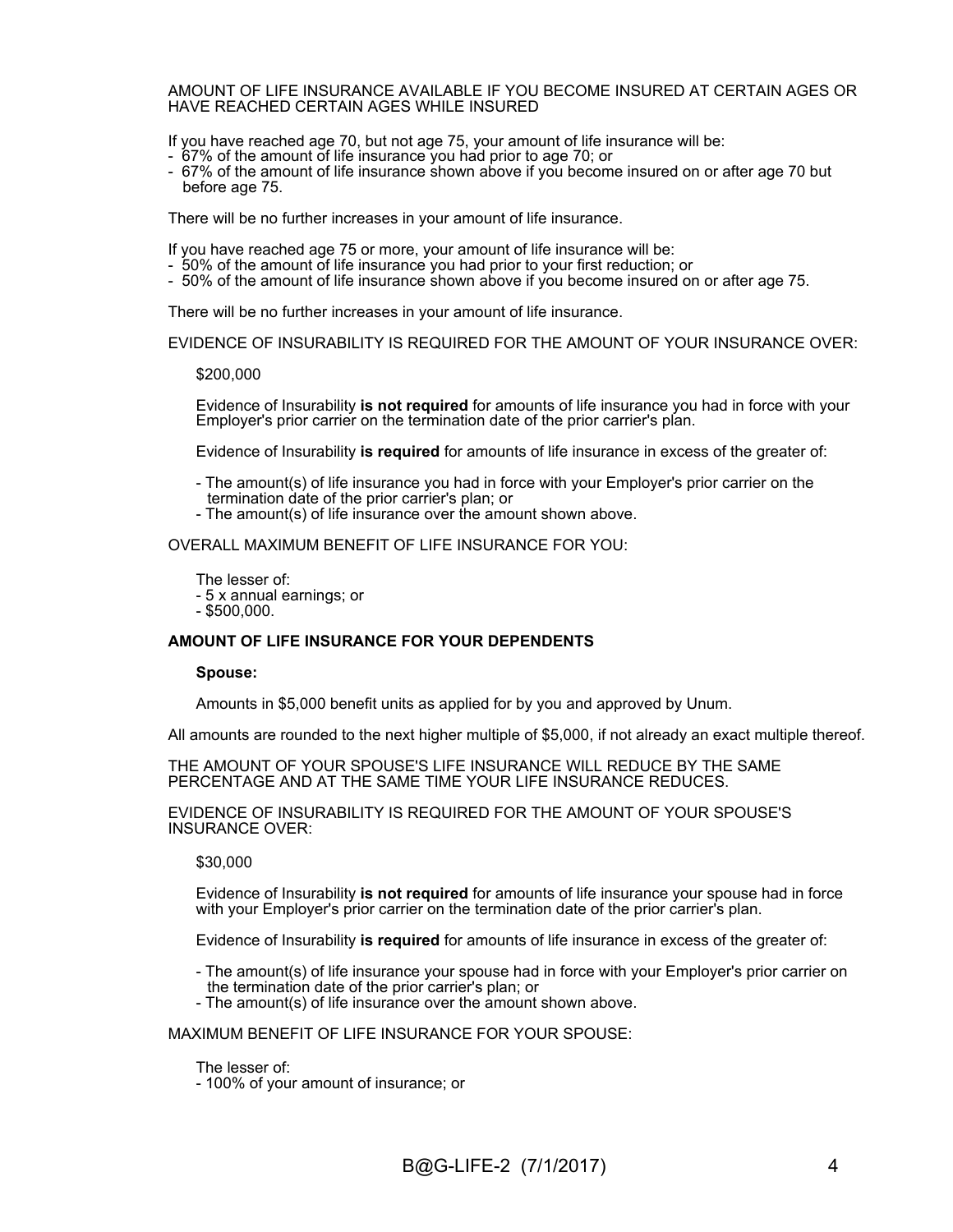- \$500,000.

#### **Children:**

Amounts in \$2,000 benefit units as applied for by you and approved by Unum.

All amounts are rounded to the next higher multiple of \$2,000, if not already a multiple thereof.

#### MAXIMUM BENEFIT OF LIFE INSURANCE FOR YOUR CHILDREN:

Attained age at death:

Live birth to 14 days: \$1,000 14 days to 6 months: \$1,000 6 months to age 19 or to age 26 if a full-time student:

The lesser of: - 100% of your amount of insurance; or - \$10,000.

#### **SOME LOSSES MAY NOT BE COVERED UNDER THIS PLAN.**

#### **OTHER FEATURES:**

Accelerated Benefit

Conversion

Continuity of Coverage

**Portability** 

NOTE: Portability under this plan is available to an insured spouse in the event of divorce from an insured employee, subject to all terms and conditions otherwise applicable to ported spouse coverage.

**The above items are only highlights of this plan. For a full description of your coverage, continue reading your certificate of coverage section.** The plan includes enrollment, risk management and other support services related to your Employer's Benefit Program.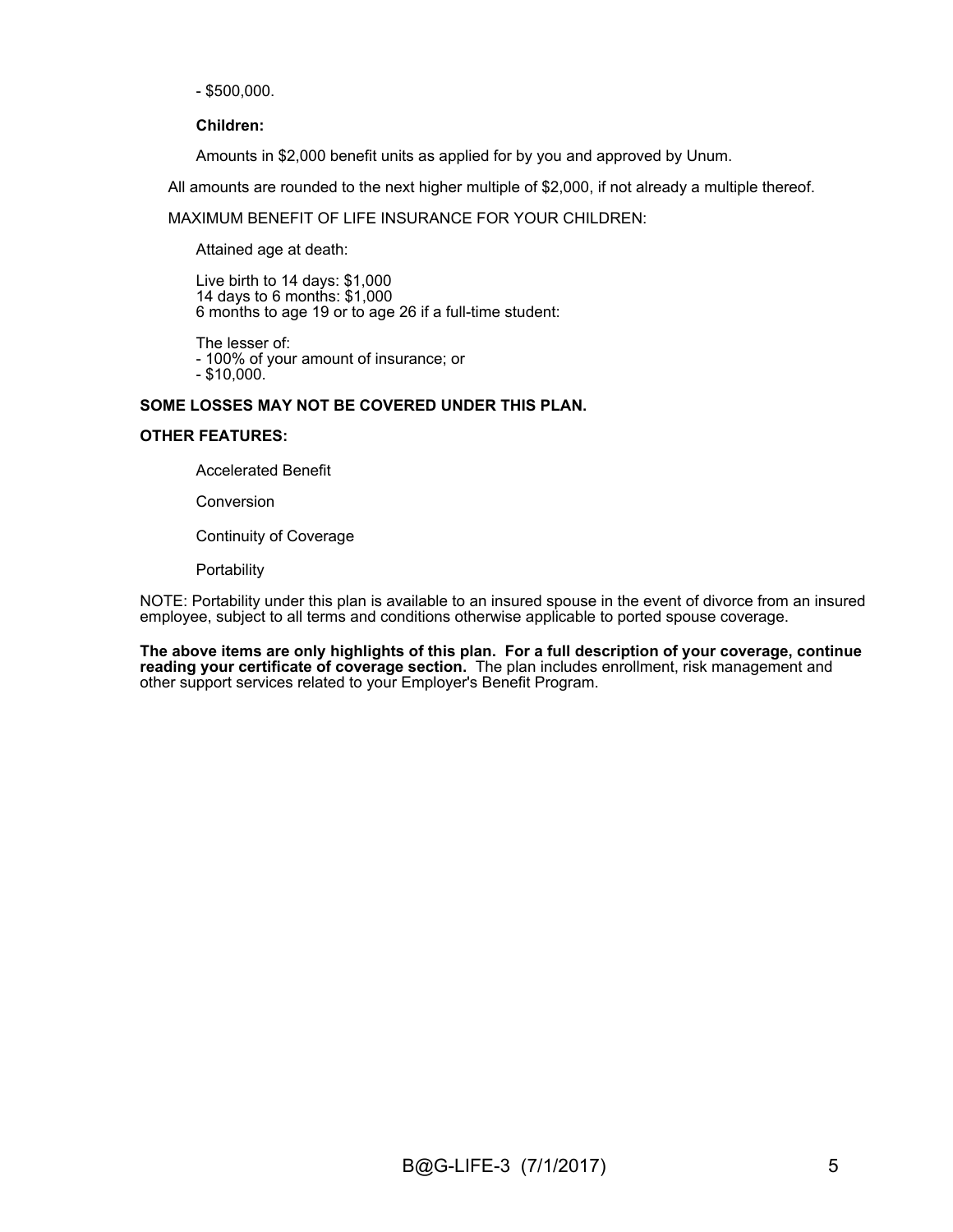## **BENEFITS AT A GLANCE**

#### **ACCIDENTAL DEATH AND DISMEMBERMENT INSURANCE PLAN**

This accidental death and dismemberment insurance plan provides financial protection for your beneficiary(ies) by paying a benefit in the event of your death or for you in the event of any other covered loss. The amount you or your beneficiary(ies) receive(s) is based on the amount of coverage in effect just prior to the date of your death or any other covered loss according to the terms and provisions of the plan. You also have the opportunity to have coverage for your dependents.

# **EMPLOYER'S ORIGINAL PLAN**

**EFFECTIVE DATE:** 

#### **PLAN YEAR:**

January 1, 2016 to January 1, 2017 and each following January 1 to January 1

#### **IDENTIFICATION**<br>NUMBER: **NUMBER:** 633278 011

#### **ELIGIBLE GROUP(S):**

All Full-Time Employees and Full-Time Equivalent Employees as defined by the Affordable Care Act in active employment in the United States with the Employer

#### **MINIMUM HOURS REQUIREMENT:**

Employees must be working at least 37.5 hours per week.

#### **WAITING PERIOD:**

For employees in an eligible group on or before January 1, 2016: None

For employees in an eligible group after January 1, 2016: You are eligible to apply for coverage during the first annual enrollment period following the date you enter an eligible group

#### **WHO PAYS FOR THE COVERAGE:**

#### **For You:**

You pay the cost of your coverage.

#### **For Your Dependents:**

You pay the cost of your dependent coverage.

#### **ACCIDENTAL DEATH AND DISMEMBERMENT BENEFIT:**

#### **AMOUNT OF ACCIDENTAL DEATH AND DISMEMBERMENT (AD&D) INSURANCE FOR YOU**  (FULL AMOUNT)

Amounts in \$10,000 benefit units as applied for by you and approved by Unum.

All amounts are rounded to the next higher multiple of \$10,000, if not already an exact multiple thereof.

AMOUNT OF ACCIDENTAL DEATH AND DISMEMBERMENT INSURANCE AVAILABLE IF YOU BECOME INSURED AT CERTAIN AGES OR HAVE REACHED CERTAIN AGES WHILE INSURED

If you have reached age 70, but not age 75, your amount of AD&D insurance will be:

- 67% of the amount of AD&D insurance you had prior to age 70; or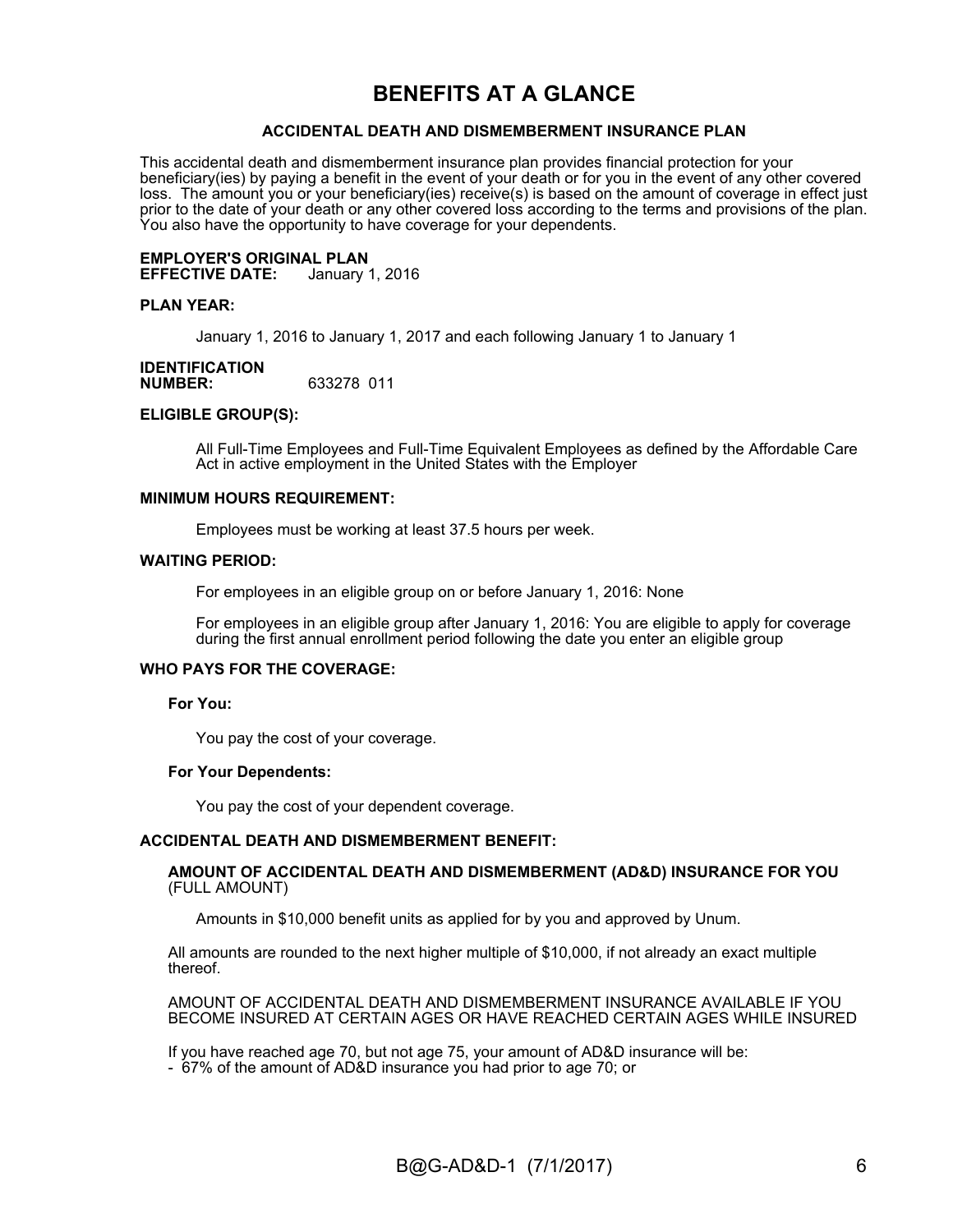- 67% of the amount of AD&D insurance shown above if you become insured on or after age 70 but before age 75.

There will be no further increases in your amount of AD&D insurance.

If you have reached age 75 or more, your amount of AD&D insurance will be:

- 50% of the amount of AD&D insurance you had prior to your first reduction; or
- 50% of the amount of AD&D insurance shown above if you become insured on or after age 75.

There will be no further increases in your amount of AD&D insurance.

MAXIMUM BENEFIT OF ACCIDENTAL DEATH AND DISMEMBERMENT INSURANCE FOR YOU:

The lesser of: - 5 x annual earnings; or

- \$500,000.

#### **AMOUNT OF ACCIDENTAL DEATH AND DISMEMBERMENT INSURANCE FOR YOUR DEPENDENTS** (FULL AMOUNT)

**Spouse:**

Amounts in \$5,000 benefit units as applied for by you and approved by Unum.

All amounts are rounded to the next higher multiple of \$5,000, if not already an exact multiple thereof.

THE AMOUNT OF YOUR SPOUSE'S AD&D INSURANCE WILL REDUCE BY THE SAME PERCENTAGE AND AT THE SAME TIME YOUR AD&D INSURANCE REDUCES.

MAXIMUM BENEFIT OF ACCIDENTAL DEATH AND DISMEMBERMENT INSURANCE FOR YOUR SPOUSE:

The lesser of: - 100% of your amount of insurance; or  $-$  \$500,000.

#### **Children:**

Amounts in \$2,000 benefit units as applied for by you and approved by Unum.

All amounts are rounded to the next higher multiple of \$2,000, if not already a multiple thereof.

MAXIMUM BENEFIT OF ACCIDENTAL DEATH AND DISMEMBERMENT INSURANCE FOR YOUR CHILDREN:

Attained age at death:

Live birth to 14 days: \$1,000 14 days to 6 months: \$1,000 6 months to age 19 or to age 26 if a full-time student:

The lesser of: - 100% of your amount of insurance; or - \$10,000.

#### **REPATRIATION BENEFIT FOR YOU AND YOUR DEPENDENTS**

Maximum Benefit Amount:

Up to \$5,000

The Repatriation Benefit is separate from any accidental death and dismemberment benefit which may be payable. To receive the Repatriation Benefit, your or your dependent's accidental death benefit must be paid first.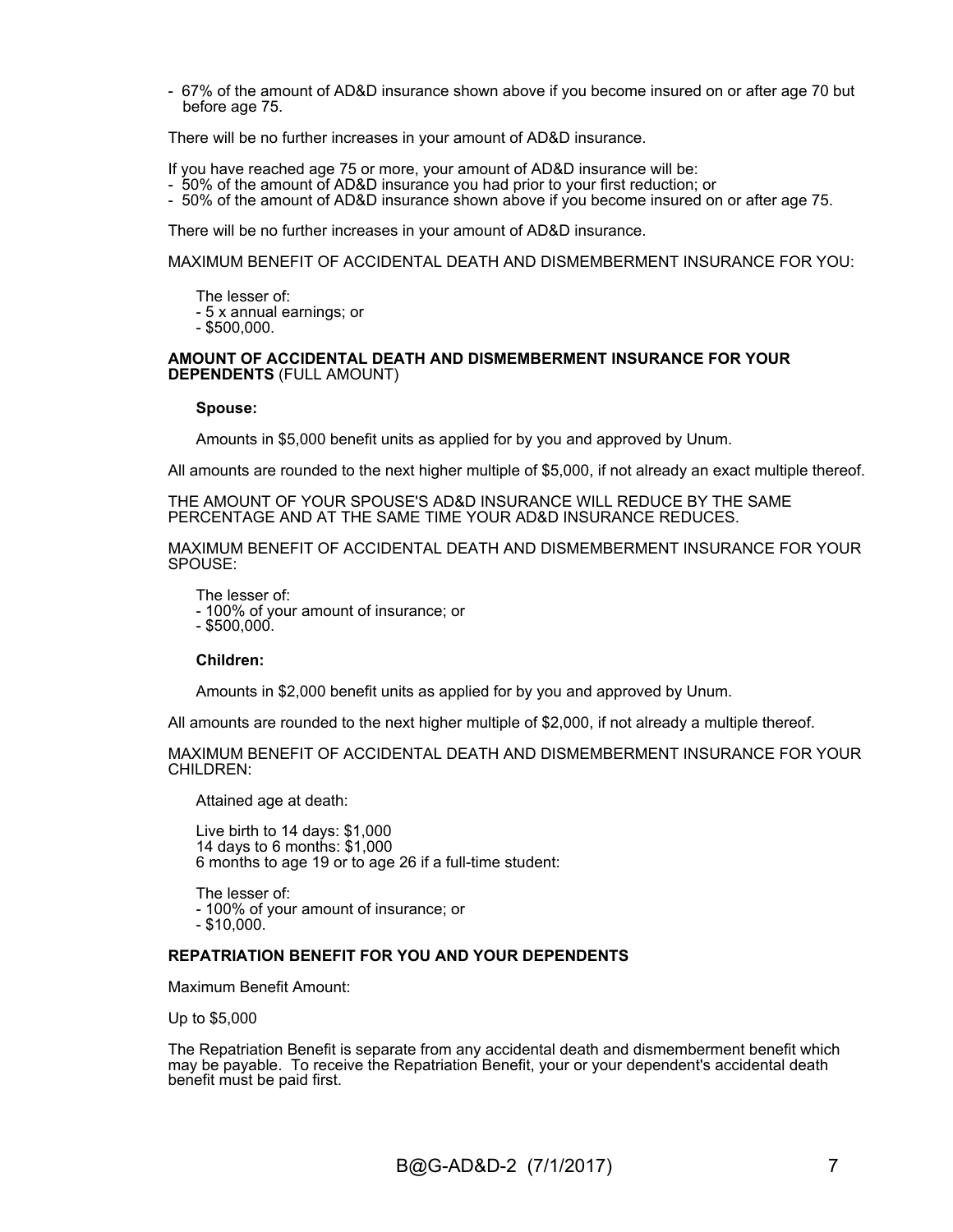#### **SEATBELT(S) AND AIR BAG BENEFIT FOR YOU AND YOUR DEPENDENTS**

Benefit Amount:

- Seatbelt(s): 10% of the Full Amount of your or your dependent's accidental death and dismemberment insurance benefit.
- Air Bag: 5% of the Full Amount of your or your dependent's accidental death and dismemberment insurance benefit.

Maximum Benefit Payment:

Seatbelt(s): \$25,000

Air bag: \$5,000

The Seatbelt(s) and Air Bag Benefit is separate from any accidental death and dismemberment benefit which may be payable. To receive the Seatbelt(s) and Air Bag Benefit, your or your dependents accidental death benefit must be paid first.

#### **EDUCATION BENEFIT**

Each Qualified Child

Benefit Amount per Academic Year for which a Qualified Child is enrolled:

6% of the Full Amount of the employee's accidental death and dismemberment insurance to a maximum of \$6,000.

Maximum Benefit Payments:

4 per lifetime

Maximum Benefit Amount:

\$24,000

Maximum Benefit Period:

6 years from the date the first benefit payment has been made.

The Education Benefit is separate from any accidental death and dismemberment benefit which may be payable. In order for your Qualified Child to receive the Education Benefit, your accidental death benefit must be paid first.

#### **EXPOSURE AND DISAPPEARANCE BENEFIT FOR YOU AND YOUR DEPENDENTS**

Maximum Benefit Amount: The Full Amount

#### **SOME LOSSES MAY NOT BE COVERED UNDER THIS PLAN.**

#### **OTHER FEATURES:**

**Portability** 

NOTE: Portability under this plan is available to an insured spouse in the event of divorce from an insured employee, subject to all terms and conditions otherwise applicable to ported spouse coverage.

Continuity of Coverage is available under this plan - refer to the **ACCIDENTAL DEATH AND DISMEMBERMENT OTHER BENEFIT FEATURES** for further details.

**The above items are only highlights of this plan. For a full description of your coverage, continue reading your certificate of coverage section.** The plan includes enrollment, risk management and other support services related to your Employer's Benefit Program.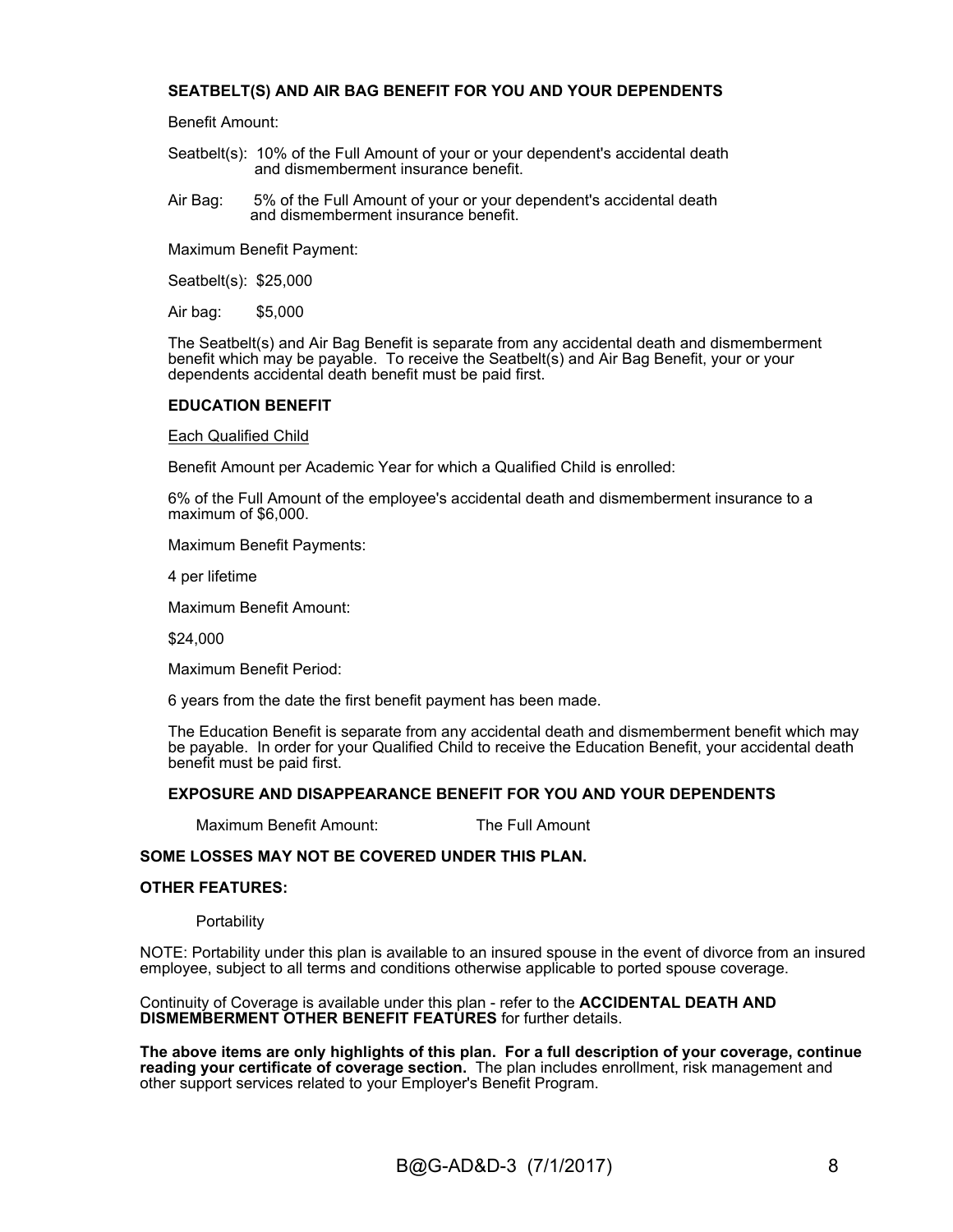## **CLAIM INFORMATION**

## **LIFE INSURANCE**

#### *WHEN DO YOU OR YOUR AUTHORIZED REPRESENTATIVE NOTIFY UNUM OF A CLAIM?*

We encourage you or your authorized representative to notify us as soon as possible, so that a claim decision can be made in a timely manner.

If a claim is based on your disability, written notice and proof of claim must be sent no later than 90 days after the end of the elimination period.

If a claim is based on death, written notice and proof of claim must be sent no later than 90 days after the date of death.

If it is not possible to give proof within these time limits, it must be given no later than 1 year after the proof is required as specified above. These time limits will not apply during any period you or your authorized representative lacks the legal capacity to give us proof of claim.

The claim form is available from your Employer, or you or your authorized representative can request a claim form from us. If you or your authorized representative does not receive the form from Unum within 15 days of the request, send Unum written proof of claim without waiting for the form.

If you have a disability, you must notify us immediately when you return to work in any capacity, regardless of whether you are working for your Employer.

#### *HOW DO YOU FILE A CLAIM FOR A DISABILITY?*

You or your authorized representative, and your Employer must fill out your own sections of the claim form and then give it to your attending physician. Your physician should fill out his or her section of the form and send it directly to Unum.

### *WHAT INFORMATION IS NEEDED AS PROOF OF YOUR CLAIM?*

If your claim is based on your disability, your proof of claim, provided at your expense, must show:

- that you are under the **regular care** of a **physician**;
- the date your disability began;
- the cause of your disability;
- the extent of your disability, including restrictions and limitations preventing you from performing your regular occupation or any gainful occupation; and
- the name and address of any **hospital or institution** where you received treatment, including all attending physicians.

We may request that you send proof of continuing disability indicating that you are under the regular care of a physician. This proof, provided at your expense, must be received within 45 days of a request by us.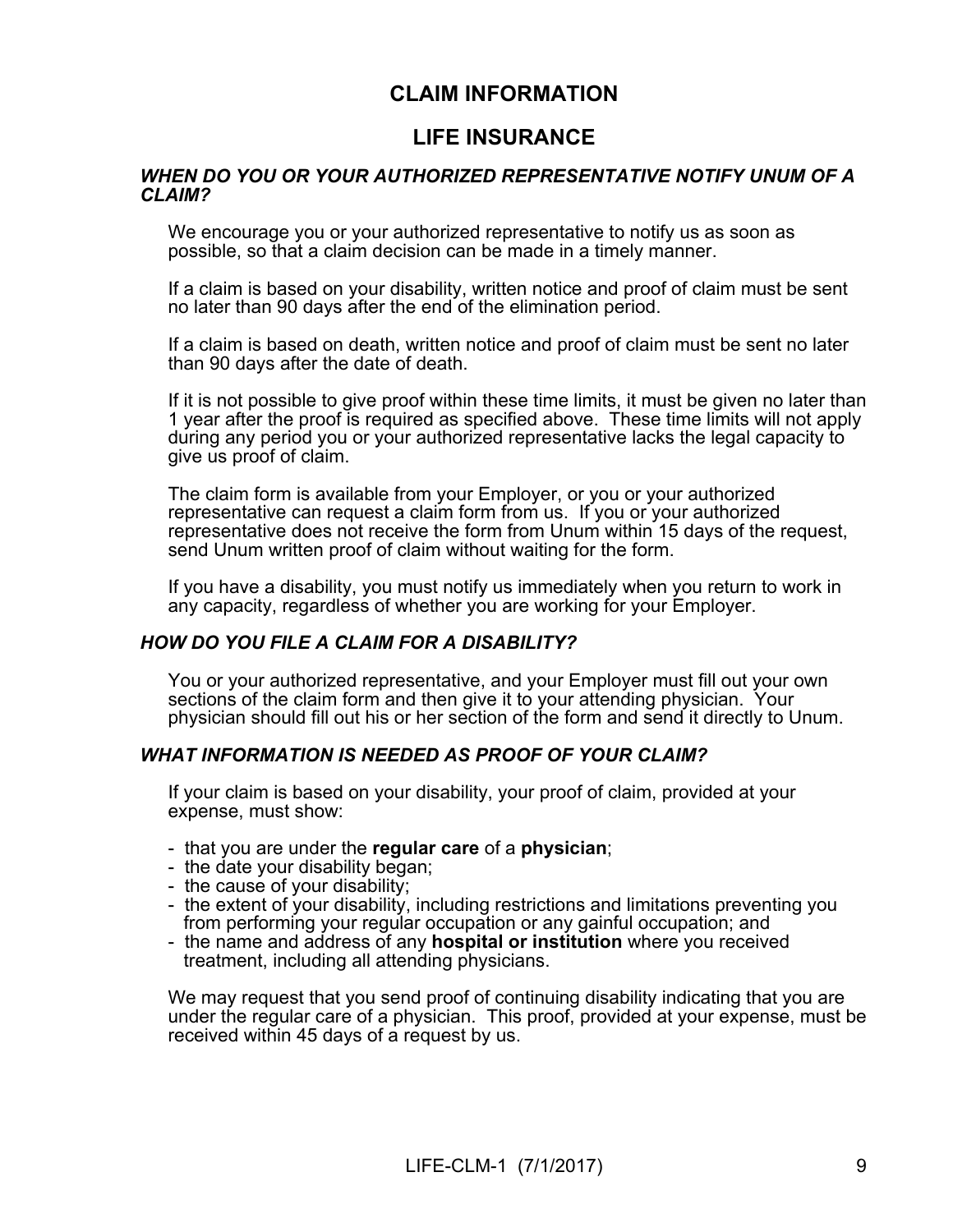If claim is based on death, proof of claim, provided at your or your authorized representative's expense, must show the cause of death. Also a certified copy of the death certificate must be given to us.

In some cases, you will be required to give Unum authorization to obtain additional medical and non-medical information as part of your proof of claim or proof of continuing disability. Unum will deny your claim if the appropriate information is not submitted.

#### *WHEN CAN UNUM REQUEST AN AUTOPSY?*

In the case of death, Unum will have the right and opportunity to request an autopsy where not forbidden by law.

#### *HOW DO YOU DESIGNATE OR CHANGE A BENEFICIARY? (Beneficiary Designation)*

At the time you become insured, you should name a beneficiary on your enrollment form for your death benefits under your life insurance. You may change your beneficiary at any time by filing a form approved by Unum with your Employer. The new beneficiary designation will be effective as of the date you sign that form. However, if we have taken any action or made any payment before your Employer receives that form, that change will not go into effect.

It is important that you name a beneficiary and keep your designation current. If more than one beneficiary is named and you do not designate their order or share of payments, the beneficiaries will share equally. The share of a beneficiary who dies before you, or the share of a beneficiary who is disqualified, will pass to any surviving beneficiaries in the order you designated.

If you do not name a beneficiary, or if all named beneficiaries do not survive you, or if your named beneficiary is disqualified, your death benefit will be paid to your estate.

Instead of making a death payment to your estate, Unum has the right to make payment to the first surviving family members of the family members in the order listed below:

- spouse;
- child or children;
- mother or father; or
- sisters or brothers.

If we are to make payments to a beneficiary who lacks the legal capacity to give us a release, Unum may pay up to \$2,000 to the person or institution that appears to have assumed the custody and main support of the beneficiary. This payment made in good faith satisfies Unum's legal duty to the extent of that payment and Unum will not have to make payment again.

Also, at Unum's option, we may pay up to \$1,000 to the person or persons who, in our opinion, have incurred expenses for your last sickness and death.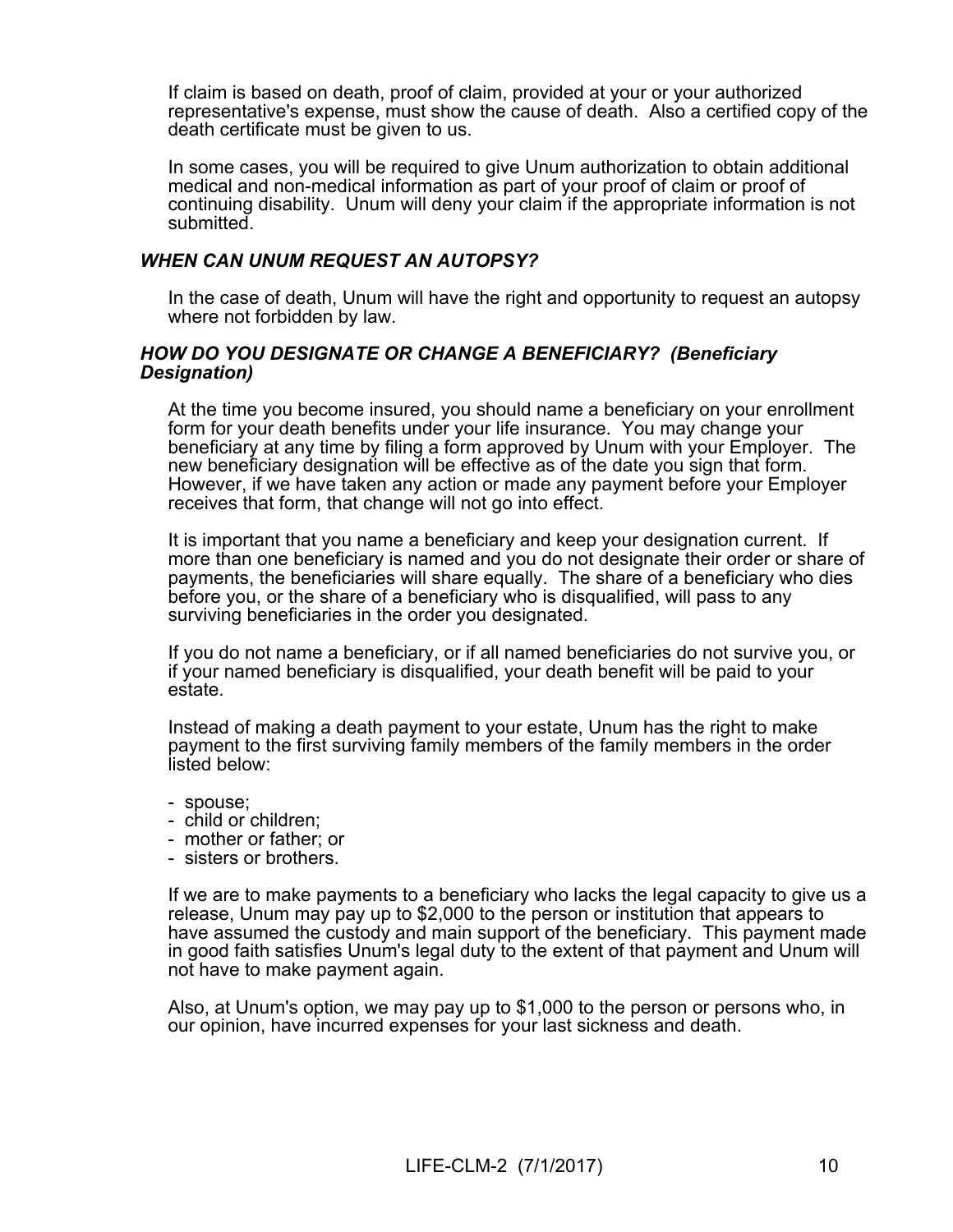In addition, if you do not survive your spouse, and dependent life coverage is continued, then your surviving spouse should name a beneficiary according to the requirements specified above for you.

### *HOW WILL UNUM MAKE PAYMENTS?*

If your or your dependent's life claim is at least \$10,000, Unum will make available to the beneficiary a **retained asset account** (the Unum Security Account).

Payment for the life claim may be accessed by writing a draft in a single sum or drafts in smaller sums. The funds for the draft or drafts are fully guaranteed by Unum.

If the life claim is less than \$10,000, Unum will pay it in one lump sum to you or your beneficiary.

Also, you or your beneficiary may request the life claim to be paid according to one of Unum's other settlement options. This request must be in writing in order to be paid under Unum's other settlement options.

If you do not survive your spouse, and dependent life coverage is continued, then your surviving spouse's death claim will be paid to your surviving spouse's beneficiary.

All other benefits will be paid to you.

### *WHAT HAPPENS IF UNUM OVERPAYS YOUR CLAIM?*

Unum has the right to recover any overpayments due to:

- fraud; and
- any error Unum makes in processing a claim.

You must reimburse us in full. We will determine the method by which the repayment is to be made.

Unum will not recover more money than the amount we paid you.

#### *WHAT ARE YOUR ASSIGNABILITY RIGHTS FOR THE DEATH BENEFITS UNDER YOUR LIFE INSURANCE? (Assignability Rights)*

The rights provided to you by the plan for life insurance are owned by you, unless:

- you have previously assigned these rights to someone else (known as an "assignee"); or
- you assign your rights under the plan(s) to an assignee.

We will recognize an assignee as the owner of the rights assigned only if:

- the assignment is in writing, signed by you, and acceptable to us in form; and
- a signed or certified copy of the written assignment has been received and registered by us at our home office.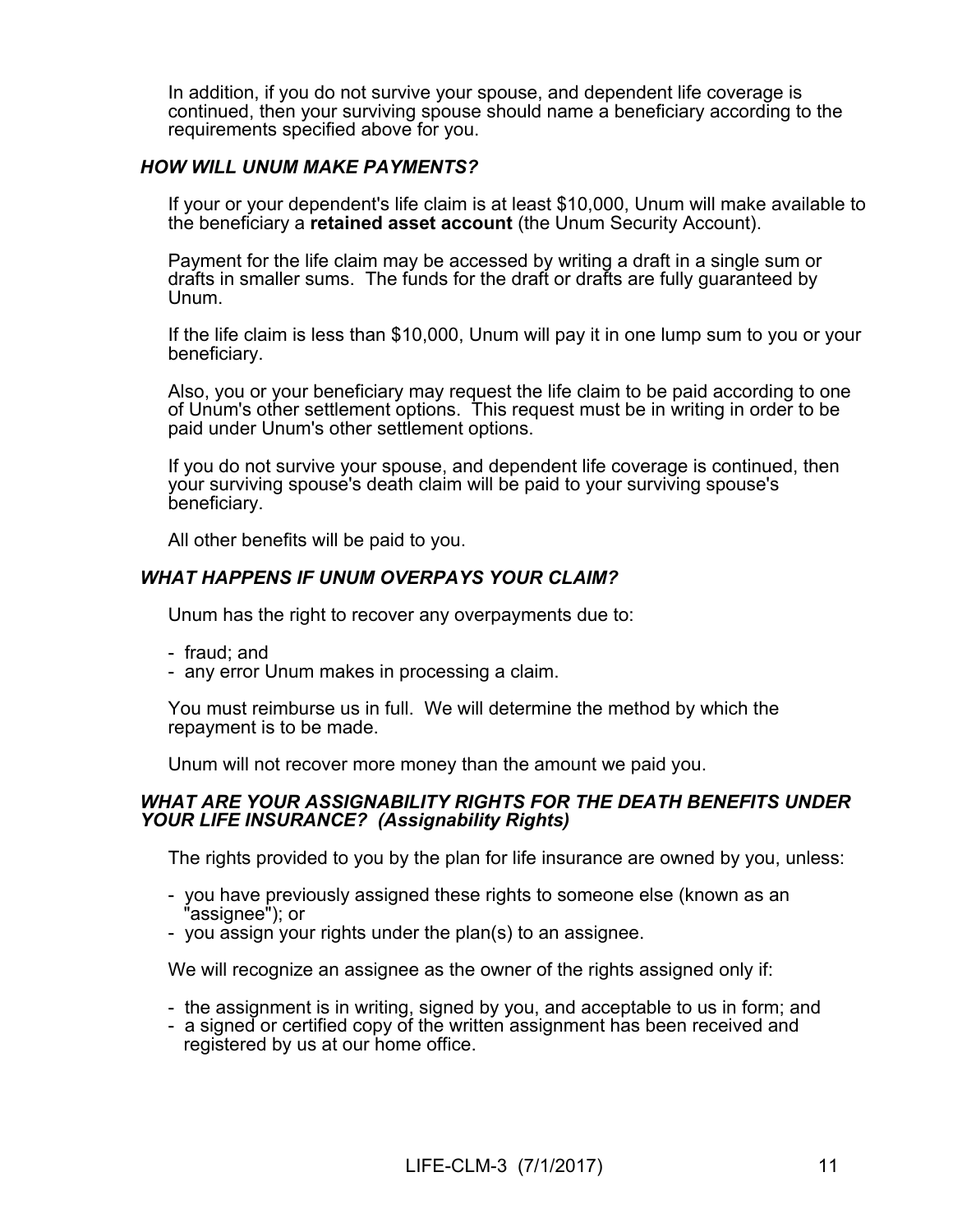We will not be responsible for the legal, tax or other effects of any assignment, or for any action taken under the plan(s') provisions before receiving and registering an assignment.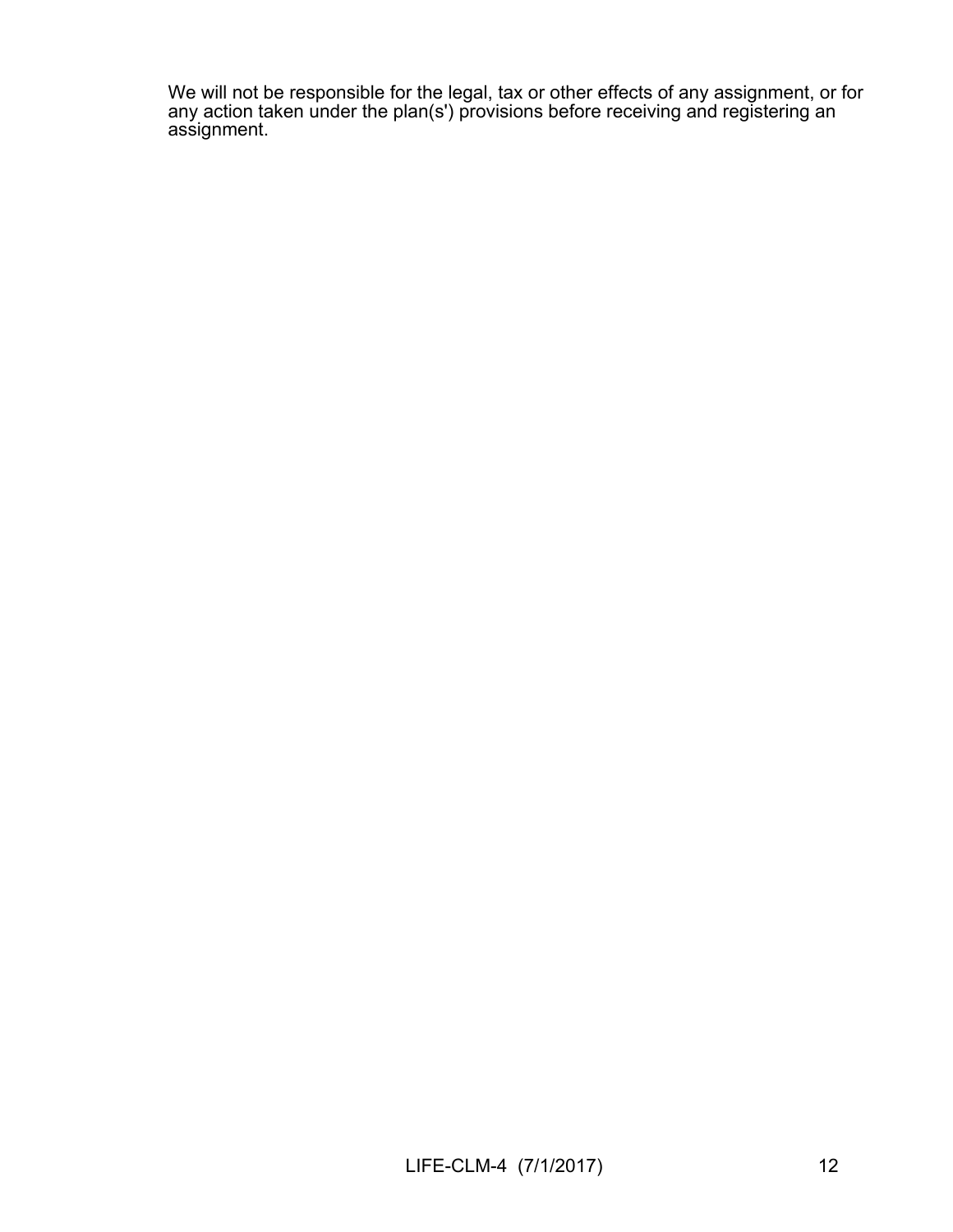## **CLAIM INFORMATION**

## **ACCIDENTAL DEATH AND DISMEMBERMENT INSURANCE**

#### *WHEN DO YOU OR YOUR AUTHORIZED REPRESENTATIVE NOTIFY UNUM OF A CLAIM?*

We encourage you or your authorized representative to notify us as soon as possible, so that a claim decision can be made in a timely manner.

If a claim is based on death or other covered loss, written notice and proof of claim must be sent no later than 90 days after the date of death or the date of any other covered loss.

If a claim is based on the Education Benefit, written notice and proof of claim must be sent no later than 60 days after the date of your death.

If it is not possible to give proof within these time limits, it must be given no later than 1 year after the time proof is required as specified above. These time limits will not apply during any period you or your authorized representative lacks the legal capacity to give us proof of claim.

The claim form is available from your Employer, or you or your authorized representative can request a claim form from us. If you or your authorized representative does not receive the form from Unum within 15 days of your request, send Unum written proof of claim without waiting for the form.

#### *HOW DO YOU FILE A CLAIM FOR A COVERED LOSS?*

You or your authorized representative and your Employer must fill out your own sections of the claim form and then give it to your attending physician. Your physician should fill out his or her section of the form and send it directly to Unum.

#### *WHAT INFORMATION IS NEEDED AS PROOF OF CLAIM?*

If claim is based on death or other covered loss, proof of claim for death or covered loss, provided at your or your authorized representative's expense, must show:

- the cause of death or covered loss;
- the extent of the covered loss;
- the date of covered loss; and
- the name and address of any **hospital or institution** where treatment was received, including all attending **physicians**.

Also, in case of death, a certified copy of the death certificate must be given to us.

In some cases, you will be required to give Unum authorization to obtain additional medical and non-medical information as part of your proof of claim. Unum will deny your claim if the appropriate information is not submitted.

If a claim is based on the Education Benefit, proof of claim, provided at your authorized representative's expense, must show: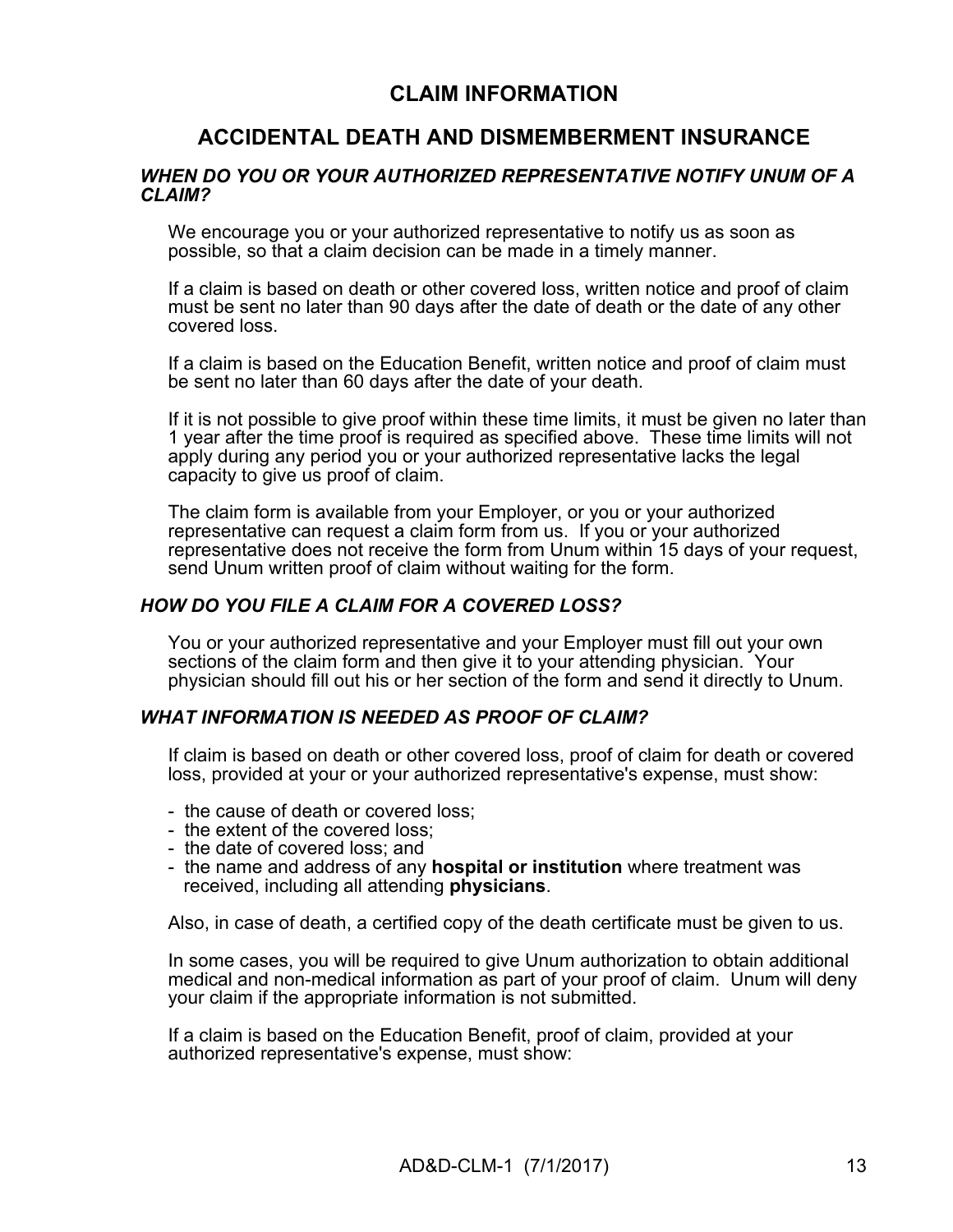- the date of enrollment of your qualified child in an accredited post-secondary institution of higher learning;
- the name of the institution;
- a list of courses for the current academic term; and
- the number of credit hours for the current academic term.

### *WHEN CAN UNUM REQUEST AN AUTOPSY?*

In the case of death, Unum will have the right and opportunity to request an autopsy where not forbidden by law.

#### *HOW DO YOU DESIGNATE OR CHANGE A BENEFICIARY? (Beneficiary Designation)*

At the time you become insured, you should name a beneficiary on your enrollment form for your death benefits under your accidental death and dismemberment insurance. You may change your beneficiary at any time by filing a form approved by Unum with your Employer. The new beneficiary designation will be effective as of the date you sign that form. However, if we have taken any action or made any payment before your Employer receives that form, that change will not go into effect.

It is important that you name a beneficiary and keep your designation current. If more than one beneficiary is named and you do not designate their order or share of payments, the beneficiaries will share equally. The share of a beneficiary who dies before you, or the share of a beneficiary who is disqualified, will pass to any surviving beneficiaries in the order you designated.

If you do not name a beneficiary, or if all named beneficiaries do not survive you, or if your named beneficiary is disqualified, your death benefit will be paid to your estate.

Instead of making a death payment to your estate, Unum has the right to make payment to the first surviving family members of the family members in the order listed below:

- spouse;
- child or children;
- mother or father; or
- sisters or brothers.

If we are to make payments to a beneficiary who lacks the legal capacity to give us a release, Unum may pay up to \$2,000 to the person or institution that appears to have assumed the custody and main support of the beneficiary. This payment made in good faith satisfies Unum's legal duty to the extent of that payment and Unum will not have to make payment again.

Also, at Unum's option, we may pay up to \$1,000 to the person or persons who, in our opinion, have incurred expenses for your last sickness and death.

In addition, if you do not survive your spouse, and dependent accidental death and dismemberment coverage is continued, then your surviving spouse should name a beneficiary according to the requirements specified above for you.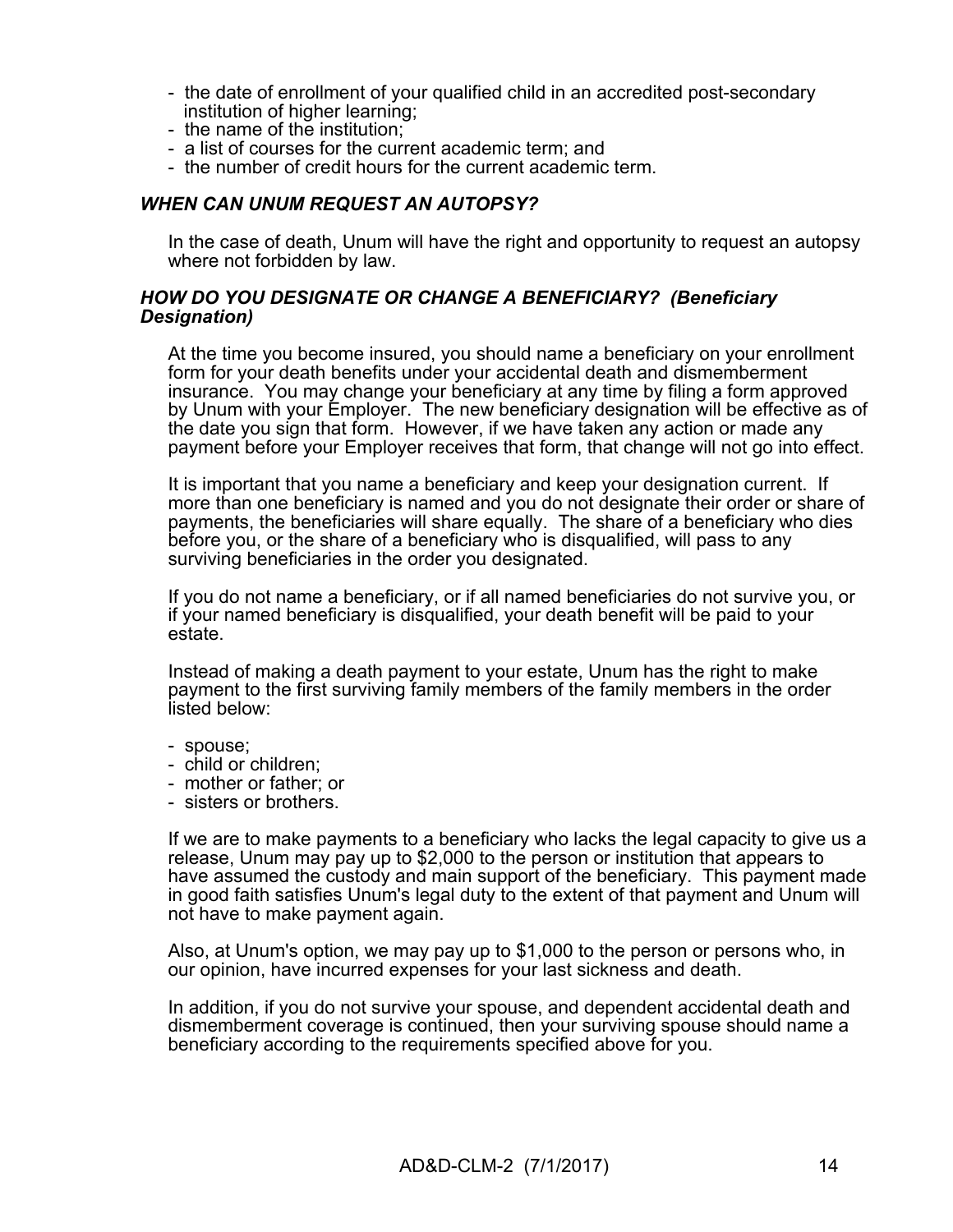### *HOW WILL UNUM MAKE PAYMENTS?*

If your or your dependent's accidental death or dismemberment claim is at least \$10,000 Unum will make available to you or your beneficiary a **retained asset account** (the Unum Security Account).

Payment for the accidental death or dismemberment claim may be accessed by writing a draft in a single sum or drafts in smaller sums. The funds for the draft or drafts are fully guaranteed by Unum.

If the accidental death or dismemberment claim is less than \$10,000, Unum will pay it in one lump sum to you or your beneficiary.

Also, you or your beneficiary may request the accidental death claim to be paid according to one of Unum's other settlement options. This request must be in writing in order to be paid under Unum's other settlement options.

The Education Benefit will be paid to your qualified child or the qualified child's legal representative.

If you do not survive your spouse, and dependent accidental death and dismemberment coverage is continued, then your surviving spouse's death claim will be paid to your surviving spouse's beneficiary.

All other benefits will be paid to you.

### *WHAT HAPPENS IF UNUM OVERPAYS YOUR CLAIM?*

Unum has the right to recover any overpayments due to:

- fraud; and
- any error Unum makes in processing a claim.

You must reimburse us in full. We will determine the method by which the repayment is to be made.

Unum will not recover more money than the amount we paid you.

#### *WHAT ARE YOUR ASSIGNABILITY RIGHTS FOR THE DEATH BENEFITS UNDER YOUR ACCIDENTAL DEATH AND DISMEMBERMENT INSURANCE BENEFITS? (Assignability Rights)*

The rights provided to you by the plan(s) for accidental death insurance benefits are owned by you, unless:

- you have previously assigned these rights to someone else (known as an assignee"); or
- you assign your rights under the plan(s) to an assignee.

We will recognize an assignee as the owner of the rights assigned only if:

- the assignment is in writing, signed by you, and acceptable to us in form; and
- a signed or certified copy of the written assignment has been received and registered by us at our home office.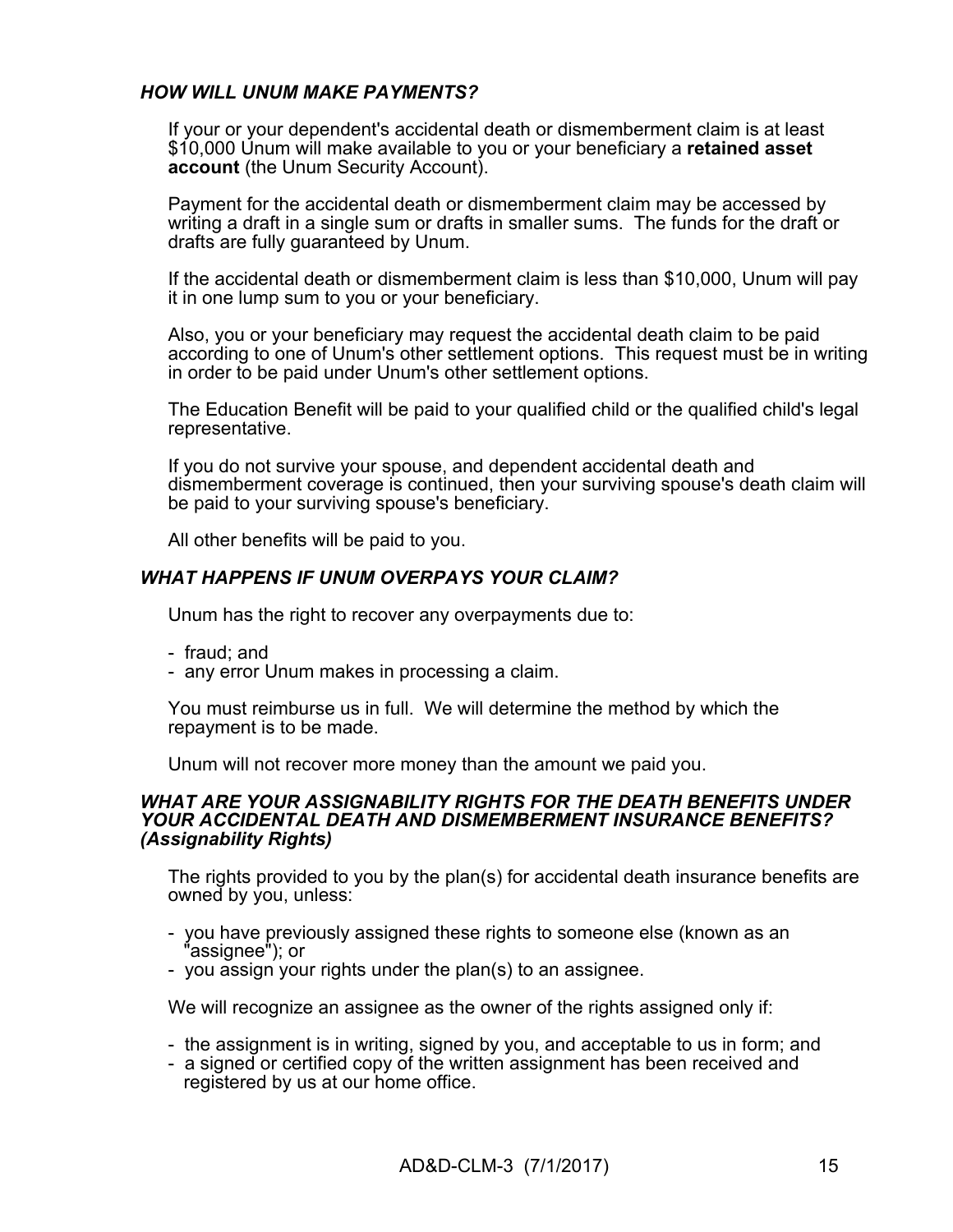We will not be responsible for the legal, tax or other effects of any assignment, or for any action taken under the plan(s') provisions before receiving and registering an assignment.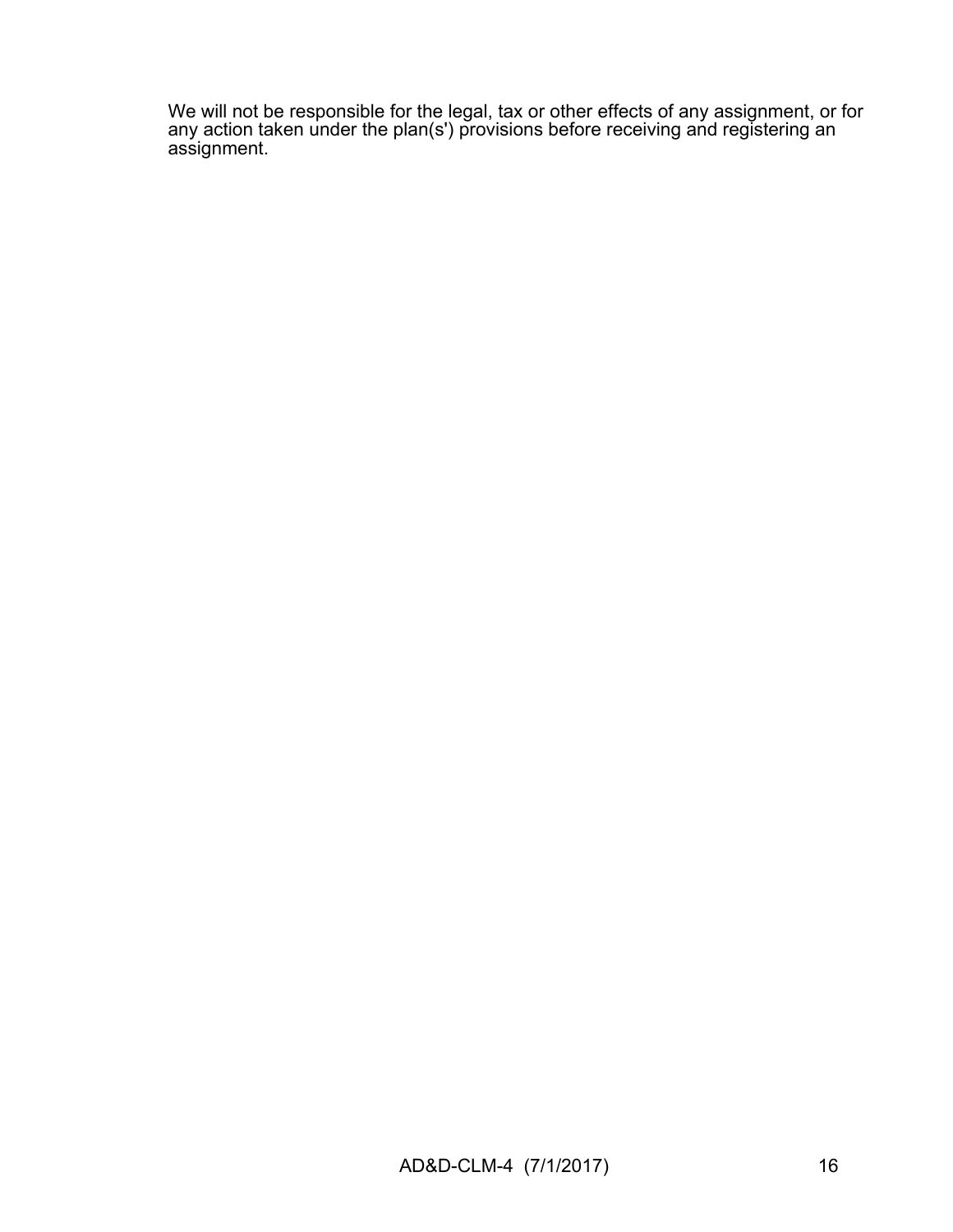## **GENERAL PROVISIONS**

### *WHAT IS THE CERTIFICATE OF COVERAGE?*

This certificate of coverage is a written statement prepared by Unum and may include attachments. It tells you:

- the coverage for which you may be entitled;
- to whom Unum will make a payment; and
- the limitations, exclusions and requirements that apply within a plan.

#### *WHEN ARE YOU ELIGIBLE FOR COVERAGE?*

If you are working for your Employer in an eligible group, the date you are eligible for coverage is the later of:

- the plan effective date; or
- the first **annual enrollment period** following the day after you complete your **waiting period**.

#### *WHEN DOES YOUR LIFE INSURANCE COVERAGE BEGIN?*

This plan provides benefit units that you can choose. When you first become eligible for coverage, you may apply for any number of benefit units, however, you cannot be covered for more than the maximum benefit available under the plan.

**Evidence of insurability** is required for any amount of life insurance over the amount shown in the LIFE INSURANCE **"BENEFITS AT A GLANCE"** page.

You pay 100% of the cost yourself for any benefit unit. You will be covered at 12:01 a.m. on the later of:

- the first day of the next plan year following the date you are eligible for coverage, if you apply for insurance when you are first eligible for coverage for any amount of insurance that is not subject to evidence of insurability requirements; or
- the first of the month coincident with or next following the date Unum approves your evidence of insurability form, if you apply for insurance when you are first eligible for coverage, for any amount of insurance that is subject to evidence of insurability requirements.

#### *WHEN CAN YOU APPLY FOR LIFE INSURANCE COVERAGE IF YOU DO NOT APPLY WHEN YOU ARE FIRST ELIGIBLE FOR COVERAGE?*

You can apply for coverage only during an **annual enrollment period**. Evidence of insurability is required for any amount of insurance.

Unum and your Employer determine when the annual enrollment period begins and ends Coverage will begin at 12:01 a.m. on the later of:

- the first day of the next plan year; or
- the first of the month coincident with or next following the date Unum approves your evidence of insurability form.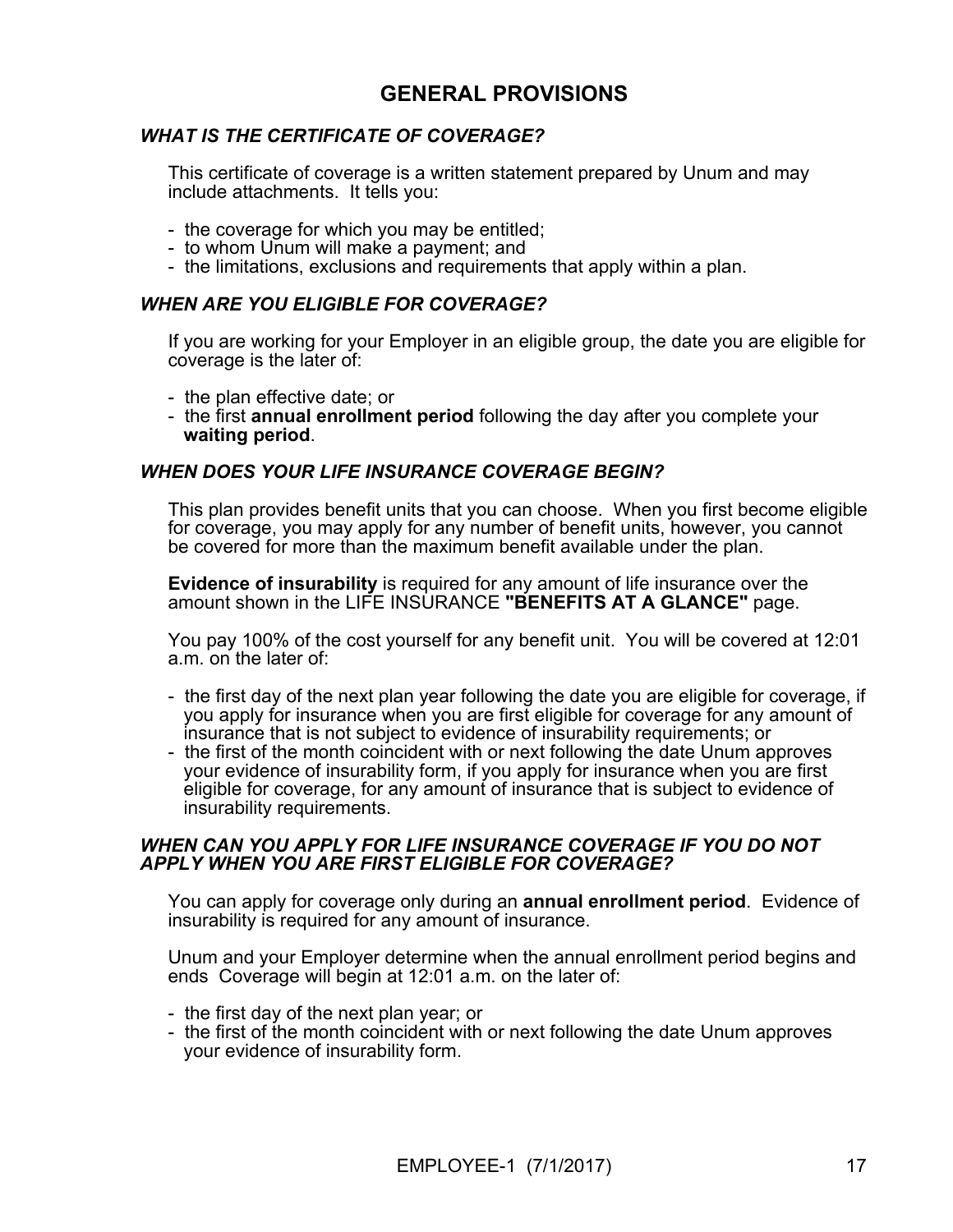## *WHEN CAN YOU CHANGE YOUR LIFE INSURANCE COVERAGE?*

You can change your coverage by applying for additional benefit units at anytime during the plan year. You can increase your coverage any number of benefit units up to the maximum benefit available under the plan. Evidence of insurability is required for any amount of life insurance applied for during the plan year. A change in coverage that is made during a plan year will begin at 12:01 a.m. on the first of the month coincident with or next following the date Unum approves your evidence of insurability form.

You also can change your coverage by applying for additional benefit units during an **annual enrollment period**. You can increase your coverage any number of benefit units up to the maximum benefit available under the plan.

Evidence of insurability is required for any amount of life insurance over the amount shown in the LIFE INSURANCE **"BENEFITS AT A GLANCE"** page.

Unum and your Employer determine when the annual enrollment period begins and ends. A change in coverage that is made during an annual enrollment period will begin at 12:01 a.m. on:

- the first day of the next plan year for any amount of insurance that is not subject to evidence of insurability requirements; and
- the first of the month coincident with or next following the date Unum approves your evidence of insurability form for any amount of insurance that is subject to evidence of insurability requirements.

In addition, you can decrease your coverage any number of benefit units during the plan year or annual enrollment period. Any decrease in coverage will take effect immediately but will not affect a **payable claim** that occurs prior to the decrease.

#### *WHEN DOES YOUR ACCIDENTAL DEATH AND DISMEMBERMENT INSURANCE COVERAGE BEGIN?*

This plan provides benefit units that you can choose. When you first become eligible for coverage, you may apply for any number of benefit units, however, you cannot be covered for more than the maximum benefit available under the plan.

You pay 100% of the cost yourself for any benefit unit. You will be covered at 12:01 a.m. on the first day of the next plan year following the date you are eligible for coverage, if you apply for insurance when you are first eligible for coverage.

#### *WHEN CAN YOU APPLY FOR ACCIDENTAL DEATH AND DISMEMBERMENT INSURANCE COVERAGE IF YOU DO NOT APPLY WHEN YOU ARE FIRST ELIGIBLE FOR COVERAGE?*

You can apply for accidental death and dismemberment insurance coverage only during an annual enrollment period.

Unum and your Employer determine when the annual enrollment period begins and ends. Coverage will begin at 12:01 a.m. on the first day of the next plan year.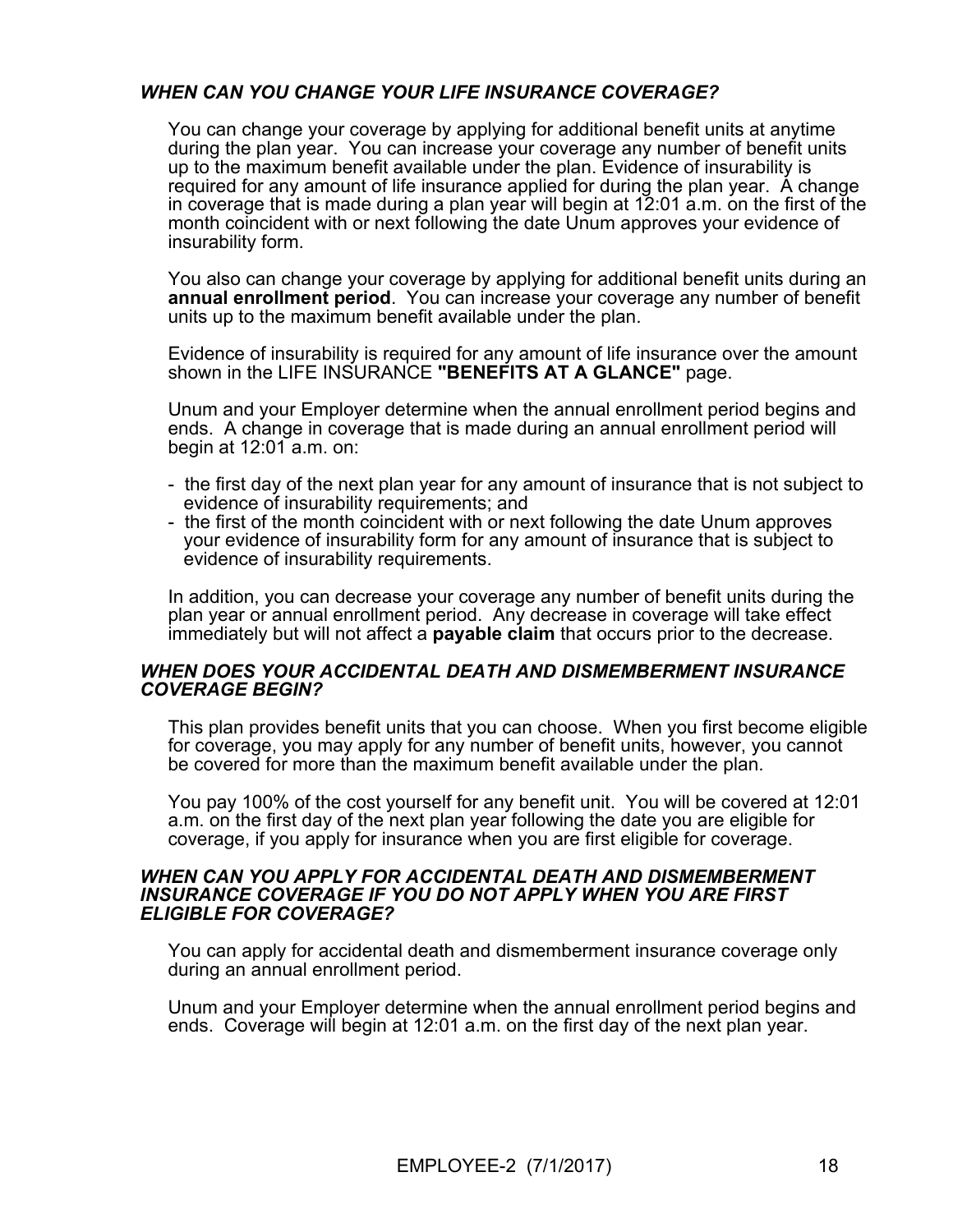#### *WHEN CAN YOU CHANGE YOUR ACCIDENTAL DEATH AND DISMEMBERMENT COVERAGE?*

You can change your coverage by applying for additional benefit units at anytime during the plan year. You can increase your coverage any number of benefit units up to the maximum benefit available under the plan. A change in coverage that is made during a plan year will begin at 12:01 a.m. on the first of the month coincident with or next following the date you apply for additional benefit units.

You also can change your coverage by applying for additional benefit units during an annual enrollment period. You can increase your coverage any number of benefit units up to the maximum benefit available under the plan.

Unum and your Employer determine when the annual enrollment period begins and ends. A change in coverage that is made during an enrollment period will begin at 12:01 a.m. on the first day of the next plan year.

In addition, you can decrease your coverage any number of benefit units during the plan year or annual enrollment period. Any decrease in coverage will take effect immediately but will not affect a payable claim that occurs prior to the decrease.

#### *WHAT IF YOU ARE ABSENT FROM WORK ON THE DATE YOUR COVERAGE WOULD NORMALLY BEGIN?*

If you are absent from work due to injury, sickness, temporary layoff or leave of absence, your coverage will begin on the first of the month coincident with or next following the date you return to **active employment**.

#### *ONCE YOUR COVERAGE BEGINS, WHAT HAPPENS IF YOU ARE NOT WORKING DUE TO INJURY OR SICKNESS?*

If you are not working due to injury or sickness, and if premium is paid, you may continue to be covered up to your retirement date.

#### *ONCE YOUR COVERAGE BEGINS, WHAT HAPPENS IF YOU ARE TEMPORARILY NOT WORKING?*

If you are on a temporary **layoff**, and if premium is paid, you will be covered through the end of the month that immediately follows the month in which your temporary layoff begins.

If you are on a **leave of absence**, and if premium is paid, you will be covered through the end of the month that immediately follows the month in which your leave of absence begins.

#### *WHEN WILL CHANGES TO YOUR COVERAGE TAKE EFFECT?*

Once your coverage begins, any increased or additional coverage due to a change in your annual earnings or due to a plan change requested by your Employer will take effect on the first of the month coincident with or next following the date the change occurs or on the first of the month coincident with or next following the date Unum approves your evidence of insurability form, if evidence of insurability is required. You must be in active employment or on a covered layoff or leave of absence.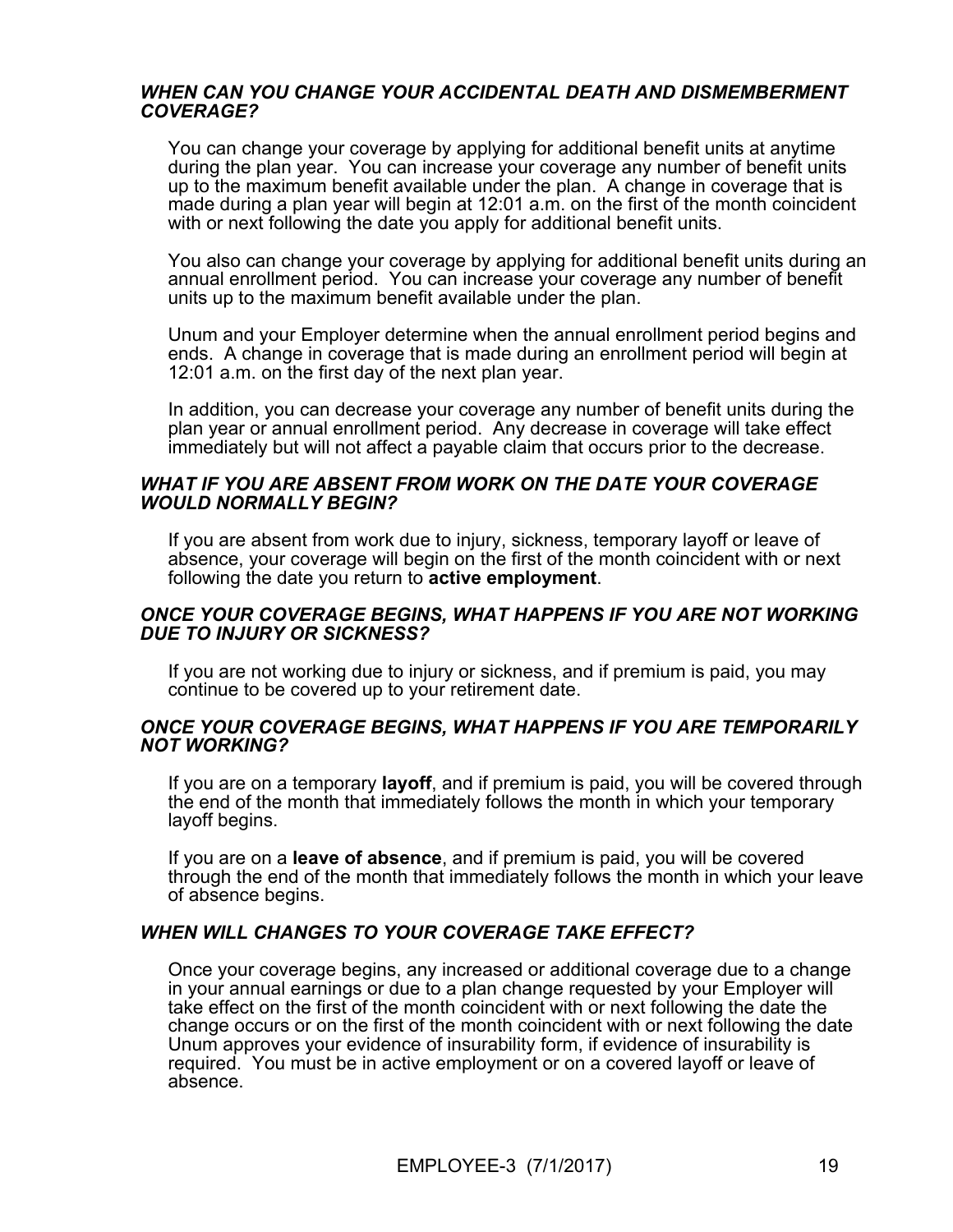If you are not in active employment due to injury or sickness, any increased or additional coverage due to a change in your annual earnings or due to a plan change will begin on the first of the month coincident with or next following the date you return to active employment.

Any decrease in coverage will take effect immediately but will not affect a payable claim that occurs prior to the decrease.

#### *WHEN DOES YOUR COVERAGE END?*

Your coverage under the Summary of Benefits or a plan ends on the earliest of:

- the date the Summary of Benefits or a plan is cancelled;
- the date you no longer are in an eligible group;
- the date your eligible group is no longer covered;
- the last day of the period for which you made any required contributions; or
- the last day you are in active employment unless continued due to a covered lavoff or leave of absence or due to an injury or sickness, as described in this certificate of coverage.

Unum will provide coverage for a payable claim which occurs while you are covered under the Summary of Benefits or plan.

### *WHEN ARE YOU ELIGIBLE TO ELECT DEPENDENT COVERAGE?*

If you elect coverage for yourself or are insured under the plan, you are eligible to elect dependent coverage for your spouse only, your dependent children only or both.

### *WHEN ARE YOUR DEPENDENTS ELIGIBLE FOR COVERAGE?*

The date your dependents are eligible for coverage is the later of:

- the date your insurance begins; or
- the first annual enrollment period following the date you first acquire a dependent.

### *WHAT DEPENDENTS ARE ELIGIBLE FOR COVERAGE?*

The following dependents are eligible for coverage under the plan:

- Your lawful spouse, including a legally separated spouse. You may not cover your spouse as a dependent if your spouse is enrolled for coverage as an employee.
- Your unmarried children from live birth but less than age 19. Stillborn children are not eligible for coverage.
- Your unmarried dependent children age 19 or over but under age 26 also are eligible if they are full-time students at an **accredited school**.
- Your unmarried **handicapped** dependent children age 26 or over who became handicapped prior to the child's attainment of age 26.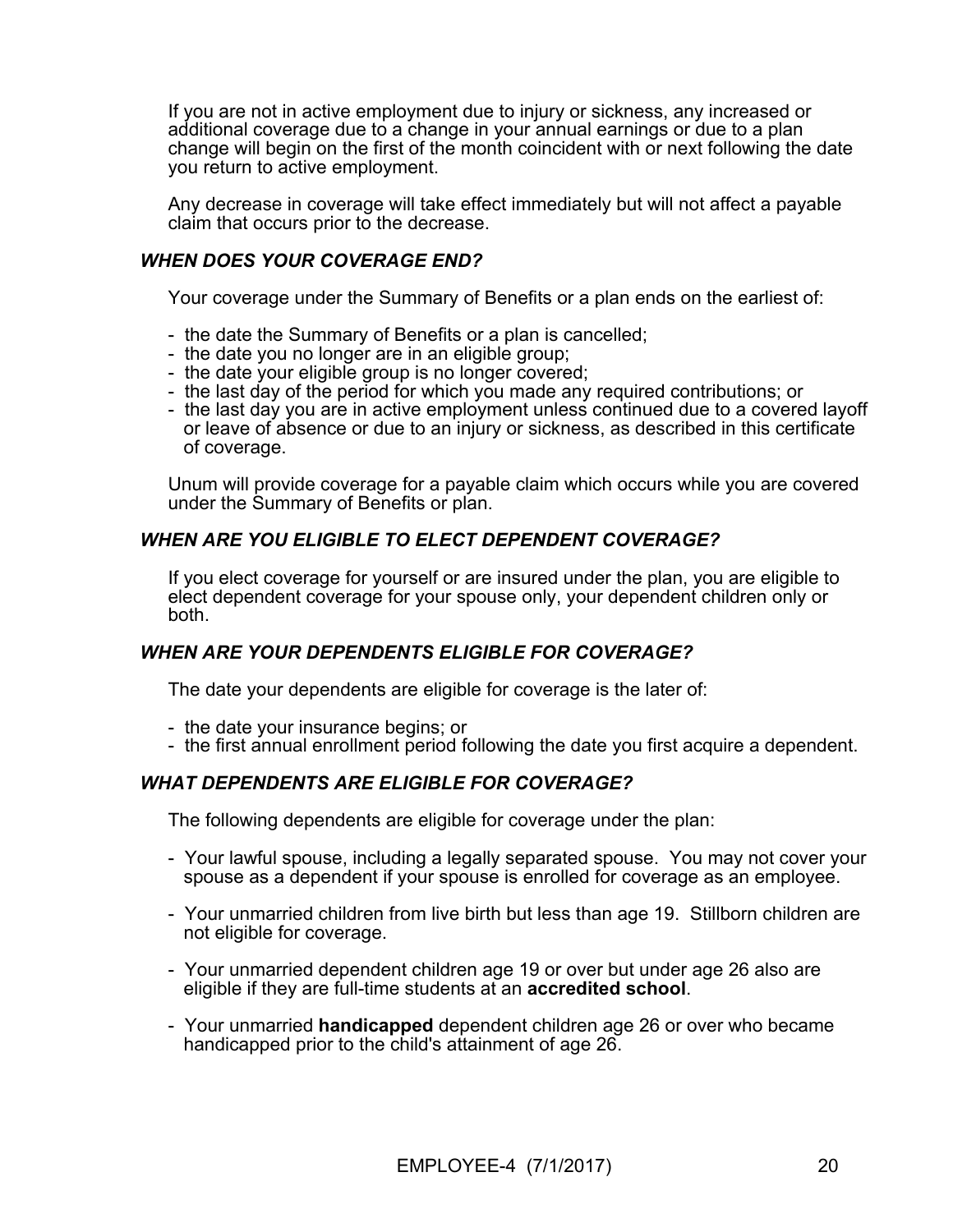Unum must receive proof within 31 days of the date the child is eligible for coverage under this Summary of Benefits, and as required during the first two years. After the first two years, Unum will ask for proof when needed, but not more than once a year.

Children include your own natural offspring, lawfully adopted children and stepchildren. They also include foster children and other children who are dependent on you for main support and living with you in a regular parent-child relationship. A child will be considered adopted on the date of placement in your home.

No dependent child may be covered by more than one employee in the plan.

No dependent child can be covered as both an employee and a dependent.

### *WHEN DOES YOUR DEPENDENT LIFE INSURANCE COVERAGE BEGIN?*

This plan provides benefit units that you can choose for your dependents. When your dependents first become eligible for coverage, you may apply for any number of benefit units, however, your dependents cannot be covered for more than the maximum benefits available under the plan.

**Evidence of insurability** is required for any amount of dependent life insurance over the amount shown in the LIFE INSURANCE **"BENEFITS AT A GLANCE"** page.

You pay 100% of the cost yourself for dependent coverage. Your dependents will be covered at 12:01 a.m. on the later of:

- the first day of the next plan year following the date your dependents are eligible for coverage, if you apply for dependent insurance when your dependents are first eligible for coverage, for any amount of insurance that is not subject to evidence of insurability requirements; or
- the first of the month coincident with or next following the date Unum approves your dependent's evidence of insurability form, if you apply for dependent insurance when your dependents are first eligible for coverage, for any amount of insurance that is subject to evidence of insurability requirements.

#### *WHEN CAN YOU APPLY FOR DEPENDENT LIFE INSURANCE COVERAGE IF YOU DO NOT APPLY WHEN YOUR DEPENDENTS ARE FIRST ELIGIBLE FOR COVERAGE?*

You can apply for dependent coverage only during an annual enrollment period. Evidence of insurability is required for any amount of dependent life insurance.

Unum and your Employer determine when the annual enrollment period begins and ends. Dependent coverage will begin at 12:01 a.m. on the later of:

- the first day of the next plan year; or
- the first of the month coincident with or next following the date Unum approves your dependent's evidence of insurability form.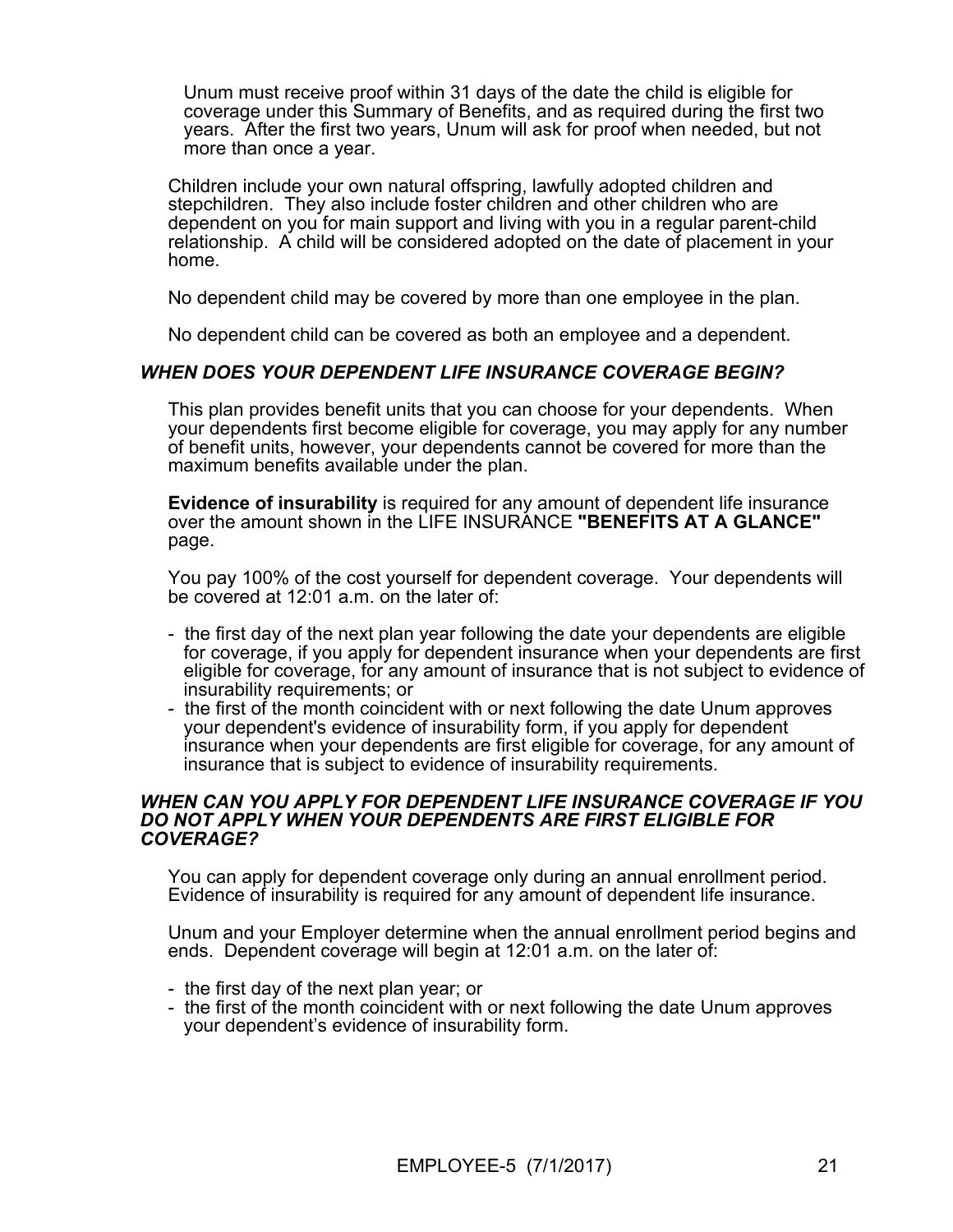## *WHEN CAN YOU CHANGE YOUR DEPENDENT LIFE INSURANCE COVERAGE?*

You can change your dependent coverage by applying for additional benefit units at anytime during the plan year. You can increase your dependent coverage any number of benefit units up to the maximum benefits available under the plan. Evidence of insurability is required for any amount of dependent life insurance applied for during the plan year. A change in coverage that is made during a plan year will begin at 12:01 a.m. on the first of the month coincident with or next following the date Unum approves your dependent's evidence of insurability form.

You also can change your dependent coverage by applying for additional benefit units during an annual enrollment period. You can increase your dependent coverage any number of benefit units up to the maximum benefits available under the plan.

Evidence of insurability is required for any amount of dependent life insurance over the amount shown in the LIFE INSURANCE **"BENEFITS AT A GLANCE"** page.

Unum and your Employer determine when the annual enrollment period begins and ends. A change in coverage that is made during an annual enrollment period will begin at 12:01 a.m. on:

- the first day of the next plan year for any amount of insurance that is not subject to evidence of insurability requirements; and
- the first of the month coincident with or next following the date Unum approves your dependent's evidence of insurability form for any amount of insurance that is subject to evidence of insurability requirements.

In addition, you can decrease your dependent coverage any number of benefit units during the plan year or annual enrollment period. Any decrease in dependent coverage will take effect immediately but will not affect a payable claim that occurs prior to the decrease.

#### *WHEN DOES YOUR DEPENDENT ACCIDENTAL DEATH AND DISMEMBERMENT INSURANCE COVERAGE BEGIN?*

This plan provides benefit units that you can choose for your dependents. When your dependents first become eligible for coverage, you may apply for any number of benefit units, however, your dependents cannot be covered for more than the maximum benefits available under the plan.

You pay 100% of the cost yourself for dependent coverage. Your dependents will be covered at 12:01 a.m. on the first day of the next plan year following the date your dependents are eligible for coverage, if you apply for dependent insurance when your dependents are first eligible for coverage.

#### *WHEN CAN YOU APPLY FOR DEPENDENT ACCIDENTAL DEATH AND DISMEMBERMENT INSURANCE COVERAGE IF YOU DO NOT APPLY WHEN YOUR DEPENDENTS ARE FIRST ELIGIBLE FOR COVERAGE?*

You can apply for dependent coverage only during an annual enrollment period.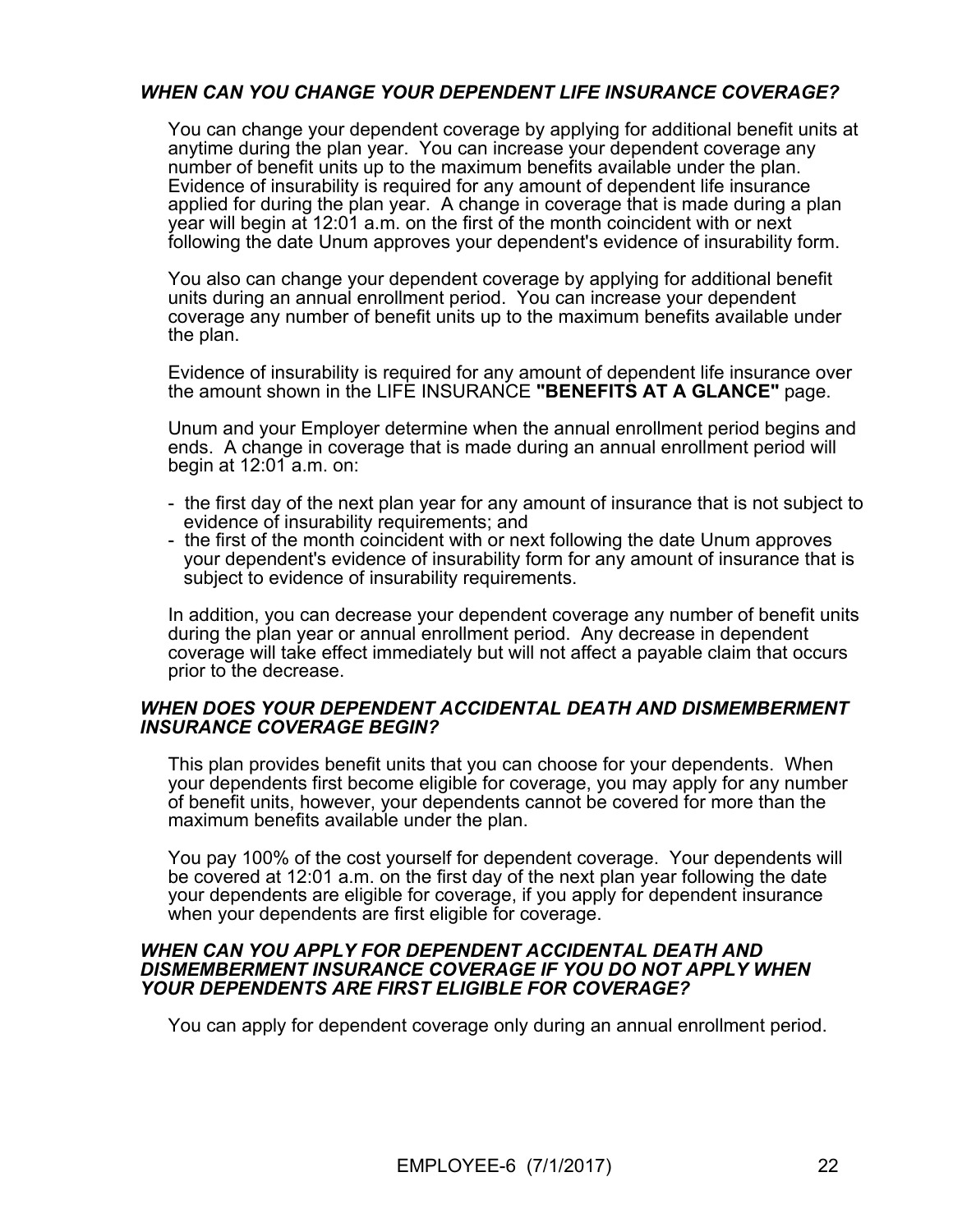Unum and your Employer determine when the annual enrollment period begins and ends. Dependent coverage will begin at 12:01 a.m. on the first day of the next plan year.

#### *WHEN CAN YOU CHANGE YOUR DEPENDENT ACCIDENTAL DEATH AND DISMEMBERMENT COVERAGE?*

You can change your dependent coverage by applying for additional benefit units at anytime during the plan year. You can increase your dependent coverage any number of benefit units up to the maximum benefits available under the plan. A change in coverage that is made during a plan year will begin at 12:01 a.m. on the first of the month coincident with or next following the date you apply for additional benefit units.

You also can change your dependent coverage by applying for additional benefit units during an annual enrollment period. You can increase your dependent coverage any number of benefit units up to the maximum benefits available under the plan.

Unum and your Employer determine when the annual enrollment period begins and ends. A change in coverage that is made during an enrollment period will begin at 12:01 a.m. on the first day of the next plan year.

In addition, you can decrease your dependent coverage any number of benefit units during the plan year or annual enrollment period. Any decrease in dependent coverage will take effect immediately but will not affect a payable claim that occurs prior to the decrease.

#### *WHAT IF YOUR DEPENDENT IS TOTALLY DISABLED ON THE DATE YOUR DEPENDENT'S COVERAGE WOULD NORMALLY BEGIN?*

If your eligible dependent is **totally disabled**, your dependent's coverage will begin on the first of the month coincident with or next following the date your eligible dependent no longer is totally disabled. This provision does not apply to a newborn child while dependent insurance is in effect.

### *WHEN WILL CHANGES TO YOUR DEPENDENT'S COVERAGE TAKE EFFECT?*

Once your dependent's coverage begins, any increased or additional dependent coverage due to a plan change requested by your Employer will take effect on the first of the month coincident with or next following the date the change occurs or on the first of the month coincident with or next following the date Unum approves your dependent's evidence of insurability form, if evidence of insurability is required, provided your dependent is not totally disabled. You must be in active employment or on a covered layoff or leave of absence.

If you are not in active employment due to injury or sickness, any increased or additional dependent coverage due to a plan change will begin on the first of the month coincident with or next following the date you return to active employment.

If your dependent is totally disabled, any increased or additional dependent coverage will begin on the first of the month coincident with or next following the date your dependent is no longer totally disabled.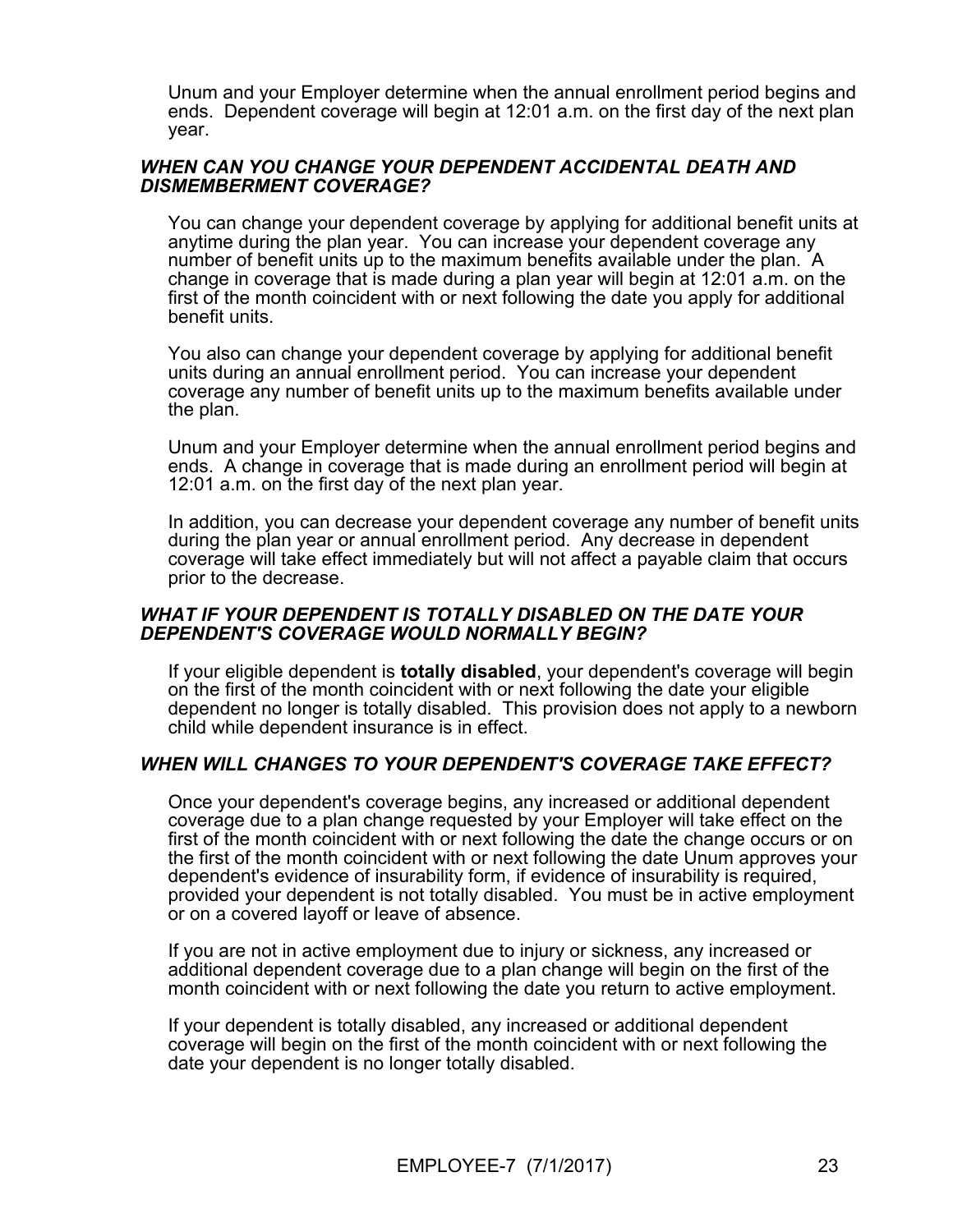Any decreased coverage will take effect immediately but will not affect a payable claim that occurs prior to the decrease.

### *WHEN DOES YOUR DEPENDENT'S COVERAGE END?*

Your dependent's coverage under the Summary of Benefits or a plan ends on the earliest of:

- the date the Summary of Benefits or a plan is cancelled;
- the date you no longer are in an eligible group;
- the date your eligible group is no longer covered;
- the date of your death;
- the last day of the period for which you made any required contributions; or
- the last day you are in active employment unless continued due to a covered layoff or leave of absence or due to an injury or sickness, as described in this certificate of coverage.

Coverage for any one dependent will end on the earliest of:

- the date your coverage under a plan ends;
- the date your dependent ceases to be an eligible dependent;
- for a spouse, the date of divorce or annulment.

Unum will provide coverage for a payable claim which occurs while your dependents are covered under the Summary of Benefits or plan.

#### *WILL COVERAGE CONTINUE FOR A HANDICAPPED CHILD INSURED UNDER THE PLAN WHO IS AGE 26 OR OVER?*

Coverage will continue for a child age 26 or over who is handicapped, provided:

- the child is currently insured under the plan; and
- the child is unmarried; and
- you are the main source of support and maintenance.

Unum must receive proof within 31 days of the date the child attains 26 and as required during the first two years. After the first two years, Unum will ask for proof when needed, but not more than once a year.

#### *WHAT ARE THE TIME LIMITS FOR LEGAL PROCEEDINGS?*

You or your authorized representative can start legal action regarding a claim 60 days after proof of claim has been given and up to 3 years from the time proof of claim is required, unless otherwise provided under federal law.

#### *HOW CAN STATEMENTS MADE IN YOUR APPLICATION FOR THIS COVERAGE BE USED?*

Unum considers any statements you or your Employer make in a signed application for coverage or an evidence of insurability form a representation and not a warranty. If any of the statements you or your Employer make are not complete and/or not true at the time they are made, we can:

- reduce or deny any claim; or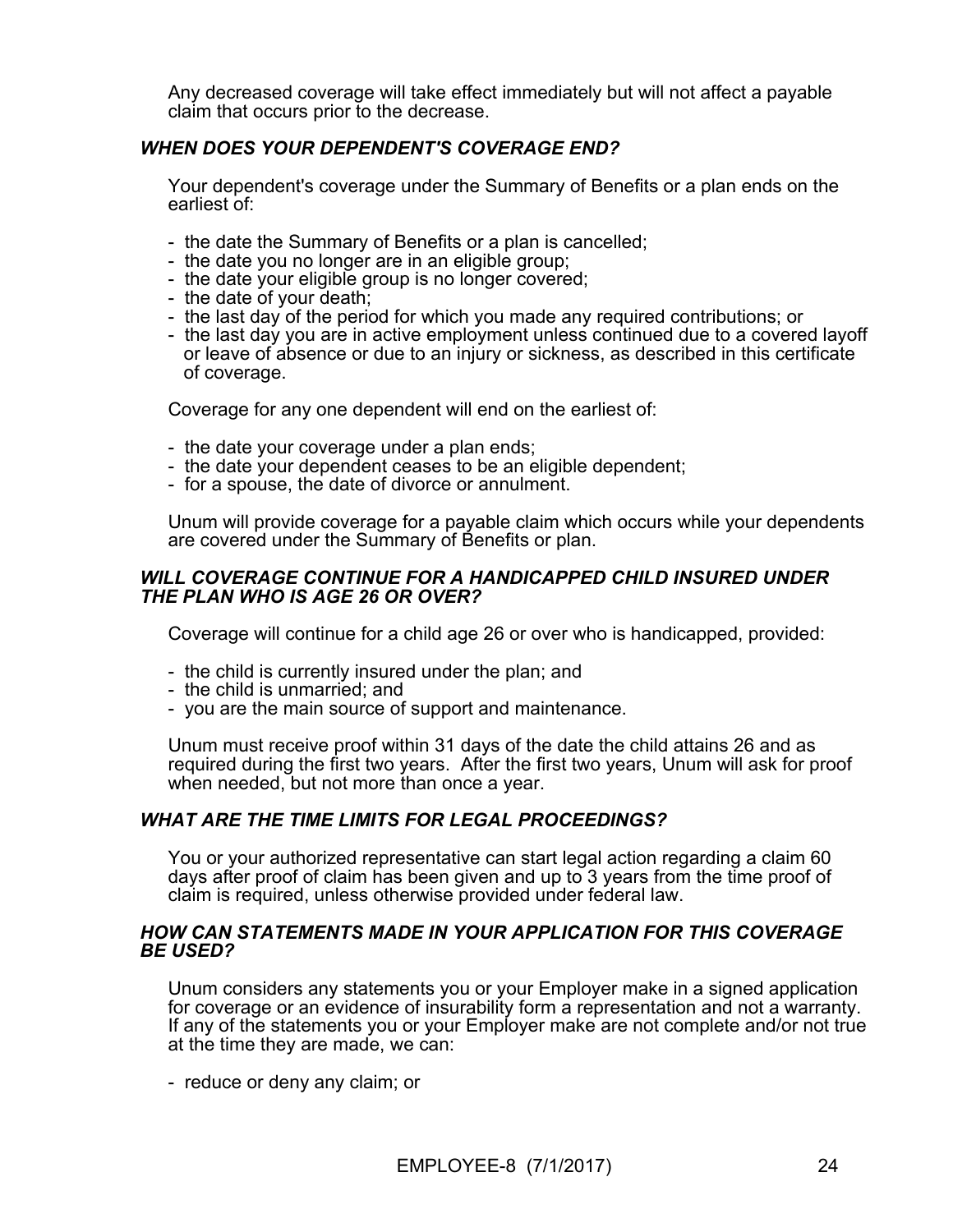- cancel your coverage from the original effective date.

We will use only statements made in a signed application or an evidence of insurability form as a basis for doing this.

Except in the case of fraud, Unum can take action only in the first 2 years coverage is in force.

If the Employer gives us information about you that is incorrect, we will:

- use the facts to decide whether you have coverage under the plan and in what amounts; and
- make a fair adjustment of the premium.

### *HOW WILL UNUM HANDLE INSURANCE FRAUD?*

Unum wants to ensure you and your Employer do not incur additional insurance costs as a result of the undermining effects of insurance fraud. Unum promises to focus on all means necessary to support fraud detection, investigation, and prosecution.

It is a crime if you knowingly, and with intent to injure, defraud or deceive Unum, or provide any information, including filing a claim, that contains any false, incomplete or misleading information. These actions, as well as submission of materially false information, will result in denial of your claim, and are subject to prosecution and punishment to the full extent under state and/or federal law. Unum will pursue all appropriate legal remedies in the event of insurance fraud.

#### *DOES THE SUMMARY OF BENEFITS REPLACE OR AFFECT ANY WORKERS' COMPENSATION OR STATE DISABILITY INSURANCE?*

The Summary of Benefits does not replace or affect the requirements for coverage by any workers' compensation or state disability insurance.

#### *DOES YOUR EMPLOYER ACT AS YOUR AGENT OR UNUM'S AGENT?*

For the purposes of the Summary of Benefits, your Employer acts on its own behalf or as your agent. Under no circumstances will your Employer be deemed the agent of Unum.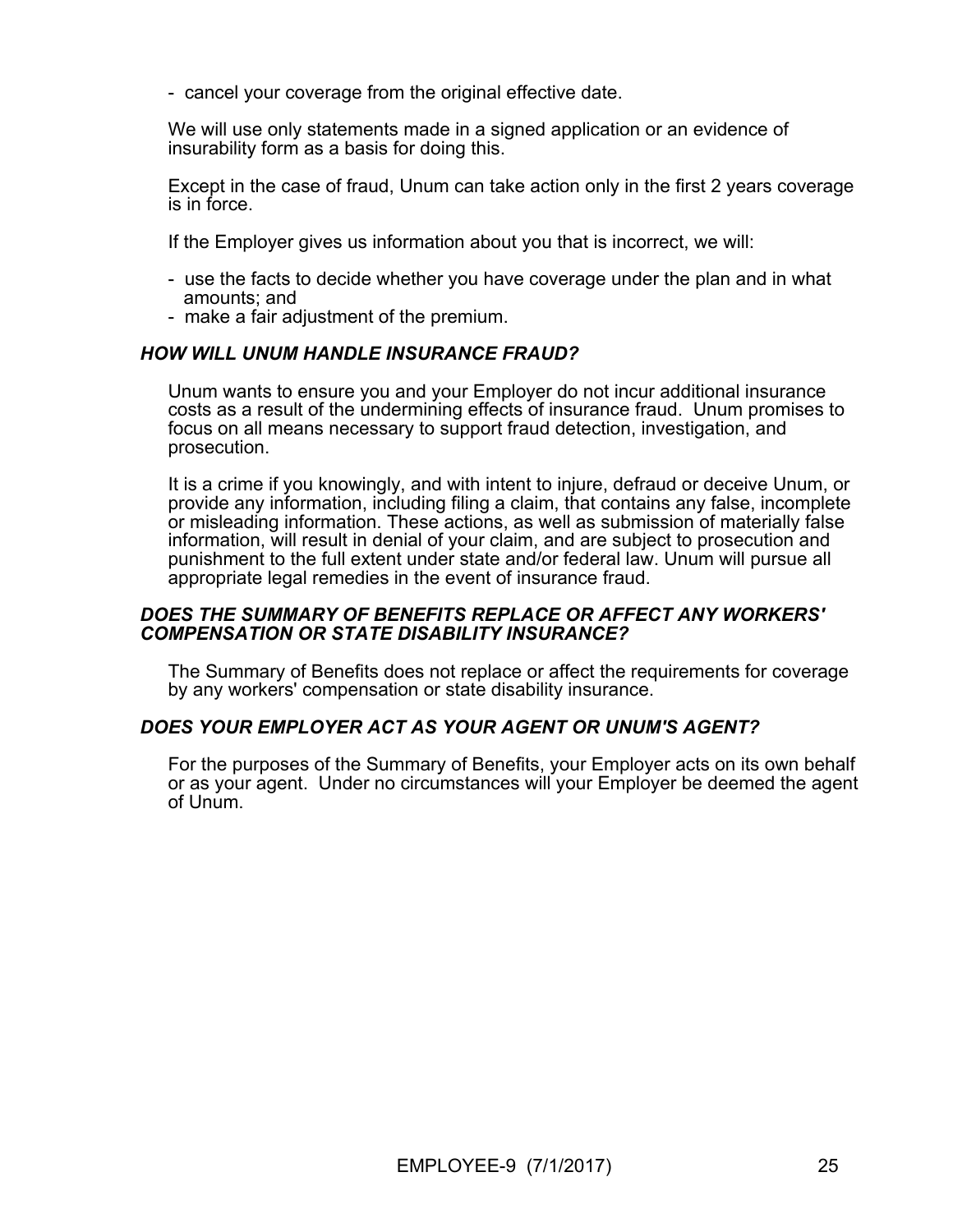## **LIFE INSURANCE**

## **BENEFIT INFORMATION**

### *WHEN WILL YOUR BENEFICIARY RECEIVE PAYMENT?*

Your beneficiary(ies) will receive payment when Unum approves your death claim.

### *WHAT DOCUMENTS ARE REQUIRED FOR PROOF OF DEATH?*

Unum will require a certified copy of the death certificate, enrollment documents and a Notice and Proof of Claim form.

#### *HOW MUCH WILL UNUM PAY YOU IF UNUM APPROVES YOUR DEPENDENT'S DEATH CLAIM?*

Unum will determine the payment according to the amount of insurance shown in the LIFE INSURANCE **"BENEFITS AT A GLANCE"** page.

#### *HOW MUCH WILL UNUM PAY YOUR BENEFICIARY IF UNUM APPROVES YOUR DEATH CLAIM?*

Unum will determine the payment according to the amount of insurance shown in the LIFE INSURANCE **"BENEFITS AT A GLANCE"** page.

### *WHAT ARE YOUR ANNUAL EARNINGS?*

"Annual Earnings" means your gross annual income from your Employer in effect just prior to the date of loss. It includes your total income before taxes. It is prior to any deductions made for pre-tax contributions to a qualified deferred compensation plan, Section 125 plan, or flexible spending account. It does not include income received from commissions, bonuses, overtime pay, any other extra compensation or income received from sources other than your Employer.

#### *WHAT WILL WE USE FOR ANNUAL EARNINGS IF YOU BECOME DISABLED DURING A COVERED LAYOFF OR LEAVE OF ABSENCE?*

If you become disabled while you are on a covered layoff or leave of absence, we will use your annual earnings from your Employer in effect just prior to the date your absence began.

#### *WHAT HAPPENS TO YOUR LIFE INSURANCE COVERAGE IF YOU BECOME DISABLED?*

Your life insurance coverage may be continued for a specific time and your life insurance premium will be waived if you qualify as described below.

#### *HOW LONG MUST YOU BE DISABLED BEFORE YOU ARE ELIGIBLE TO HAVE LIFE PREMIUMS WAIVED?*

You must be disabled through your **elimination period**.

Your elimination period is 9 months.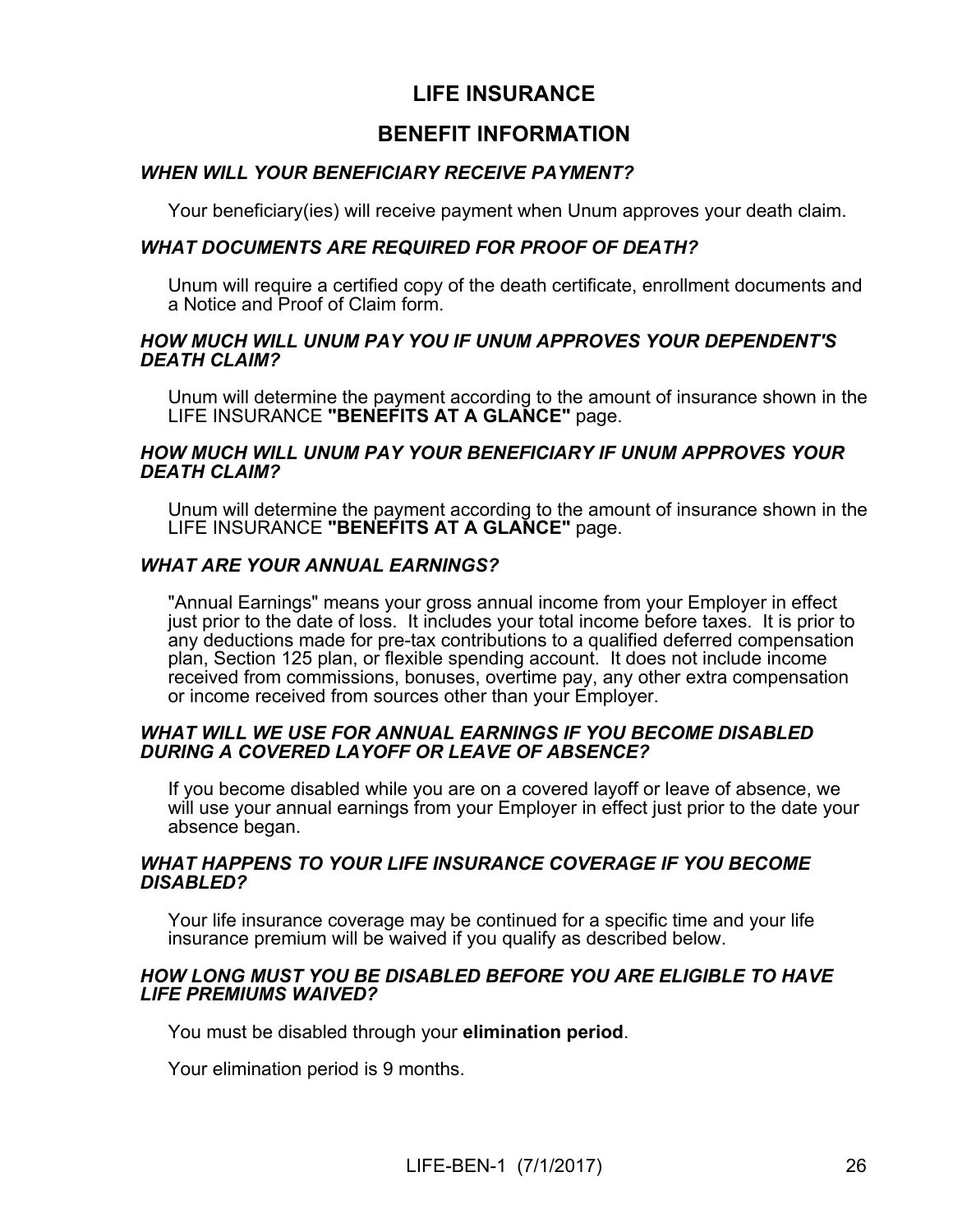### *WHEN WILL YOUR LIFE INSURANCE PREMIUM WAIVER BEGIN?*

Your life insurance premium waiver will begin when we approve your claim, if the elimination period has ended and you meet the following conditions. Your Employer may continue premium payments until Unum notifies your Employer of the date your life insurance premium waiver begins.

Your life insurance premium will be waived if you meet these conditions:

- you are less than 60 and insured under the plan.
- you become disabled and remain disabled during the elimination period.
- you meet the notice and proof of claim requirements for disability while your life insurance is in effect or within three months after it ends.
- your claim is approved by Unum.

After we approve your claim, Unum does not require further premium payments for you while you remain disabled according to the terms and provisions of the plan.

Your life insurance amount will not increase while your life insurance premiums are being waived. Your life insurance amount will reduce or cease at any time it would reduce or cease if you had not been disabled.

### *WHEN WILL YOUR LIFE INSURANCE PREMIUM WAIVER END?*

The life insurance premium waiver will automatically end if:

- you recover and you no longer are disabled;
- you fail to give us proper proof that you remain disabled;
- you refuse to have an examination by a physician chosen by Unum;
- you reach age 65; or
- premium has been waived for 12 months and you are considered to reside outside the United States or Canada. You will be considered to reside outside the United States or Canada when you have been outside these countries for a total period of 6 months or more during any 12 consecutive months for which premium has been waived.

### *HOW DOES UNUM DEFINE DISABILITY?*

You are disabled when Unum determines that:

- during the elimination period, you are not working in any occupation due to your **injury** or **sickness**; and
- after the elimination period, due to the same injury or sickness, you are unable to perform the duties of any **gainful occupation** for which you are reasonably fitted by training, education or experience.

You must be under the regular care of a physician in order to be considered disabled.

The loss of a professional or occupational license or certification does not, in itself, constitute disability.

We may require you to be examined by a physician, other medical practitioner or vocational expert of our choice. Unum will pay for this examination. We can require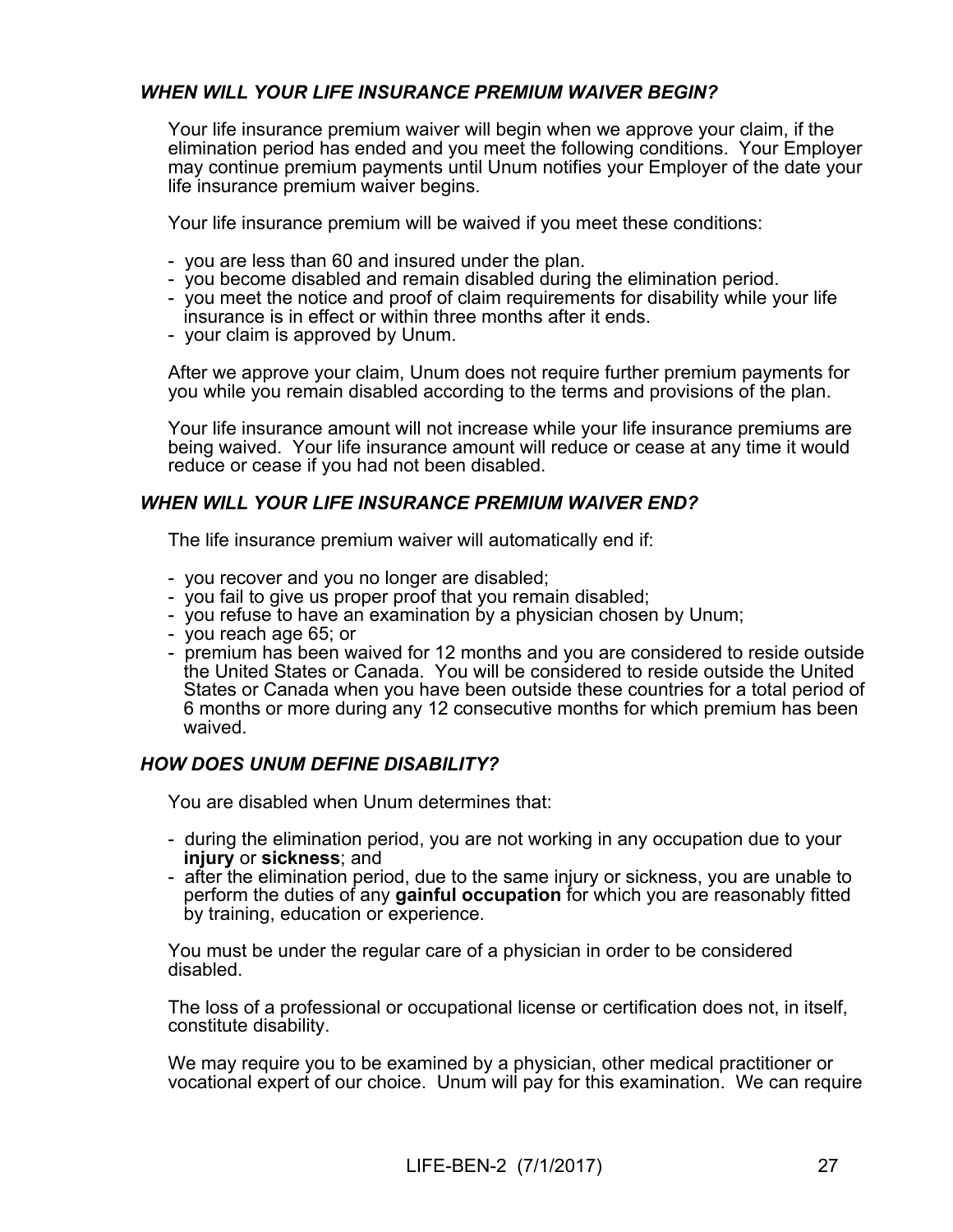an examination as often as it is reasonable to do so. We may also require you to be interviewed by an authorized Unum Representative.

### *APPLYING FOR LIFE INSURANCE PREMIUM WAIVER*

Ask your Employer for a life insurance premium waiver claim form.

The form has instructions on how to complete and where to send the claim.

#### *WHAT INSURANCE IS AVAILABLE WHILE YOU ARE SATISFYING THE DISABILITY REQUIREMENTS? (See Conversion Privilege)*

You may use this life conversion privilege when your life insurance terminates while you are satisfying the disability requirements. Please refer to the conversion privilege below. You are not eligible to apply for this life conversion if you return to work and, again, become covered under the plan.

If an individual life insurance policy is issued to you, any benefit for your death under this plan will be paid only if the individual policy is returned for surrender to Unum. Unum will refund all premiums paid for the individual policy.

The amount of your death benefit will be paid to your named beneficiary for the plan. If, however, you named a different beneficiary for the individual policy and the policy is returned to Unum for surrender, that different beneficiary will not be paid.

If you want to name a different beneficiary for this group plan, you must change your beneficiary as described in the Beneficiary Designation page of this group plan.

#### *WHAT INSURANCE IS AVAILABLE WHEN COVERAGE ENDS? (Conversion Privilege)*

When coverage ends under the plan, you and your dependents can convert your coverages to individual life policies, without evidence of insurability. The maximum amounts that you can convert are the amounts you and your dependents are insured for under the plan. You may convert a lower amount of life insurance.

You and your dependents must apply for individual life insurance under this life conversion privilege and pay the first premium within 31 days after the date:

- your employment terminates; or
- you or your dependents no longer are eligible to participate in the coverage of the plan.

If you convert to an individual life policy, then return to work, and, again, become insured under the plan, you are not eligible to convert to an individual life policy again. However, you do not need to surrender that individual life policy when you return to work.

Converted insurance may be of any type of the level premium whole life plans then in use by Unum. The person may elect one year of Preliminary Term insurance under the level premium whole life policy. The individual policy will not contain disability or other extra benefits.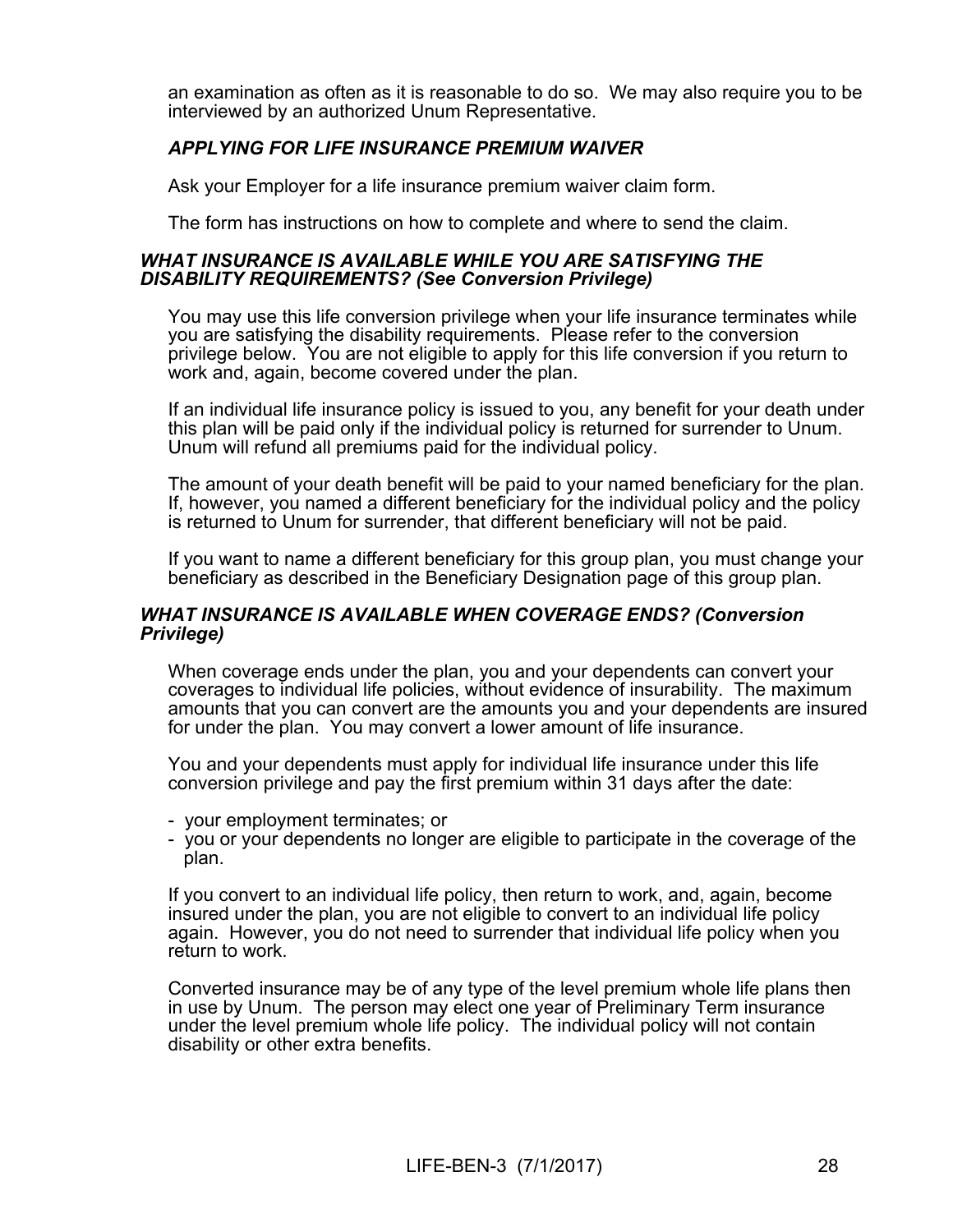#### *WHAT LIMITED CONVERSION IS AVAILABLE IF THE SUMMARY OF BENEFITS OR THE PLAN IS CANCELLED? (Conversion Privilege)*

You and your dependents may convert a limited amount of life insurance if you have been insured under your Employer's group plan with Unum for at least five (5) years and the Summary of Benefits or the plan:

- is cancelled with Unum; or
- changes so that you no longer are eligible.

The individual life policy maximum for each of you will be the lesser of:

- \$10,000; or
- your or your dependent's coverage amounts under the plan less any amounts that become available under any other group life plan offered by your Employer within 31 days after the date the Summary of Benefits or the plan is cancelled.

### *PREMIUMS*

Premiums for the converted insurance will be based on:

- the person's then attained age on the effective date of the individual life policy;
- the type and amount of insurance to be converted;
- Unum's customary rates in use at that time; and
- the class of risk to which the person belongs.

If the premium payment has been made, the individual life policy will be effective at the end of the 31 day conversion application period.

### *DEATH DURING THE THIRTY-ONE DAY CONVERSION APPLICATION PERIOD*

If you or your dependents die within the 31 day conversion application period, Unum will pay the beneficiary(ies) the amount of insurance that could have been converted. This coverage is available whether or not you have applied for an individual life policy under the conversion privilege.

### *EMPLOYER NOTICE*

Your Employer must notify each person of their conversion privileges within 15 days from the date that person's life insurance terminates.

If your Employer does not notify that person within those 15 days, but does notify that person within 90 days from the date that person's life insurance terminates, the time allowed for that person to exercise their life conversion privilege will be extended 15 days from the date that person is notified.

If your Employer does not notify that person within those 90 days, the time allowed for that person to exercise that person's life conversion privilege will expire at the end of those 90 days.

#### *APPLYING FOR CONVERSION*

Ask your Employer for a conversion application form which includes cost information.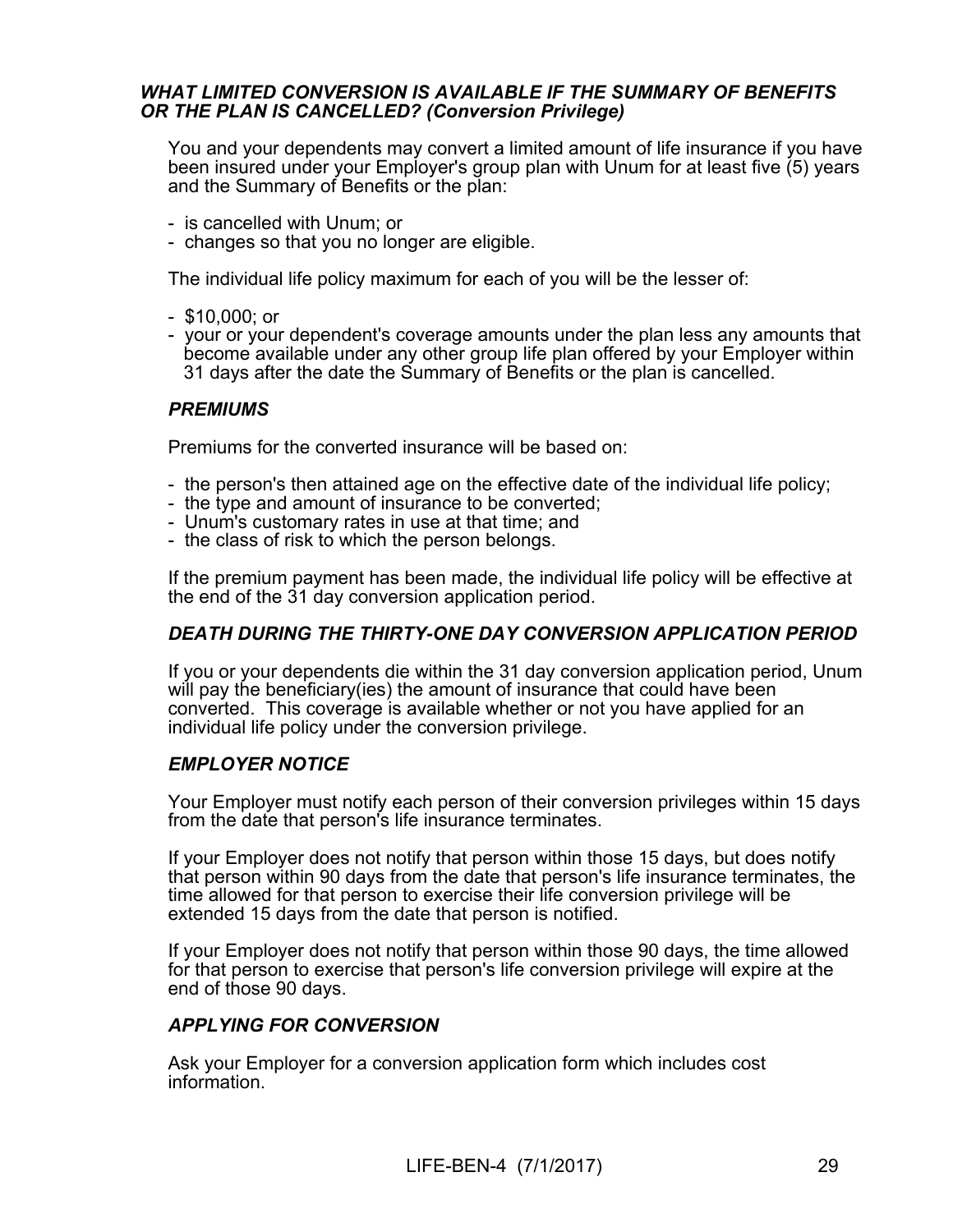When you complete the application, send it with the first premium amount to:

Unum - Conversion Unit 2211 Congress Street Portland, Maine 04122-1350 1-800-343-5406

#### *WILL UNUM ACCELERATE YOUR OR YOUR DEPENDENT'S DEATH BENEFIT FOR THE PLAN IF YOU OR YOUR DEPENDENT BECOMES TERMINALLY ILL? (Accelerated Benefit)*

If you or your dependent becomes terminally ill while you or your dependent is insured by the plan, Unum will pay you a portion of your or your dependent's life insurance benefit one time. The payment will be based on 100% of your or your dependent's life insurance amount. However, the one-time benefit paid will not be greater than \$250,000.

Your or your dependent's right to exercise this option and to receive payment is subject to the following:

- you or your dependent requests this election, in writing, on a form acceptable to Unum;
- you or your dependent must be terminally ill at the time of payment of the Accelerated Benefit;
- your or your dependent's physician must certify, in writing, that you or your dependent is terminally ill and your or your dependent's life expectancy has been reduced to less than 12 months; and
- the physician's certification must be deemed satisfactory to Unum.

The Accelerated Benefit is available on a voluntary basis. Therefore, you or your dependent is not eligible for benefits if:

- you or your dependent is required by law to use this benefit to meet the claims of creditors, whether in bankruptcy or otherwise; or
- you or your dependent is required by a government agency to use this benefit in order to apply for, get, or otherwise keep a government benefit or entitlement.

Premium payments must continue to be paid on the full amount of life insurance unless you qualify to have your life premium waived.

Also, premium payments must continue to be paid on the full amount of your dependent's life insurance.

If you have assigned your rights under the plan to an assignee or made an irrevocable beneficiary designation, Unum must receive consent, in writing, that the assignee or irrevocable beneficiary has agreed to the Accelerated Benefit payment on your behalf in a form acceptable to Unum before benefits are payable.

An election to receive an Accelerated Benefit will have the following effect on other benefits:

- the death benefit payable will be reduced by any amount of Accelerated Benefit that has been paid; and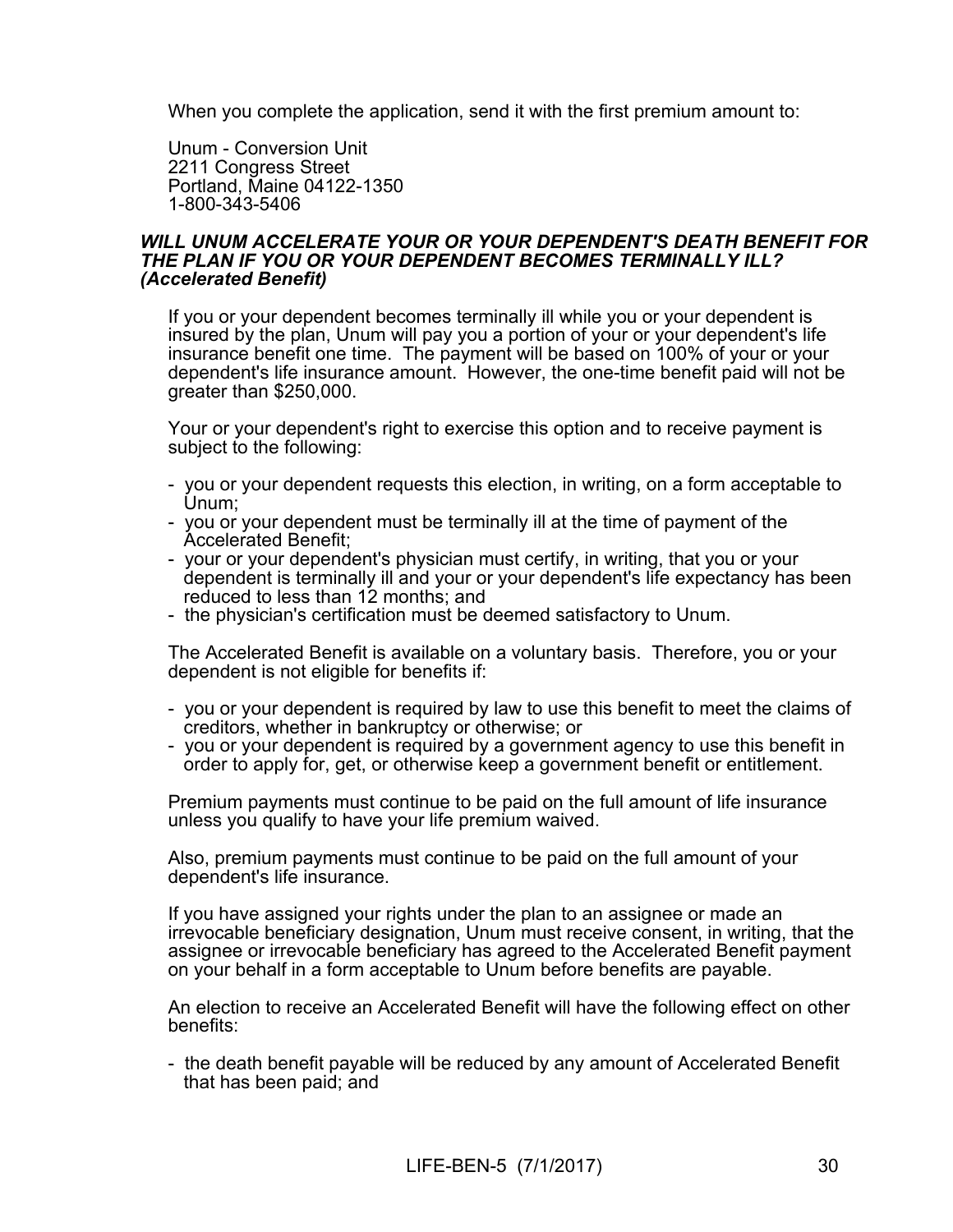- any amount of life insurance that would be continued under a disability continuation provision or that may be available under the conversion privilege will be reduced by the amount of the Accelerated Benefit paid. The remaining life insurance amount will be paid according to the terms of the Summary of Benefits subject to any reduction and termination provisions.

Benefits paid may be taxable. Unum is not responsible for any tax or other effects of any benefit paid. As with all tax matters, you or your dependent should consult your personal tax advisor to assess the impact of this benefit.

### *WHAT LOSSES ARE NOT COVERED UNDER YOUR PLAN?*

Your plan does not cover any losses where death is caused by, contributed to by, or results from:

- suicide occurring within 24 months after your or your dependent's initial effective date of insurance; and
- suicide occurring within 24 months after the date any increases or additional insurance become effective for you or your dependent.

The suicide exclusion will apply to any amounts of insurance for which you pay all or part of the premium.

The suicide exclusion also will apply to any amount that is subject to evidence of insurability requirements and Unum approves the evidence of insurability form and the amount you or your dependent applied for at that time.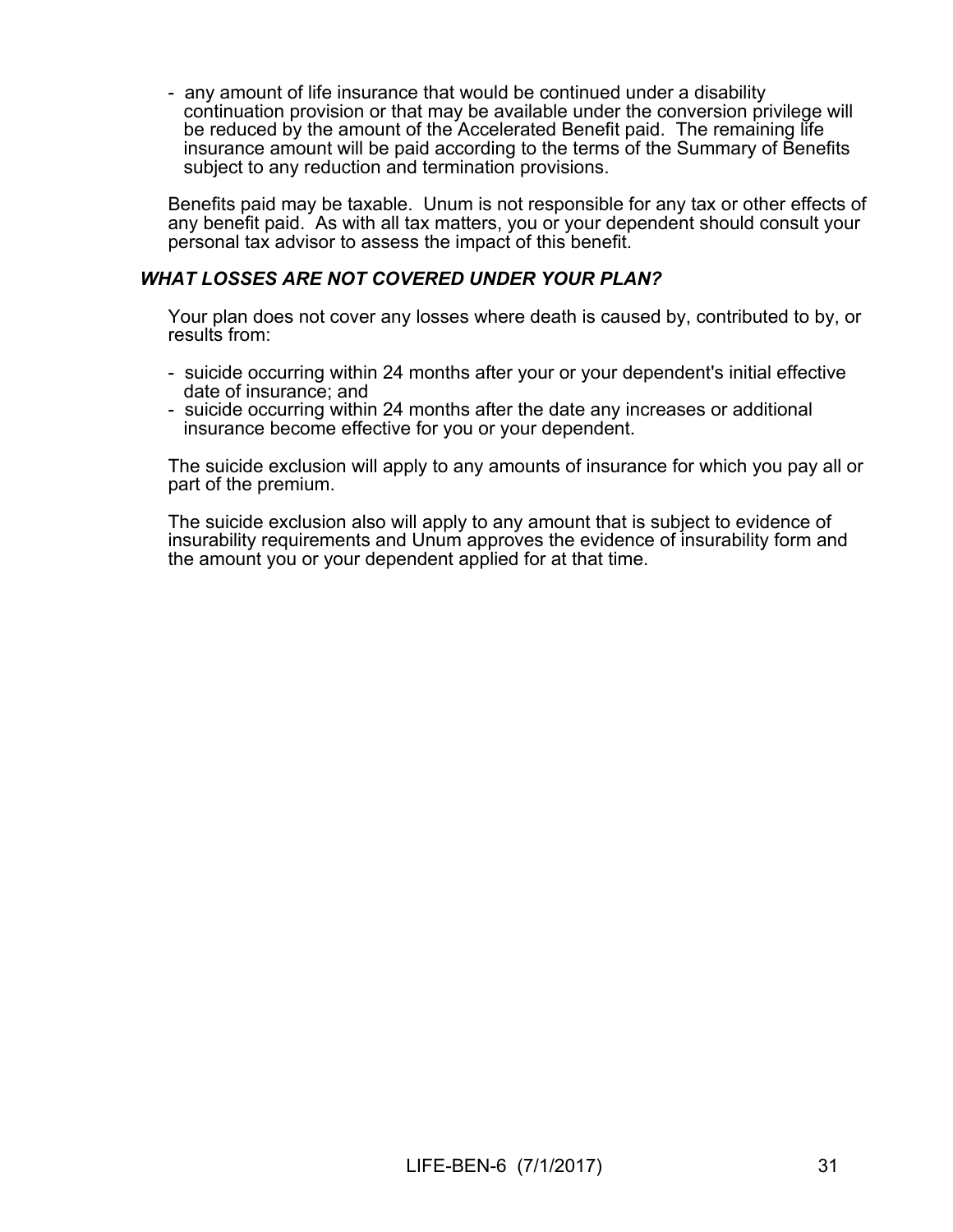## **LIFE INSURANCE**

## **OTHER BENEFIT FEATURES**

#### *WHAT IF YOU ARE NOT IN ACTIVE EMPLOYMENT WHEN YOUR EMPLOYER CHANGES GROUP INSURANCE CARRIERS TO UNUM? (CONTINUITY OF COVERAGE)*

Unum will provide coverage for you and your dependent(s) if you and your dependent(s) are covered by the prior policy on the day before the effective date of this Summary of Benefits, and if you would be eligible for coverage under this Summary of Benefits if you were in active employment on the effective date of this Summary of Benefits.

If you are on a covered layoff or leave of absence on the effective date of this Summary of Benefits, we will consider your layoff or leave of absence to have started on that date, and coverage for you and your dependent(s) under this provision will continue for the layoff or leave of absence period provided in this Summary of Benefits, or the layoff or leave of absence period remaining under the prior policy on the effective date of this Summary of Benefits, whichever period is shorter.

If you are absent from work due to injury or sickness on the effective date of this Summary of Benefits, then coverage under this provision will continue until the earliest of the date:

- you are no longer injured or sick,
- you return to active employment,
- you are approved for a disability extension of benefits or accrued liability under the prior policy, including premium waiver, or
- your employment ends.

Also, if you incur a covered loss but are not in active employment under this Summary of Benefits, any benefits payable under this Summary of Benefits will be limited to the amount that would have been paid by the prior carrier. Unum will reduce your payment by any amount for which the prior carrier is liable.

Coverage for you and your dependent(s) are subject to payment of required premium and all other terms of this Summary of Benefits, except that the portable insurance coverage terms of this Summary of Benefits will not apply to coverage provided under this provision.

#### *WHAT COVERAGE IS AVAILABLE IF YOU END EMPLOYMENT OR YOU WORK REDUCED HOURS? (Portability)*

If your employment ends with or you retire from your Employer or you are working less than the minimum number of hours as described under Eligible Groups in this plan, you may elect portable coverage for yourself and your dependents.

In case of your death, your insured dependents also may elect portable coverage for themselves. However, children cannot become insured for portable coverage unless the spouse also becomes insured for portable coverage.

#### *PORTABLE INSURANCE COVERAGE AND AMOUNTS AVAILABLE*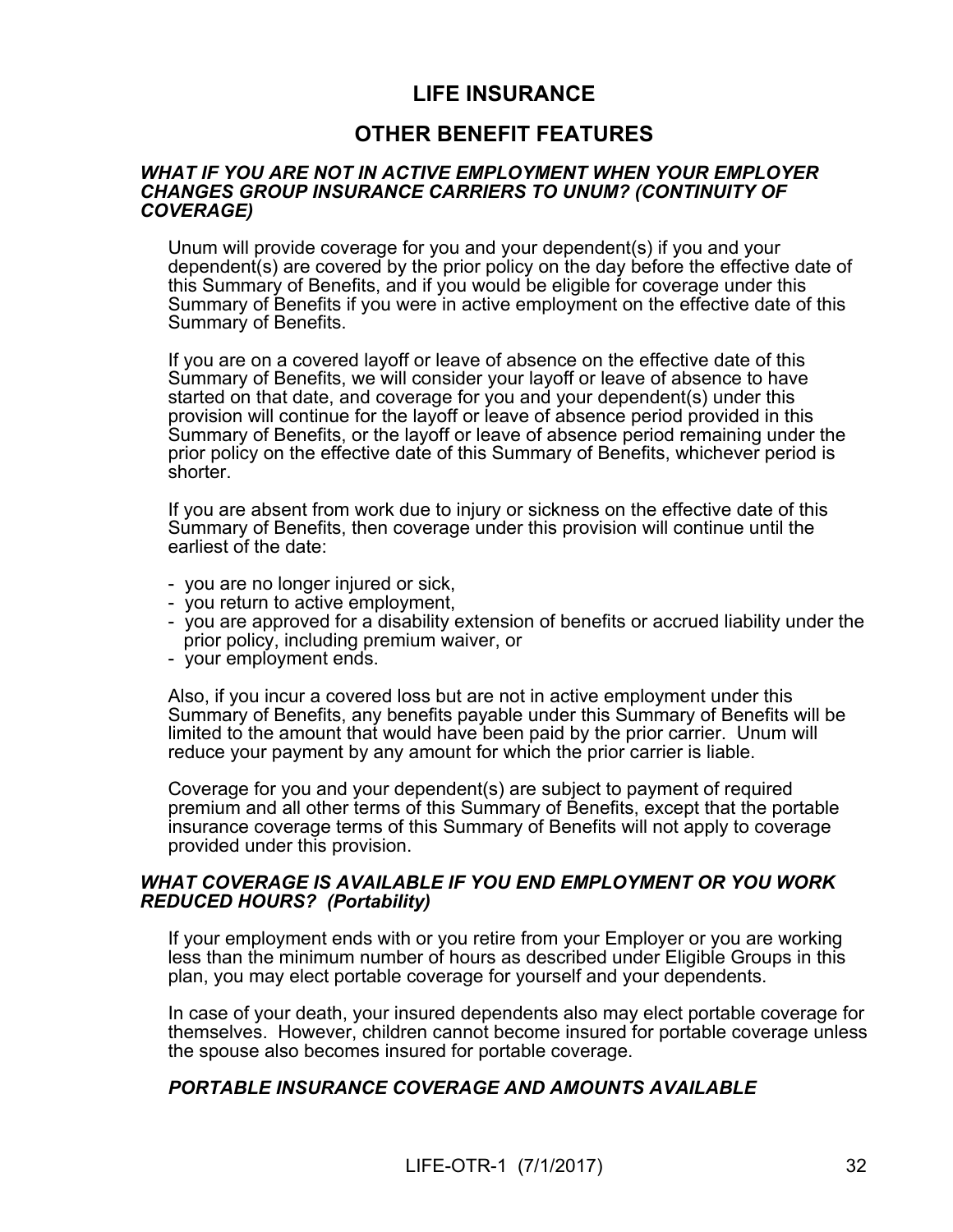The portable insurance coverage will be the current coverage and amounts that you and your dependents are insured for under your Employer's group plan.

However, the amount of portable coverage for you will not be more than:

- the highest amount of life insurance available for employees under the plan; or
- 5x your annual earnings; or
- \$750,000 from all Unum group life and accidental death and dismemberment plans combined,

whichever is less.

The amount of ported life insurance must be equal to or greater than the amount of ported accidental death and dismemberment insurance.

The amount of portable coverage for your spouse will not be more than:

- the highest amount of life insurance available for spouses under the plan; or
- 100% of your amount of portable coverage; or
- \$750,000 from all Unum group life and accidental death and dismemberment plans combined,

whichever is less.

The amount of ported life insurance must be equal to or greater than the amount of ported accidental death and dismemberment insurance.

The amount of portable coverage for a child will not be more than:

- the highest amount of life insurance available for children under the plan; or
- 100% of your amount of portable coverage; or
- $-$  \$20,000,

whichever is less.

The amount of ported life insurance must be equal to or greater than the amount of ported accidental death and dismemberment insurance.

The minimum amount of coverage that can be ported is \$5,000 for you and \$1,000 for your dependents. If the current amounts under the plan are less than \$5,000 for you and \$1,000 for your dependents you and your dependents may port the lesser amounts.

Your or your dependent's amount of life insurance will reduce or cease at any time it would reduce or cease for your eligible group if you had continued in active employment with your Employer.

#### *APPLYING FOR PORTABLE COVERAGE*

You must apply for portable coverage for yourself and your dependents and pay the first premium within 31 days after the date:

- your coverage ends or you retire from your Employer; or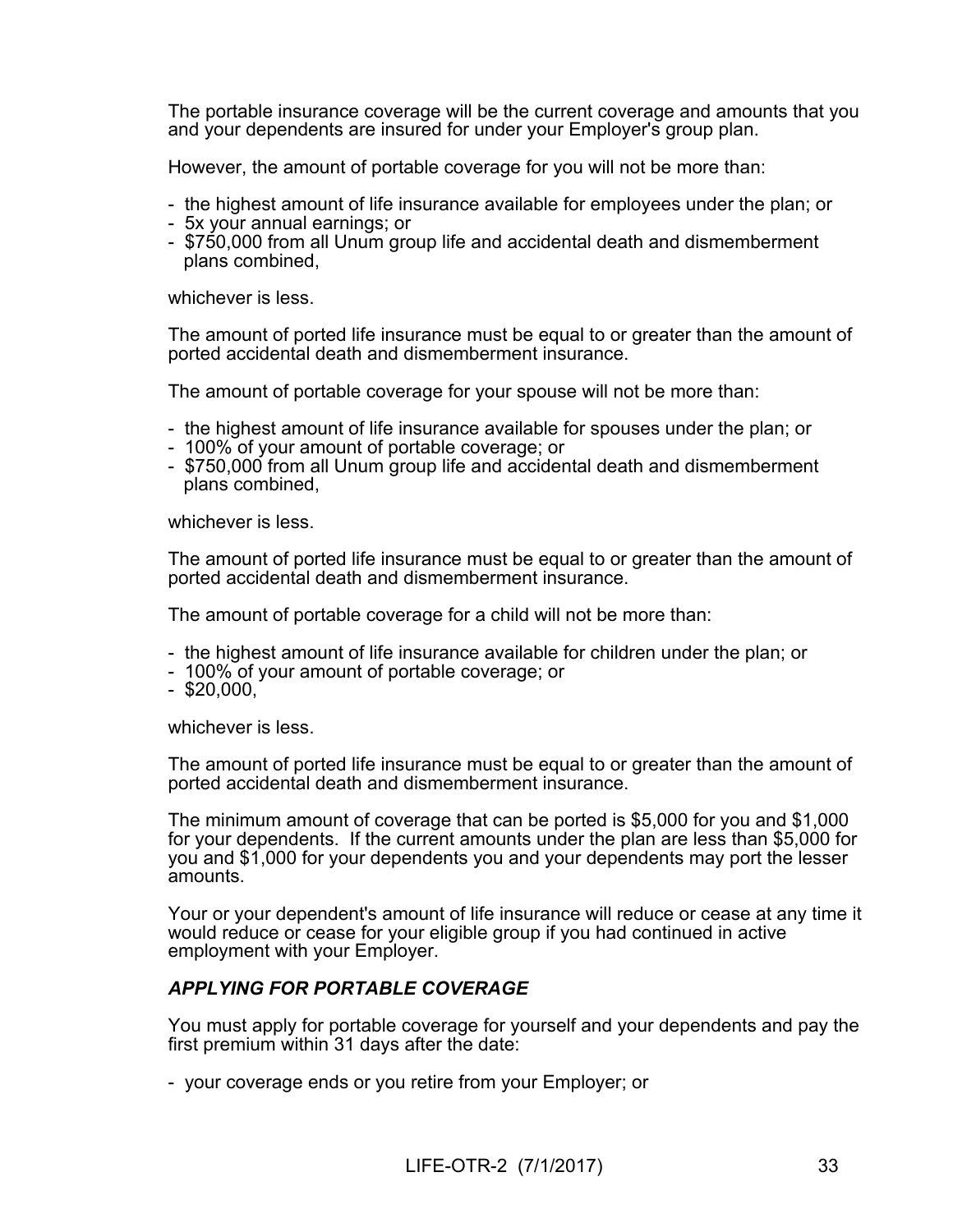- you begin working less than the minimum number of hours as described under Eligible Groups in this plan.

Your dependents must apply for portable coverage and pay the first premium within 31 days after the date you die.

You are not eligible to apply for portable coverage for yourself if:

- you have an **injury** or **sickness**, under the terms of this plan, which has a material effect on life expectancy;
- the policy is cancelled (the Policy is the group policy issued to the Trustees of the Select Group Insurance Trust in which your Employer participates); or
- you failed to pay the required premium under the terms of this plan.

You are not eligible to apply for portable coverage for a dependent if:

- you do not elect portable coverage for yourself;
- you have an injury or sickness, under the terms of this plan, which has a material effect on life expectancy;
- your dependent has an injury or sickness, under the terms of this plan, which has a material effect on life expectancy;
- the policy is cancelled (the Policy is the group policy issued to the Trustees of the Select Group Insurance Trust in which your Employer participates); or
- you failed to pay the required premium under the terms of this plan.

In case of your death, your spouse is not eligible to apply for portable coverage if:

- your surviving spouse is not insured under this plan;
- your surviving spouse has an injury or sickness, under the terms of this plan, which has a material effect on life expectancy;
- the policy is cancelled (the Policy is the group policy issued to the Trustees of the Select Group Insurance Trust in which your Employer participates); or
- you failed to pay the required premium under the terms of this plan for your spouse.

In case of your death, your child is not eligible for portable coverage if:

- your surviving spouse is not insured under this plan;
- your surviving spouse is insured under this plan and chooses not to elect portable coverage;
- your surviving spouse has an injury or sickness, under the terms of this plan, which has a material effect on life expectancy;
- your child has an injury or sickness, under the terms of this plan, which has a material effect on life expectancy;
- the policy is cancelled (the Policy is the group policy issued to the Trustees of the Select Group Insurance Trust in which your Employer participates); or
- you failed to pay the required premium under the terms of this plan for your child.

If we determine that because of an injury or sickness, which has a material effect on life expectancy, you or your dependents were not eligible for portability at the time you or your dependents elected portable coverage, the benefit will be adjusted to the amount of whole life coverage the premium would have purchased under the Conversion Privilege.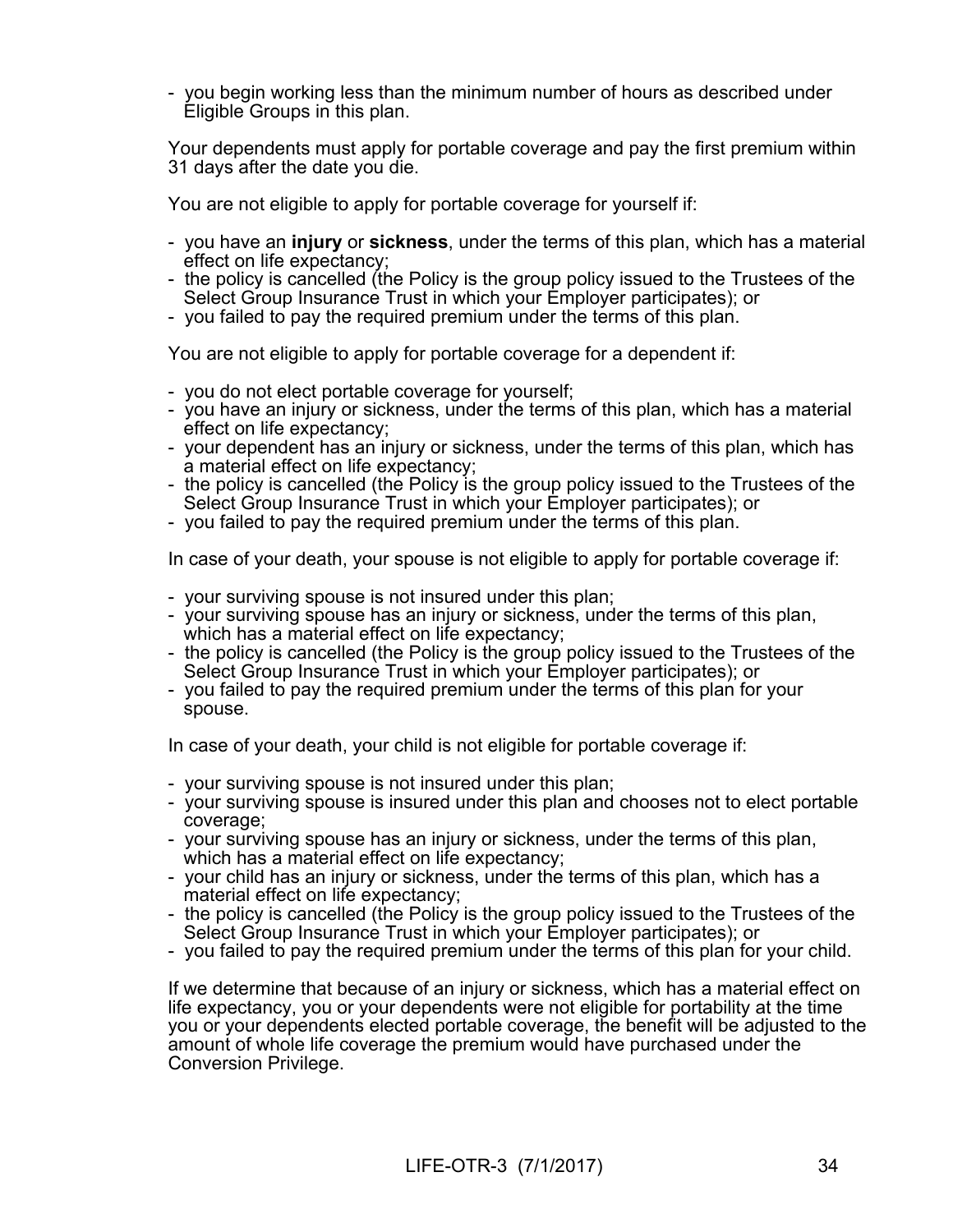## *APPLYING FOR INCREASES OR DECREASES IN PORTABLE COVERAGE*

You or your dependents may increase or decrease the amount of life insurance coverage. The minimum and maximum benefit amounts are shown above. However, the amount of life insurance coverage cannot be decreased below \$5,000 for you and \$1,000 for your dependents. All increases are subject to evidence of insurability. Portable coverage will reduce at the ages and amounts shown in the LIFE INSURANCE **"BENEFITS AT A GLANCE"** page.

### *ADDING PORTABLE COVERAGE FOR DEPENDENTS*

If you choose not to enroll your dependents when your dependents were first eligible for portable coverage, you may enroll your dependents at any time for the amounts allowed under the group plan. Evidence of insurability is required.

You may enroll newly acquired dependents at any time for the amounts allowed under the group plan. Evidence of insurability is required.

## *WHEN PORTABLE COVERAGE ENDS*

Portable coverage for you will end for the following reasons:

- the date you fail to pay any required premium; or
- the date the policy is cancelled (the Policy is the group policy issued to the Trustees of the Select Group Insurance Trust in which your Employer participates).

Portable coverage for a spouse will end for the following reasons:

- the date you fail to pay any required premium;
- the date your surviving spouse fails to pay any required premium; or
- the date the policy is cancelled (the Policy is the group policy issued to the Trustees of the Select Group Insurance Trust in which your Employer participates).

Portable coverage for a child will end for the following reasons:

- the date you fail to pay any required premium;
- the date your surviving spouse fails to pay any required premium;
- the date the policy is cancelled (the Policy is the group policy issued to the Trustees of the Select Group Insurance Trust in which your Employer participates);
- the date your child no longer qualifies as a dependent; or
- the date the surviving spouse dies.

If portable coverage ends due to failure to pay required premium, portable coverage cannot be reinstated.

### *PREMIUM RATE CHANGES FOR PORTABLE COVERAGE*

Unum may change premium rates for portable coverage at any time for reasons which affect the risk assumed, including those reasons shown below:

- changes occur in the coverage levels;
- changes occur in the overall use of benefits by all insureds;
- changes occur in other risk factors; or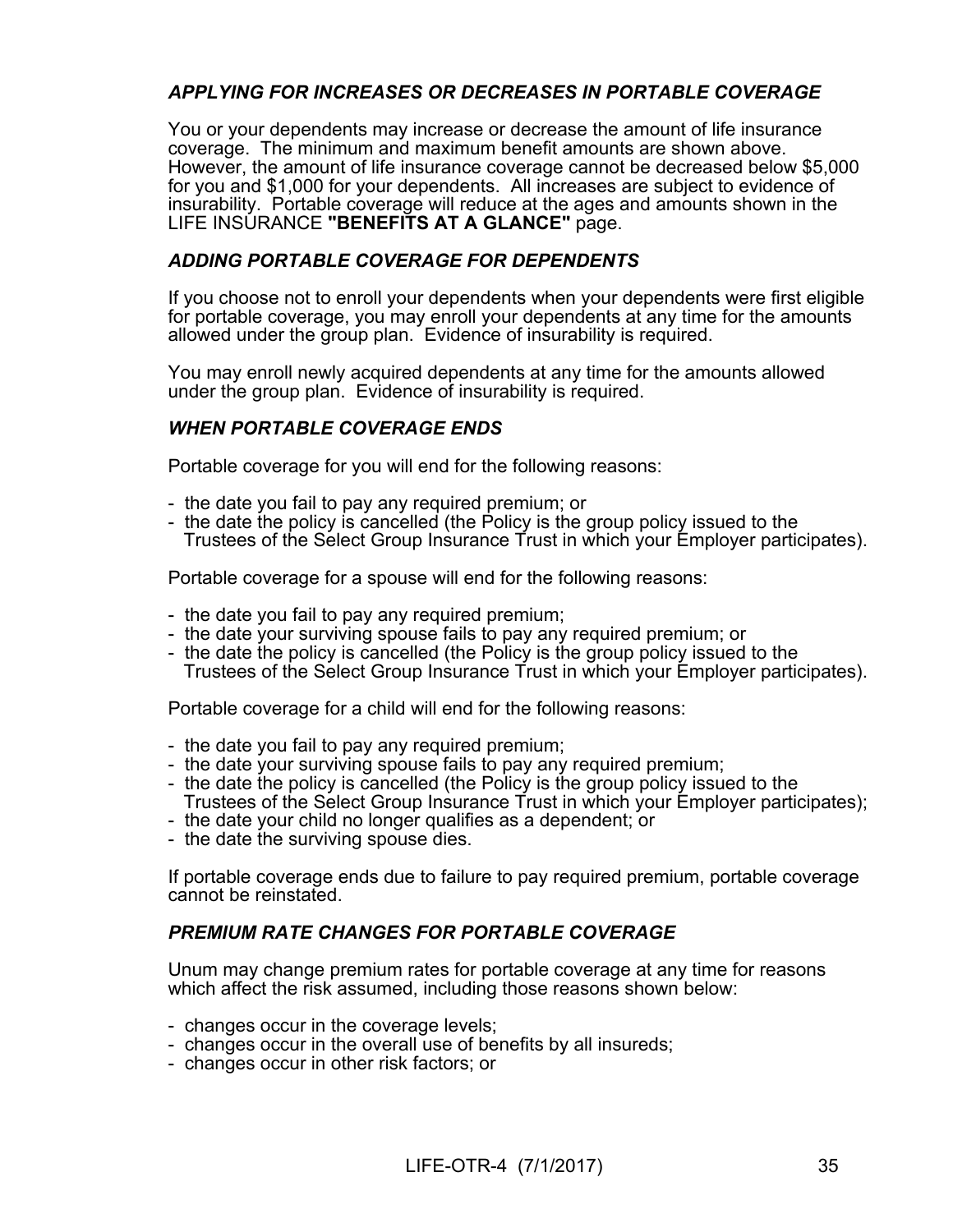- a new law or a change in any existing law is enacted which applies to portable coverage.

The change in premium rates will be made on a class basis according to Unum's underwriting risk studies. Unum will notify the insured in writing at least 31 days before a premium rate is changed.

#### *APPLYING FOR CONVERSION, IF PORTABLE COVERAGE ENDS OR IS NOT AVAILABLE*

If you or your dependent is not eligible to apply for portable coverage or portable coverage ends, then you or your dependent may qualify for conversion coverage. Refer to Conversion Privilege under this plan.

Ask your Employer for a conversion application form which includes cost information.

When you complete the application, send it with the first premium amount to:

Unum - Conversion Unit 2211 Congress Street Portland, Maine 04122-1350 1-800-343-5406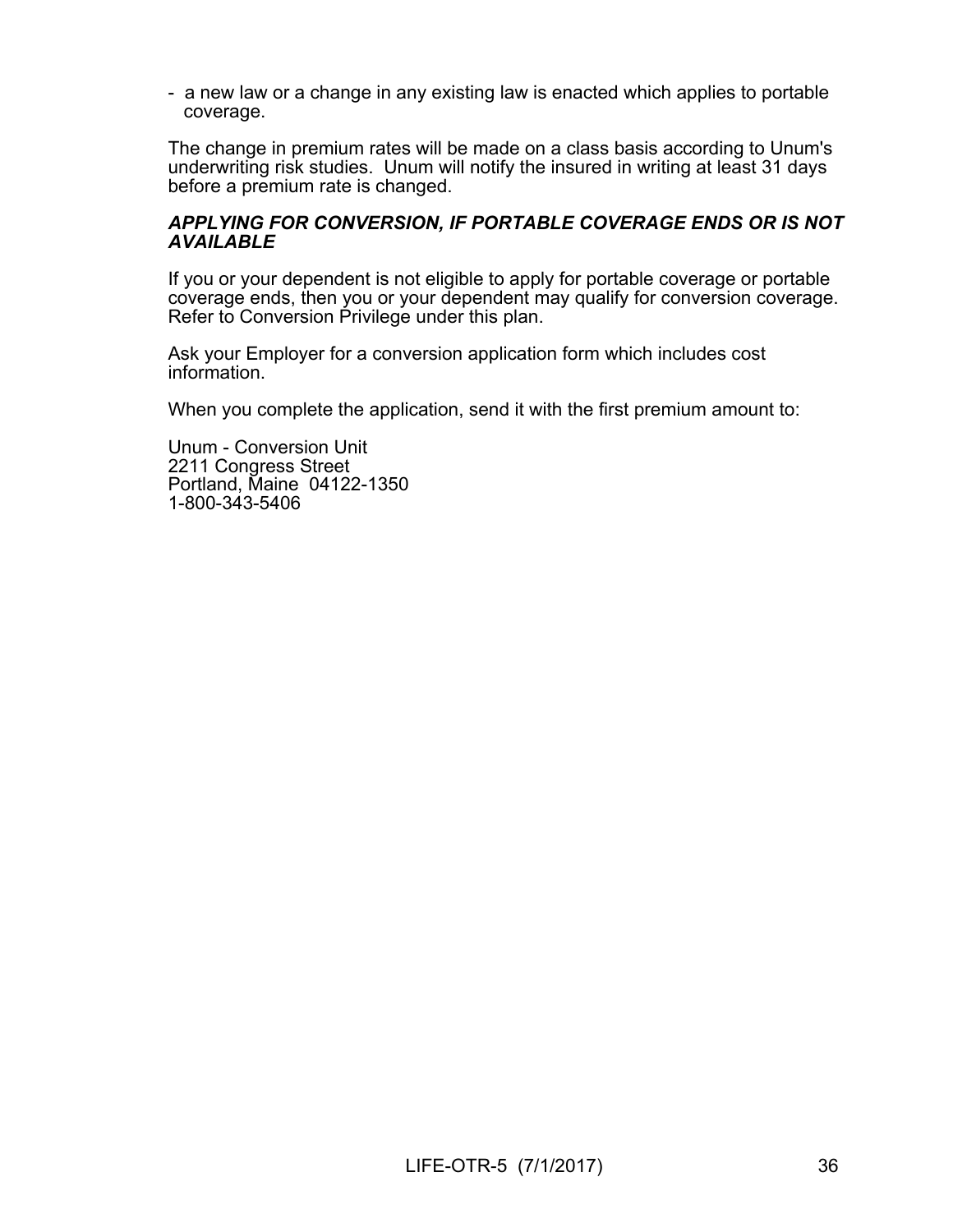## **ACCIDENTAL DEATH AND DISMEMBERMENT INSURANCE**

## **BENEFIT INFORMATION**

#### *WHEN WILL YOUR BENEFICIARY RECEIVE PAYMENT IN THE EVENT OF YOUR DEATH IF YOUR DEATH IS THE DIRECT RESULT OF AN ACCIDENT?*

Your beneficiary(ies) will receive payment when Unum approves your death claim providing you meet certain conditions.

#### *WHEN WILL YOU RECEIVE PAYMENT IN THE EVENT OF YOUR DEPENDENT'S DEATH IF YOUR DEPENDENT'S DEATH IS THE DIRECT RESULT OF AN ACCIDENT?*

You will receive payment when Unum approves the death claim for your dependent providing certain conditions are met.

### *WHAT DOCUMENTS ARE REQUIRED FOR PROOF OF ACCIDENTAL DEATH?*

Unum will require a certified copy of the death certificate, enrollment documents and a Notice and Proof of Claim form.

#### *WHEN WILL YOU RECEIVE PAYMENT IN THE EVENT OF CERTAIN OTHER COVERED LOSSES IF THE LOSS IS THE DIRECT RESULT OF AN ACCIDENT?*

You will receive payment when Unum approves the claim.

#### *HOW MUCH WILL UNUM PAY YOUR BENEFICIARY IN THE EVENT OF YOUR ACCIDENTAL DEATH OR YOU FOR YOUR DEPENDENT'S ACCIDENTAL DEATH OR FOR CERTAIN OTHER COVERED LOSSES?*

If Unum approves the claim, Unum will determine the payment according to the Covered Losses and Benefits List below. The benefit Unum will pay is listed opposite the corresponding covered loss.

The benefit will be paid only if an **accidental bodily injury** results in one or more of the covered losses listed below within 365 days from the date of the accident.

Also, the accident must occur while you or your dependent is insured under the plan.

| <b>Covered Losses</b><br>Life                              | <b>Benefit Amounts</b><br>The Full Amount |
|------------------------------------------------------------|-------------------------------------------|
| Both Hands or Both<br>Feet or Sight of<br><b>Both Eyes</b> | The Full Amount                           |
| One Hand and One<br>Foot                                   | The Full Amount                           |
| One Hand and<br>Sight of One Eye                           | The Full Amount                           |
| One Foot and                                               |                                           |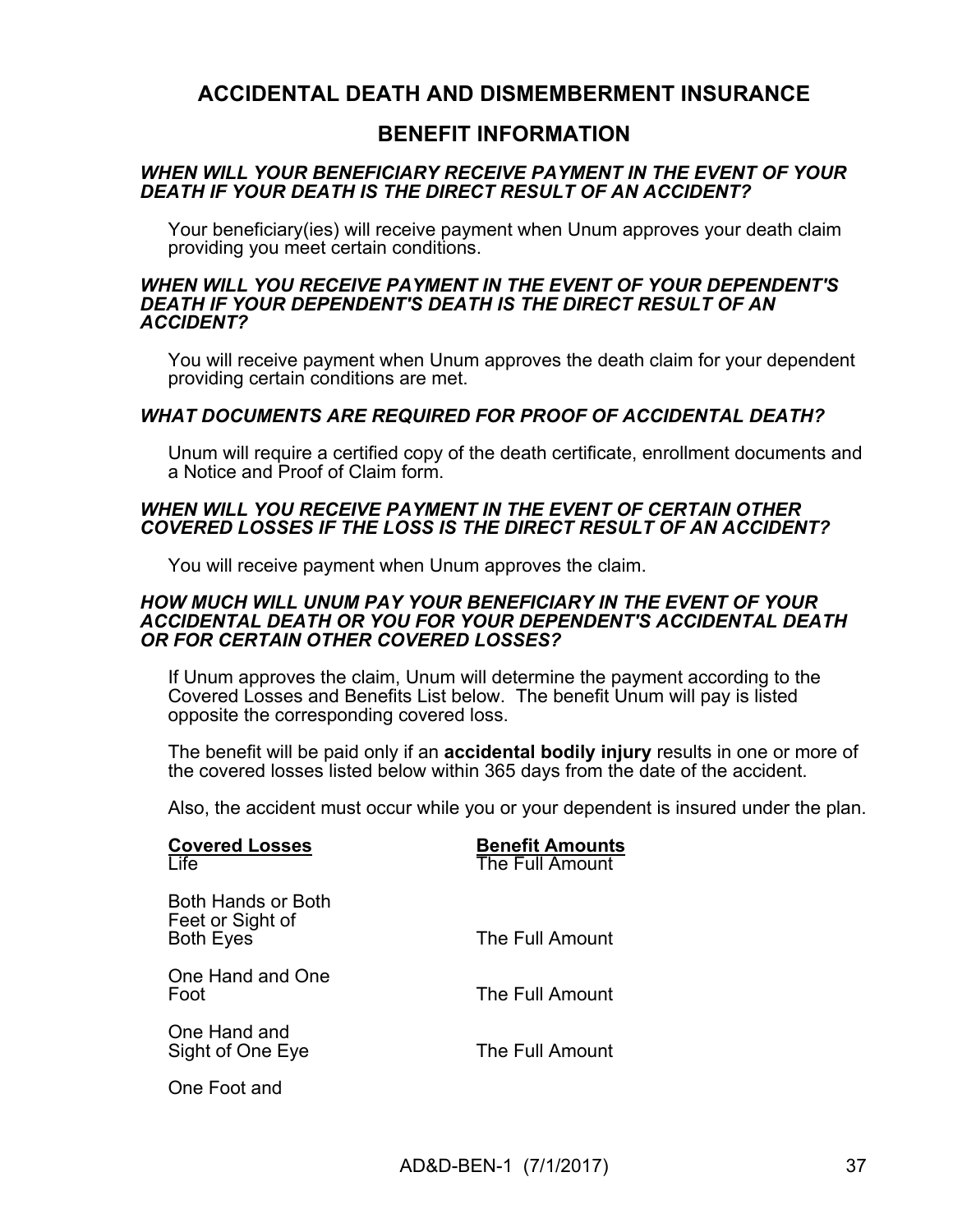| Sight of One Eye                       | The Full Amount             |
|----------------------------------------|-----------------------------|
| Speech and Hearing                     | The Full Amount             |
| One Hand or One<br>Foot                | One Half The Full Amount    |
| Sight of One Eye                       | One Half The Full Amount    |
| Speech or Hearing                      | One Half The Full Amount    |
| Thumb and Index<br>Finger of Same Hand | One Quarter The Full Amount |

The most Unum will pay for any combination of Covered Losses from any one accident is the full amount.

The Full Amount is the amount shown in the ACCIDENTAL DEATH AND DISMEMBERMENT INSURANCE **"BENEFITS AT A GLANCE"** page.

#### *WHAT ARE YOUR ANNUAL EARNINGS?*

"Annual Earnings" means your gross annual income from your Employer in effect just prior to the date of loss. It includes your total income before taxes. It is prior to any deductions made for pre-tax contributions to a qualified deferred compensation plan, Section 125 plan, or flexible spending account. It does not include income received from commissions, bonuses, overtime pay, any other extra compensation or income received from sources other than your Employer.

#### *WHAT WILL WE USE FOR ANNUAL EARNINGS IF YOU BECOME DISABLED DURING A COVERED LAYOFF OR LEAVE OF ABSENCE?*

If you have an accidental bodily injury that results in one or more of the covered losses while you are on a covered layoff or leave of absence, we will use your annual earnings from your Employer in effect just prior to the date your absence began.

#### *WHAT REPATRIATION BENEFIT WILL UNUM PROVIDE?*

Unum will pay an additional benefit for the preparation and transportation of your or your dependent's body to a mortuary chosen by you or your authorized representative. Payment will be made if, as the result of a covered accident, you or your dependent suffers loss of life at least 100 miles away from your or your dependent's principal place of residence.

However, when combined with two or more Unum accidental death and dismemberment insurance plans, the combined overall maximum for these plans together cannot exceed the actual expenses for the preparation and transportation of your or your dependent's body to a mortuary.

The maximum benefit amount is shown in the ACCIDENTAL DEATH AND DISMEMBERMENT INSURANCE **"BENEFITS AT A GLANCE"** page.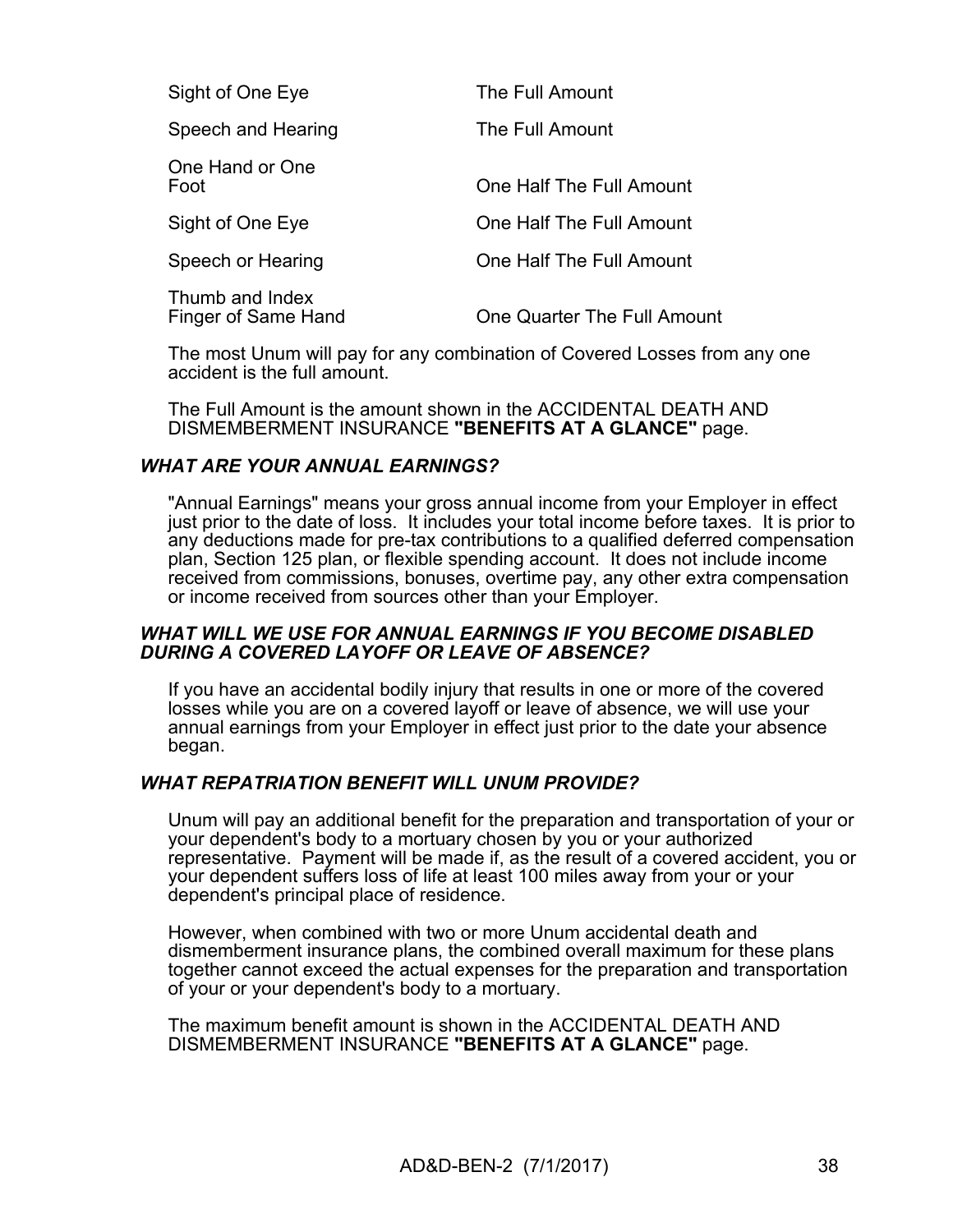## *WHAT SEATBELT(S) AND AIR BAG BENEFIT WILL UNUM PROVIDE?*

Unum will pay you or your authorized representative an additional benefit if you or your dependent sustains an accidental bodily injury which causes your or your dependent's death while you or your dependent is driving or riding in a **Private Passenger Car**, provided:

For Seatbelt(s):

- the Private Passenger Car is equipped with seatbelt(s); and
- the seatbelt(s) were in actual use and properly fastened at the time of the covered accident; and
- the position of the seatbelt(s) are certified in the official report of the covered accident, or by the investigating officer. A copy of the police accident report must be submitted with the claim.

Also, if such certification is not available, and it is clear that you or your dependent was properly wearing seatbelt(s), then we will pay the additional seatbelt benefit.

However, if such certification is not available, and it is unclear whether you or your dependent was properly wearing seatbelt(s), then we will pay a fixed benefit of \$1,000.

We will only pay the seatbelt benefit for the death of a minor, dependent child, if the child is correctly strapped and fastened in the appropriate seat for the child's age and weight as defined by state or federal guidelines. The seatbelt device must also be approved by the state or federal government for the dependent child's age and weight.

An automatic harness seatbelt will not be considered properly fastened unless a lap belt is also used.

For Air Bag:

- the Private Passenger Car is equipped with an air bag for the seat in which you or your dependents are seated; and
- the seatbelt(s) must be in actual use and properly fastened at the time of the covered accident.

No benefit will be paid if you or your dependent is the driver of the Private Passenger Car and does not hold a current and valid driver's license.

No benefit will be paid if Unum is able to verify that the air bag(s) had been disengaged prior to the accident.

The accident causing your or your dependent's death must occur while you or your dependent is insured under the plan.

The maximum benefit amount is shown in the ACCIDENTAL DEATH AND DISMEMBERMENT **"BENEFITS AT A GLANCE"** page.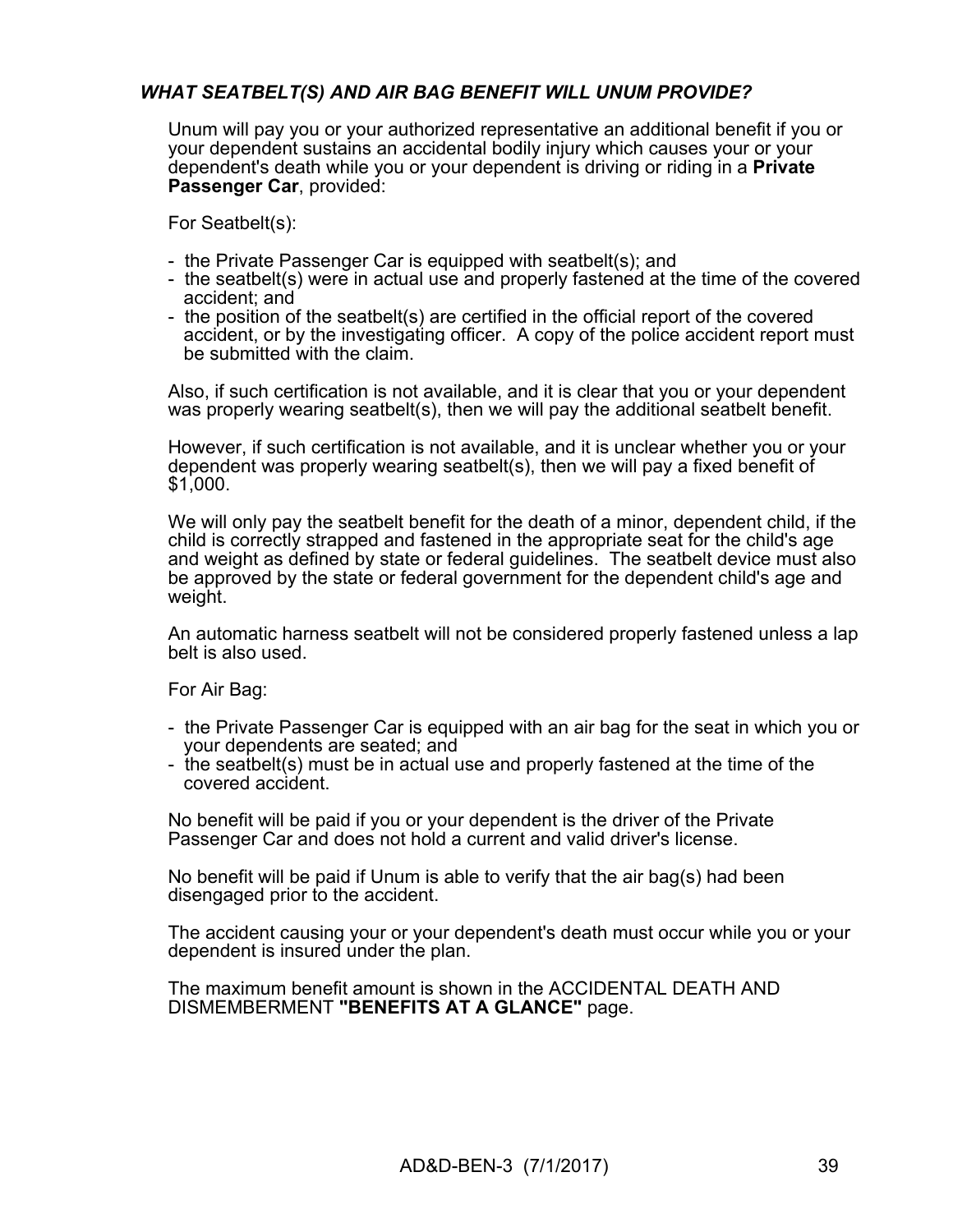### *WHAT EDUCATION BENEFIT WILL UNUM PROVIDE FOR YOUR QUALIFIED CHILDREN?*

Unum will pay your authorized representative on behalf of each of your qualified children a lump sum payment if:

- you lose your life:
- as a result of an accidental bodily injury; and within 365 days after the date of the accident causing the accidental bodily injury;
- the accident causing your accidental bodily injury occurred while you were insured under the plan;
- proof is furnished to Unum that the child is a **qualified child**; and
- the qualified child continues to be enrolled as a full-time student in an accredited post-secondary institution of higher learning beyond the 12th grade level.

The benefit amount per academic year, maximum benefit payments, maximum benefit amount and maximum benefit period are shown in the ACCIDENTAL DEATH AND DISMEMBERMENT INSURANCE **"BENEFITS AT A GLANCE"** page.

### *WHEN WILL THE EDUCATION BENEFIT END FOR EACH QUALIFIED CHILD?*

The education benefit will terminate for each qualified child on the earliest of the following dates:

- the date your qualified child fails to furnish proof as required by us;
- the date your qualified child no longer qualifies as a dependent child for any reason except your death; or
- the end of the maximum benefit period.

#### *WHAT COVERAGE FOR EXPOSURE AND DISAPPEARANCE BENEFIT WILL UNUM PROVIDE?*

Unum will pay a benefit if you or your dependent sustains an accidental bodily injury and are unavoidably exposed to the elements and suffer a loss.

We will presume you or your dependent suffered loss of life due to an accident if:

- you or your dependent are riding in a common public passenger carrier that is involved in an accident covered under the Summary of Benefits; and
- as a result of the accident, the common public passenger carrier is wrecked, sinks, is stranded, or disappears; and
- your or your dependent's body is not found within 1 year of the accident.

Also, the accident must occur while you or your dependent is insured under the plan.

The maximum benefit amount is shown in the ACCIDENTAL DEATH AND DISMEMBERMENT **"BENEFITS AT A GLANCE"** page.

### *WHAT ACCIDENTAL LOSSES ARE NOT COVERED UNDER YOUR PLAN?*

Your plan does not cover any accidental losses caused by, contributed to by, or resulting from:

- suicide, self destruction while sane, intentionally self-inflicted injury while sane, or self-inflicted injury while sane, or self-inflicted injury while insane.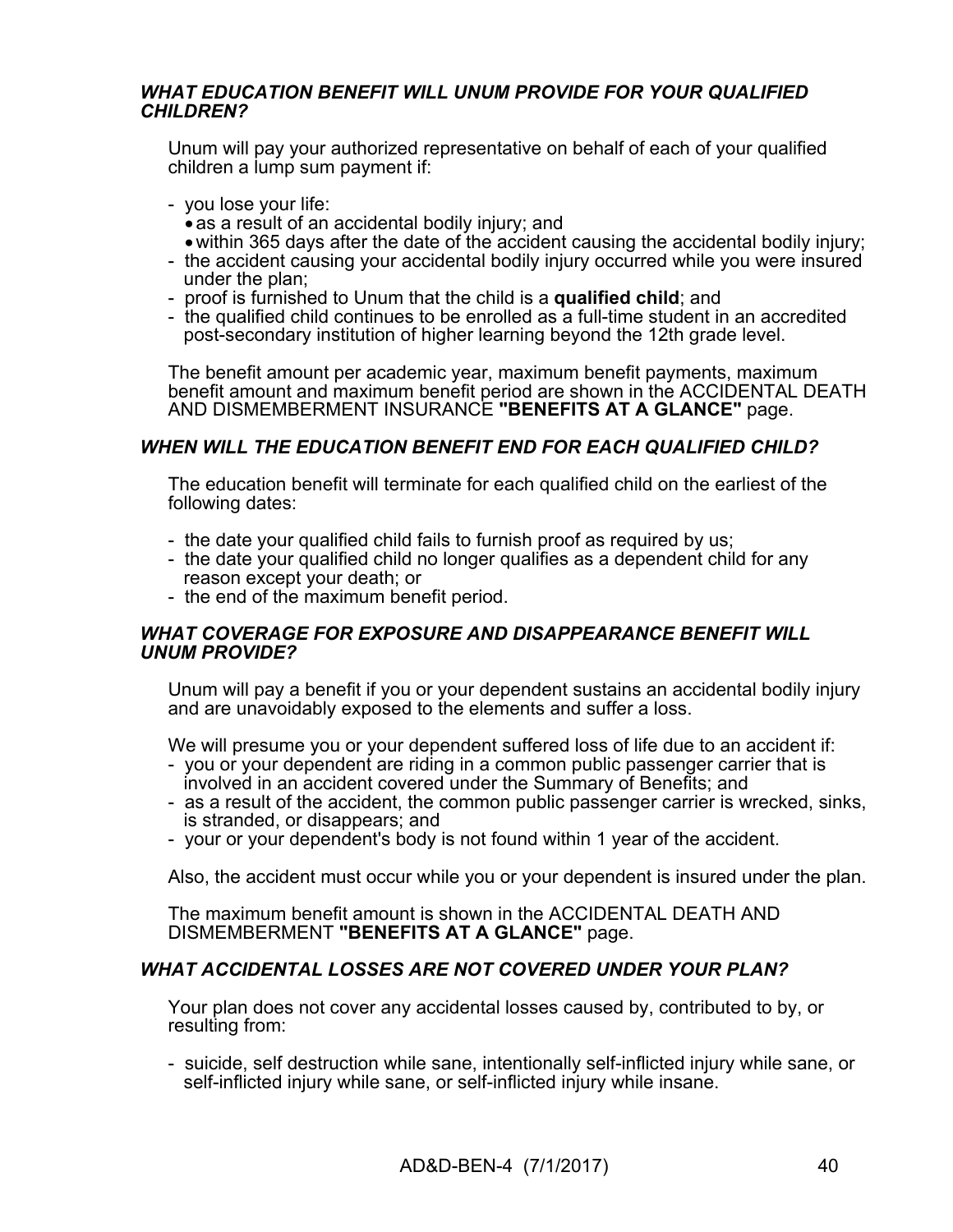- active participation in a riot.
- an attempt to commit or commission of a crime.
- the use of any prescription or non-prescription drug, poison, fume, or other chemical substance unless used according to the prescription or direction of your or your dependent's physician. This exclusion will not apply to you or your dependent if the chemical substance is ethanol.
- disease of the body or diagnostic, medical or surgical treatment or mental disorder as set forth in the latest edition of the Diagnostic and Statistical Manual of Mental Disorders.
- being **intoxicated**.
- war, declared or undeclared, or any act of war.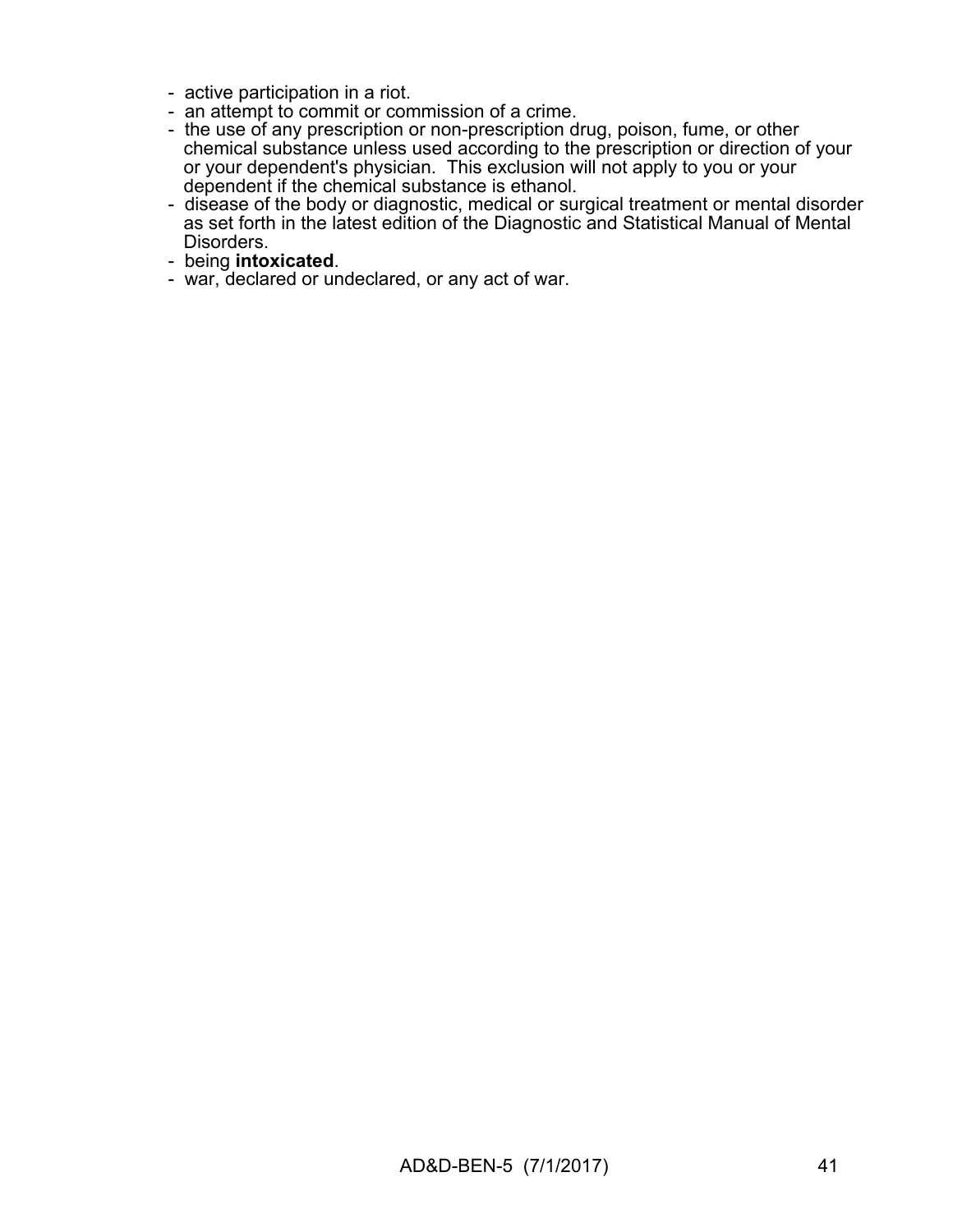## **ACCIDENTAL DEATH AND DISMEMBERMENT INSURANCE**

## **OTHER BENEFIT FEATURES**

#### *WHAT IF YOU ARE NOT IN ACTIVE EMPLOYMENT WHEN YOUR EMPLOYER CHANGES GROUP INSURANCE CARRIERS TO UNUM? (CONTINUITY OF COVERAGE)*

Unum will provide coverage for you and your dependent(s) if you and your dependent(s) are covered by the prior policy on the day before the effective date of this Summary of Benefits, and if you would be eligible for coverage under this Summary of Benefits if you were in active employment on the effective date of this Summary of Benefits.

If you are on a covered layoff or leave of absence on the effective date of this Summary of Benefits, we will consider your layoff or leave of absence to have started on that date, and coverage for you and your dependent(s) under this provision will continue for the layoff or leave of absence period provided in this Summary of Benefits, or the layoff or leave of absence period remaining under the prior policy on the effective date of this Summary of Benefits, whichever period is shorter.

If you are absent from work due to injury or sickness on the effective date of this Summary of Benefits, then coverage under this provision will continue until the earliest of the date:

- you are no longer injured or sick,
- you return to active employment,
- you are approved for a disability extension of benefits or accrued liability under the prior policy, including premium waiver, or
- your employment ends.

Also, if you incur a covered loss but are not in active employment under this Summary of Benefits, any benefits payable under this Summary of Benefits will be limited to the amount that would have been paid by the prior carrier. Unum will reduce your payment by any amount for which the prior carrier is liable.

Coverage for you and your dependent(s) are subject to payment of required premium and all other terms of this Summary of Benefits, except that the portable insurance coverage terms of this Summary of Benefits will not apply to coverage provided under this provision.

#### *WHAT COVERAGE IS AVAILABLE IF YOU END EMPLOYMENT OR YOU WORK REDUCED HOURS? (Portability)*

If your employment ends with or you retire from your Employer or you are working less than the minimum number of hours as described under Eligible Groups in this plan, you may elect portable coverage for yourself and your dependents.

In case of your death, your insured dependents also may elect portable coverage for themselves. However, children cannot become insured for portable coverage unless the spouse also becomes insured for portable coverage.

#### *PORTABLE INSURANCE COVERAGE AND AMOUNTS AVAILABLE*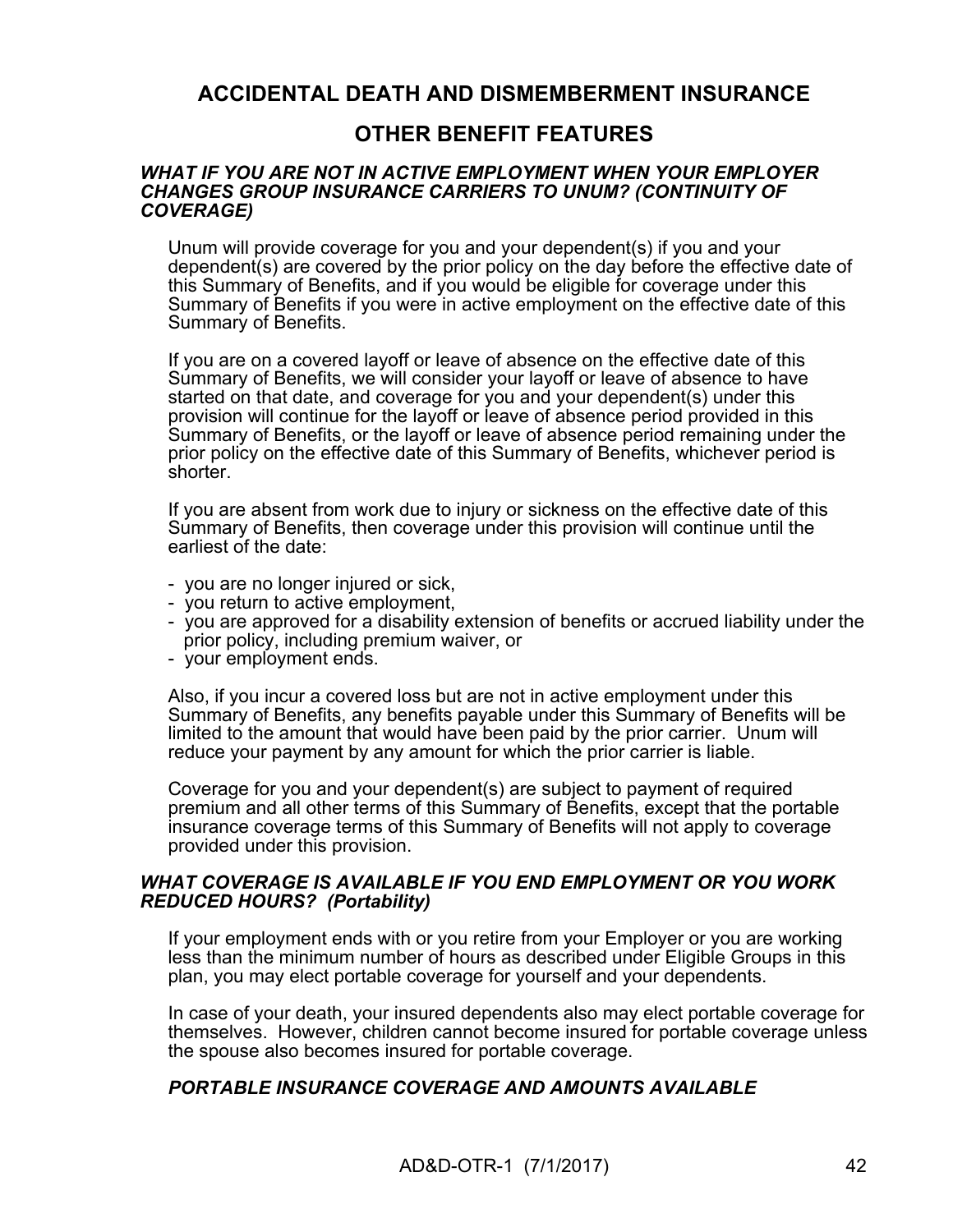The portable insurance coverage will be the current coverage and amounts that you and your dependents are insured for under your Employer's group plan.

However, the amount of portable coverage for you will not be more than:

- the highest amount of accidental death and dismemberment insurance available for employees under the plan; or
- 5x your annual earnings; or
- \$750,000 from all Unum group life and accidental death and dismemberment plans combined,

whichever is less.

The amount of ported life insurance must be equal to or greater than the amount of ported accidental death and dismemberment insurance.

The amount of portable coverage for your spouse will not be more than:

- the highest amount of accidental death and dismemberment insurance available for spouses under the plan; or
- 100% of your amount of portable coverage; or
- \$750,000 from all Unum group life and accidental death and dismemberment plans combined,

whichever is less.

The amount of ported life insurance must be equal to or greater than the amount of ported accidental death and dismemberment insurance.

The amount of portable coverage for a child will not be more than:

- the highest amount of accidental death and dismemberment insurance available for children under the plan; or
- 100% of your amount of portable coverage; or
- $-$  \$20,000,

whichever is less.

The amount of ported life insurance must be equal to or greater than the amount of ported accidental death and dismemberment insurance.

The minimum amount of coverage that can be ported is \$5,000 for you and \$1,000 for your dependents. If the current amounts under the plan are less than \$5,000 for you and \$1,000 for your dependents you and your dependents may port the lesser amounts.

Your or your dependent's amount of AD&D insurance will reduce or cease at any time it would reduce or cease for your eligible group if you had continued in active employment with your Employer.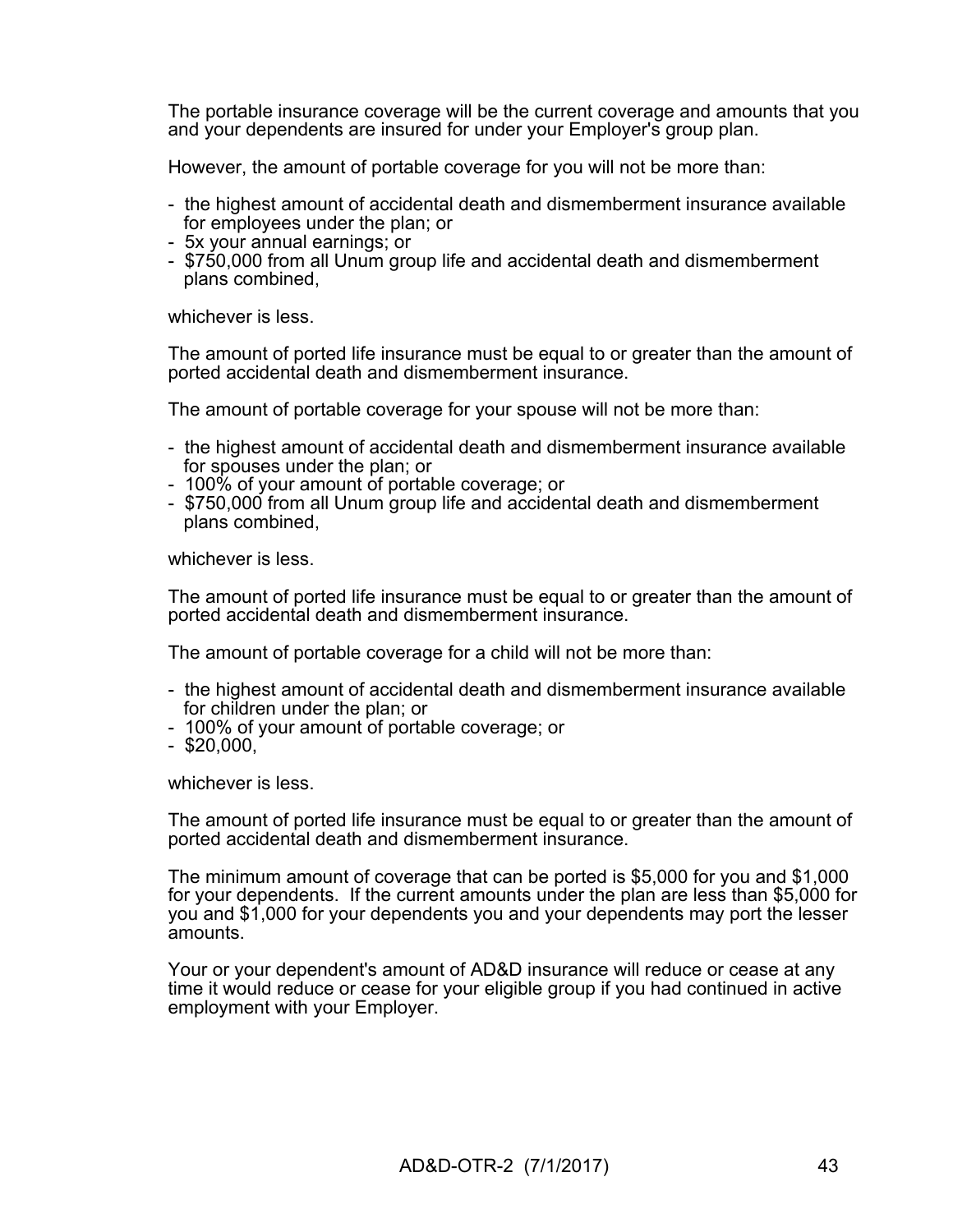## *APPLYING FOR PORTABLE COVERAGE*

You must apply for portable coverage for yourself and your dependents and pay the first premium within 31 days after the date:

- your coverage ends or you retire from your Employer; or
- you begin working less than the minimum number of hours as described under Eligible Groups in this plan.

Your dependents must apply for portable coverage and pay the first premium within 31 days after the date you die.

You are not eligible to apply for portable coverage for yourself if:

- you have an **injury** or **sickness**, under the terms of this plan, which has a material effect on life expectancy;
- the policy is cancelled (the Policy is the group policy issued to the Trustees of the Select Group Insurance Trust in which your Employer participates); or
- you failed to pay the required premium under the terms of this plan.

You are not eligible to apply for portable coverage for a dependent if:

- you do not elect portable coverage for yourself;
- you have an injury or sickness, under the terms of this plan, which has a material effect on life expectancy;
- your dependent has an injury or sickness, under the terms of this plan, which has a material effect on life expectancy;
- the policy is cancelled (the Policy is the group policy issued to the Trustees of the Select Group Insurance Trust in which your Employer participates); or
- you failed to pay the required premium under the terms of this plan.

In case of your death, your spouse is not eligible to apply for portable coverage if:

- your surviving spouse is not insured under this plan;
- your surviving spouse has an injury or sickness, under the terms of this plan, which has a material effect on life expectancy:
- the policy is cancelled (the Policy is the group policy issued to the Trustees of the Select Group Insurance Trust in which your Employer participates); or
- you failed to pay the required premium under the terms of this plan for your spouse.

In case of your death, your child is not eligible for portable coverage if:

- your surviving spouse is not insured under this plan;
- your surviving spouse is insured under this plan and chooses not to elect portable coverage;
- your surviving spouse has an injury or sickness, under the terms of this plan, which has a material effect on life expectancy;
- your child has an injury or sickness, under the terms of this plan, which has a material effect on life expectancy;
- the policy is cancelled (the Policy is the group policy issued to the Trustees of the Select Group Insurance Trust in which your Employer participates); or
- you failed to pay the required premium under the terms of this plan for your child.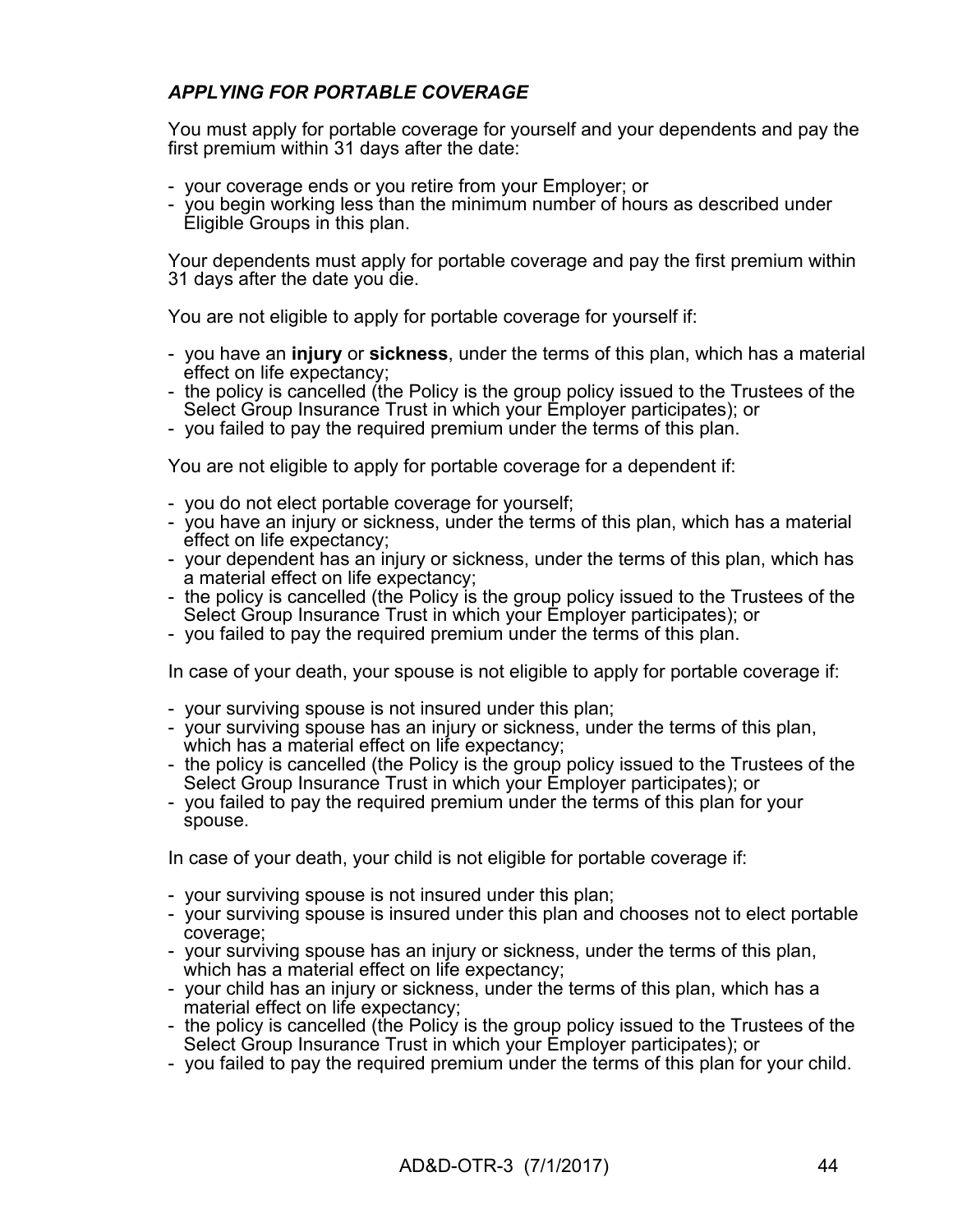## *APPLYING FOR INCREASES OR DECREASES IN PORTABLE COVERAGE*

You or your dependents may increase or decrease the amount of AD&D insurance coverage. The minimum and maximum benefit amounts are shown above. However, the amount of accidental death and dismemberment insurance coverage cannot be decreased below \$5,000 for you and \$1,000 for your dependents. Portable coverage will reduce at the ages and amounts shown in the ACCIDENTAL DEATH AND DISMEMBERMENT INSURANCE **"BENEFITS AT A GLANCE"** page.

### *ADDING PORTABLE COVERAGE FOR DEPENDENTS*

If you choose not to enroll your dependents when your dependents were first eligible for portable coverage, you may enroll your dependents at any time for the amounts allowed under the group plan.

You may enroll newly acquired dependents at any time for the amounts allowed under the group plan.

## *WHEN PORTABLE COVERAGE ENDS*

Portable coverage for you will end for the following reasons:

- the date you fail to pay any required premium; or
- the date the policy is cancelled (the Policy is the group policy issued to the Trustees of the Select Group Insurance Trust in which your Employer participates).

Portable coverage for a spouse will end for the following reasons:

- the date you fail to pay any required premium;
- the date your surviving spouse fails to pay any required premium; or
- the date the policy is cancelled (the Policy is the group policy issued to the Trustees of the Select Group Insurance Trust in which your Employer participates).

Portable coverage for a child will end for the following reasons:

- the date you fail to pay any required premium;
- the date your surviving spouse fails to pay any required premium;
- the date the policy is cancelled (the Policy is the group policy issued to the Trustees of the Select Group Insurance Trust in which your Employer participates);
- the date your child no longer qualifies as a dependent; or
- the date the surviving spouse dies.

If portable coverage ends due to failure to pay required premium, portable coverage cannot be reinstated.

### *PREMIUM RATE CHANGES FOR PORTABLE COVERAGE*

Unum may change premium rates for portable coverage at any time for reasons which affect the risk assumed, including those reasons shown below:

- changes occur in the coverage levels;
- changes occur in the overall use of benefits by all insureds;
- changes occur in other risk factors; or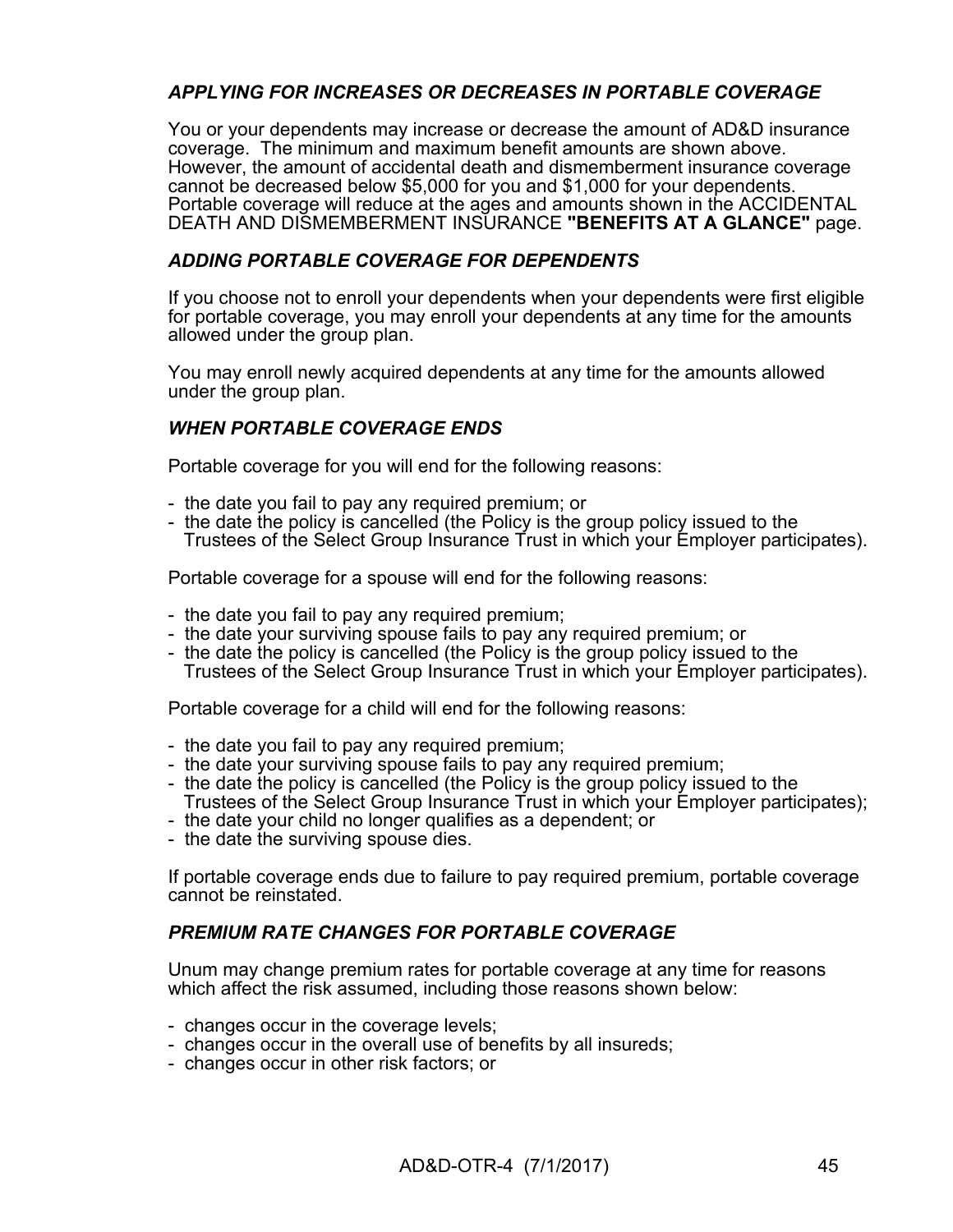- a new law or a change in any existing law is enacted which applies to portable coverage.

The change in premium rates will be made on a class basis according to Unum's underwriting risk studies. Unum will notify the insured in writing at least 31 days before a premium rate is changed.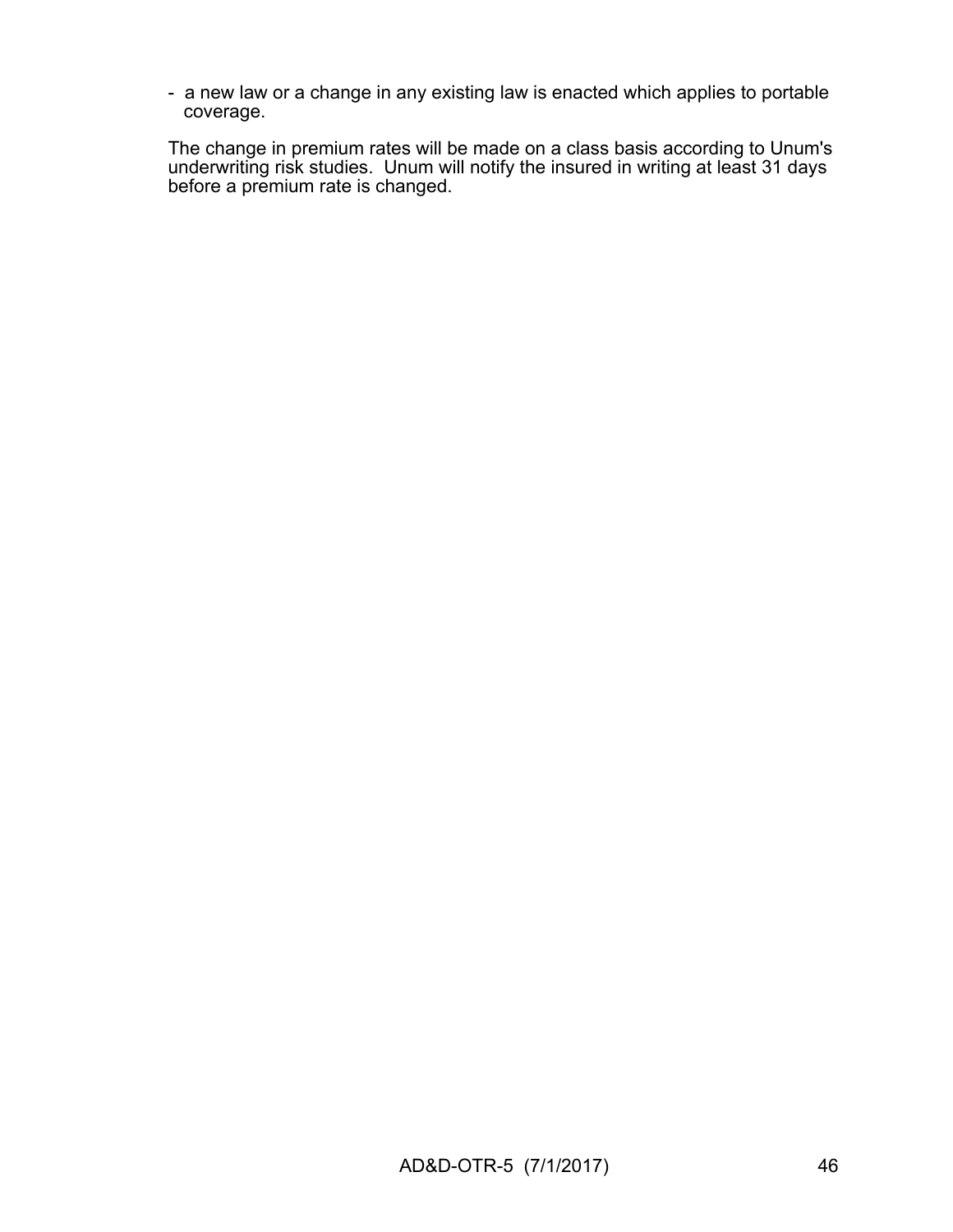## **GLOSSARY**

**ACCIDENTAL BODILY INJURY** means bodily harm caused solely by external, violent and accidental means and not contributed to by any other cause.

**ACCREDITED SCHOOL** means an accredited post-secondary institution of higher learning for full-time students beyond the 12th grade level.

**ACTIVE EMPLOYMENT** means you are working for your Employer for earnings that are paid regularly and that you are performing the material and substantial duties of your regular occupation. You must be working at least the minimum number of hours as described under Eligible Group(s) in each plan.

Your work site must be:

- your Employer's usual place of business;
- an alternative work site at the direction of your Employer, including your home; or
- a location to which your job requires you to travel.

Normal vacation is considered active employment. Temporary and seasonal workers are excluded from coverage.

**ANNUAL EARNINGS** means your annual income received from your Employer as defined in the plan.

**ANNUAL ENROLLMENT PERIOD** means a period of time before the beginning of each plan year and ending on the plan anniversary date.

**ELIMINATION PERIOD** means a period of continuous disability which must be satisfied before you are eligible to have your life premium waived by Unum.

**EMPLOYEE** means a person who is in active employment in the United States with the Employer.

**EMPLOYER** means the Employer/Applicant named in the Application For Participation in the Select Group Insurance Trust, on the first page of the Summary of Benefits and in all amendments. It includes any division, subsidiary or affiliated company named in the Summary of Benefits.

**EVIDENCE OF INSURABILITY** means a statement of your or your dependent's medical history which Unum will use to determine if you or your dependent is approved for coverage. Evidence of insurability will be at Unum's expense.

**GAINFUL OCCUPATION** means an occupation that within 12 months of your return to work is or can be expected to provide you with an income that is at least equal to 60% of your annual earnings in effect just prior to the date your disability began.

**GRACE PERIOD** means the period of time following the premium due date during which premium payment may be made.

**HANDICAPPED** means permanently and continuously incapable of self sustaining support by reason of mental or physical incapacity.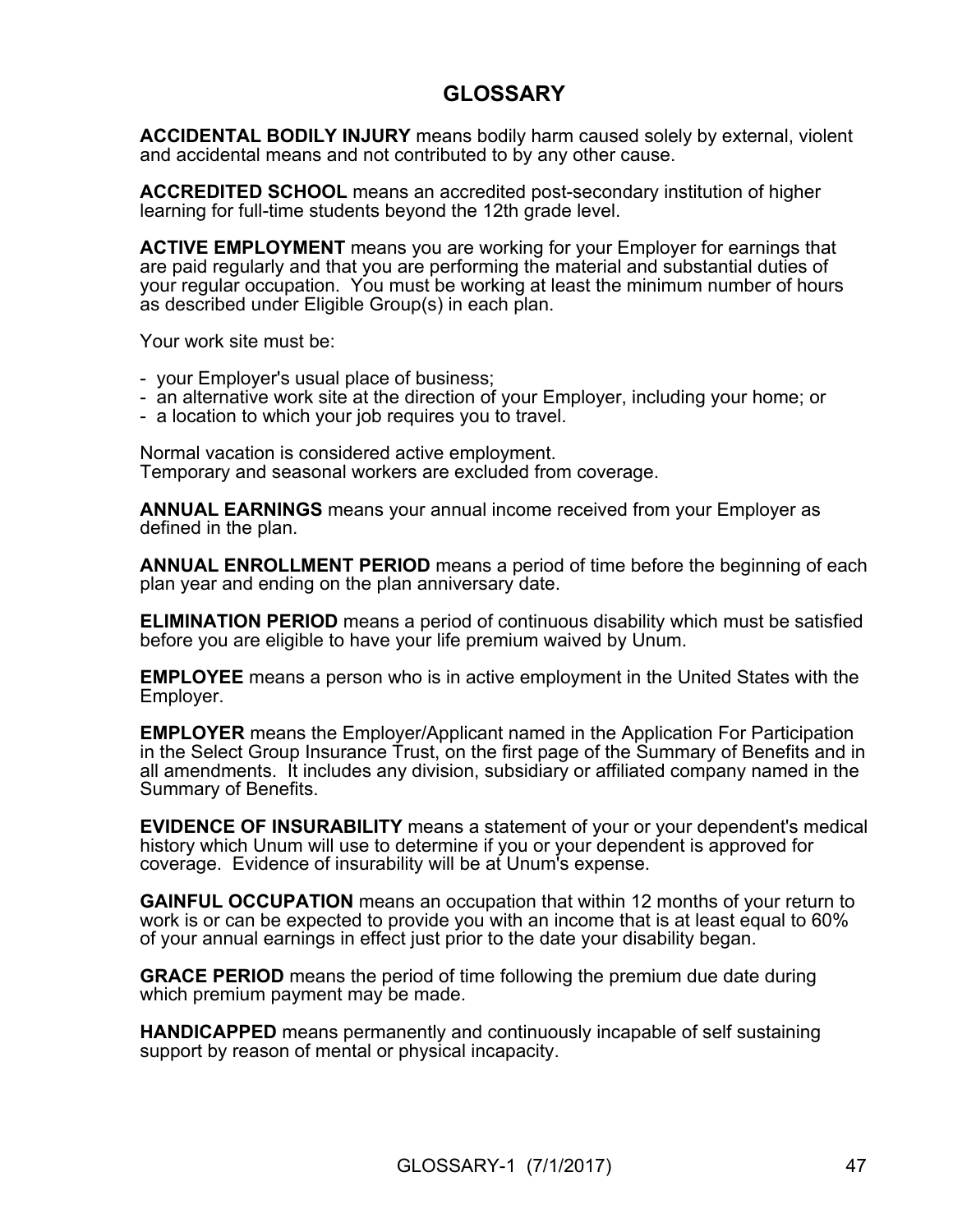**HOSPITAL OR INSTITUTION** means an accredited facility licensed to provide care and treatment for the condition causing your disability.

**INJURY** means:

- **for purposes of Portability**, a bodily injury that is the direct result of an accident and not related to any other cause.
- **for all other purposes**, a bodily injury that is the direct result of an accident and not related to any other cause. Disability must begin while you are covered under the plan.

**INSURED** means any person covered under a plan.

**INTOXICATED** means that your or your dependent's blood alcohol level equals or exceeds the legal limit for operating a motor vehicle in the state where the accident occurred.

**LAYOFF** or **LEAVE OF ABSENCE** means you are temporarily absent from active employment for a period of time that has been agreed to in advance in writing by your Employer.

Your normal vacation time or any period of disability is not considered a temporary layoff or leave of absence.

**LIFE THREATENING CONDITION** is a critical health condition that may result in your dependent's loss of life.

**LOSS OF A FOOT** means that all of the foot is cut off at or above the ankle joint.

**LOSS OF A HAND** means that all four fingers are cut off at or above the knuckles joining each to the hand.

**LOSS OF HEARING** means the total and irrecoverable loss of hearing in both ears.

**LOSS OF SIGHT** means the eye is totally blind and that no sight can be restored in that eye.

**LOSS OF SPEECH** means the total and irrecoverable loss of speech.

**LOSS OF THUMB AND INDEX FINGER** means that all of the thumb and index finger are cut off at or above the joint closest to the wrist.

**PAYABLE CLAIM** means a claim for which Unum is liable under the terms of the Summary of Benefits.

### **PHYSICIAN** means:

- a person performing tasks that are within the limits of his or her medical license; and
- a person who is licensed to practice medicine and prescribe and administer drugs or to perform surgery; or
- a person with a doctoral degree in Psychology (Ph.D. or Psy.D.) whose primary practice is treating patients; or
- a person who is a legally qualified medical practitioner according to the laws and regulations of the governing jurisdiction.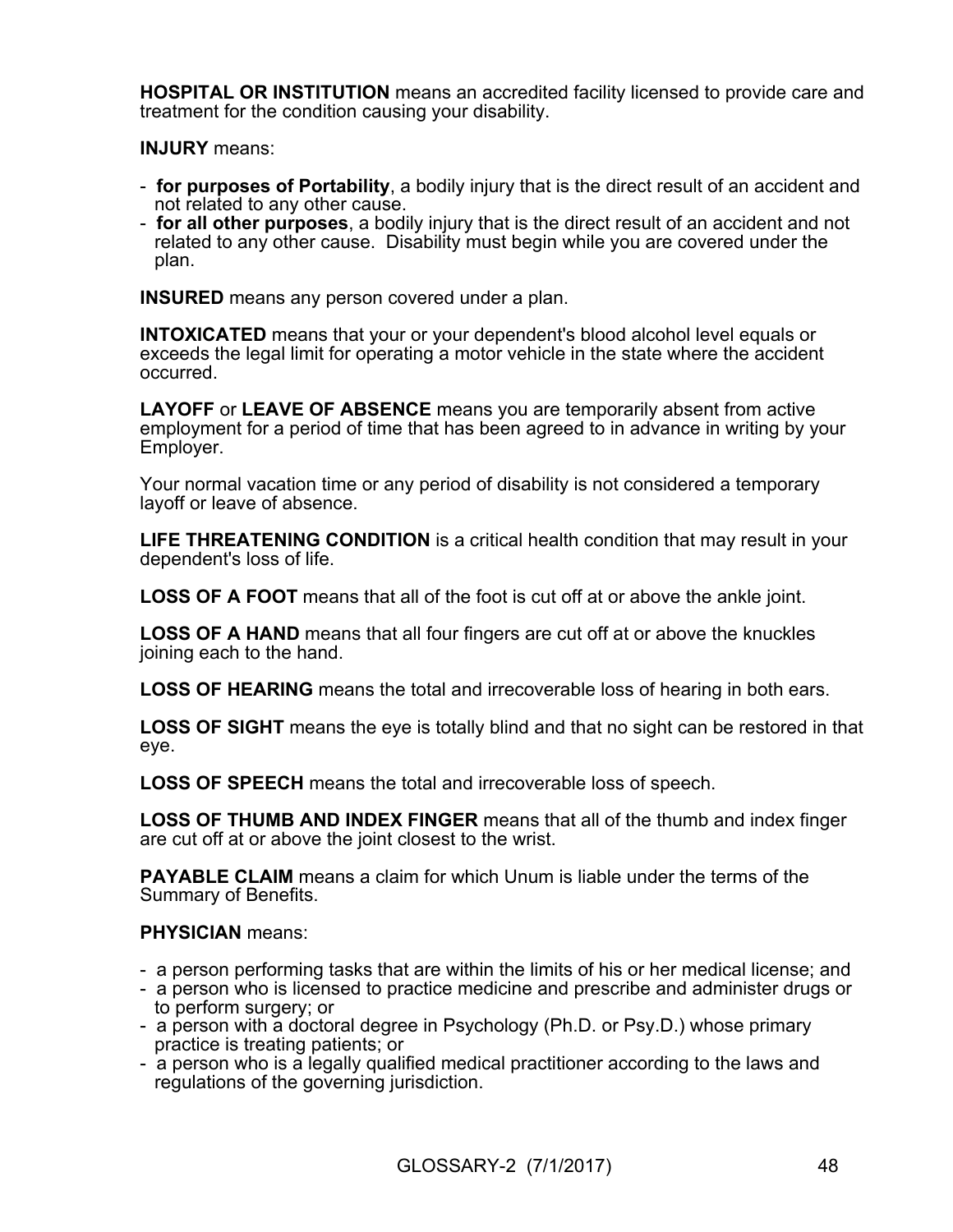Unum will not recognize you, or your spouse, children, parents or siblings as a physician for a claim that you send to us.

**PLAN** means a line of coverage under the Summary of Benefits.

**PRIVATE PASSENGER CAR** means a validly registered four-wheel private passenger car (including Employer-owned cars), station wagons, jeeps, pick-up trucks, and vans that are used only as private passenger cars.

**QUALIFIED CHILD** is any of your unmarried dependent children under age 25 who, on the date of your death as a result of an accidental bodily injury, was either:

- enrolled as a full-time student in an accredited post-secondary institution of higher learning beyond the 12th grade level; or
- at the 12th grade level and enrolls as a full-time student in an accredited postsecondary institution of higher learning beyond the 12th grade level within 365 days following the date of your death.

Children include your own natural offspring, lawfully adopted children and stepchildren. They also include foster children and other children who are dependent on you for main support and living with you in a regular parent-child relationship. A child will be considered adopted on the date of placement in your home.

#### **REGULAR CARE** means:

- you personally visit a physician as frequently as is medically required, according to generally accepted medical standards, to effectively manage and treat your disabling condition(s); and
- you are receiving the most appropriate treatment and care which conforms with generally accepted medical standards, for your disabling condition(s) by a physician whose specialty or experience is the most appropriate for your disabling condition(s), according to generally accepted medical standards.

**RETAINED ASSET ACCOUNT** is an interest bearing account established through an intermediary bank in the name of you or your beneficiary, as owner.

#### **SICKNESS** means:

- **for purposes of Portability**, an illness, disease or symptoms for which a person, in the exercise of ordinary prudence, would have consulted a health care provider.
- **for all other purposes**, an illness or disease. Disability must begin while you are covered under the plan.

**TOTALLY DISABLED** means that, as a result of an injury, a sickness or a disorder:

Your dependent spouse:

- is confined in a hospital or similar institution;
- is confined at home under the care of a physician for a sickness or injury; or
- has a **life threatening condition**.

Your dependent children: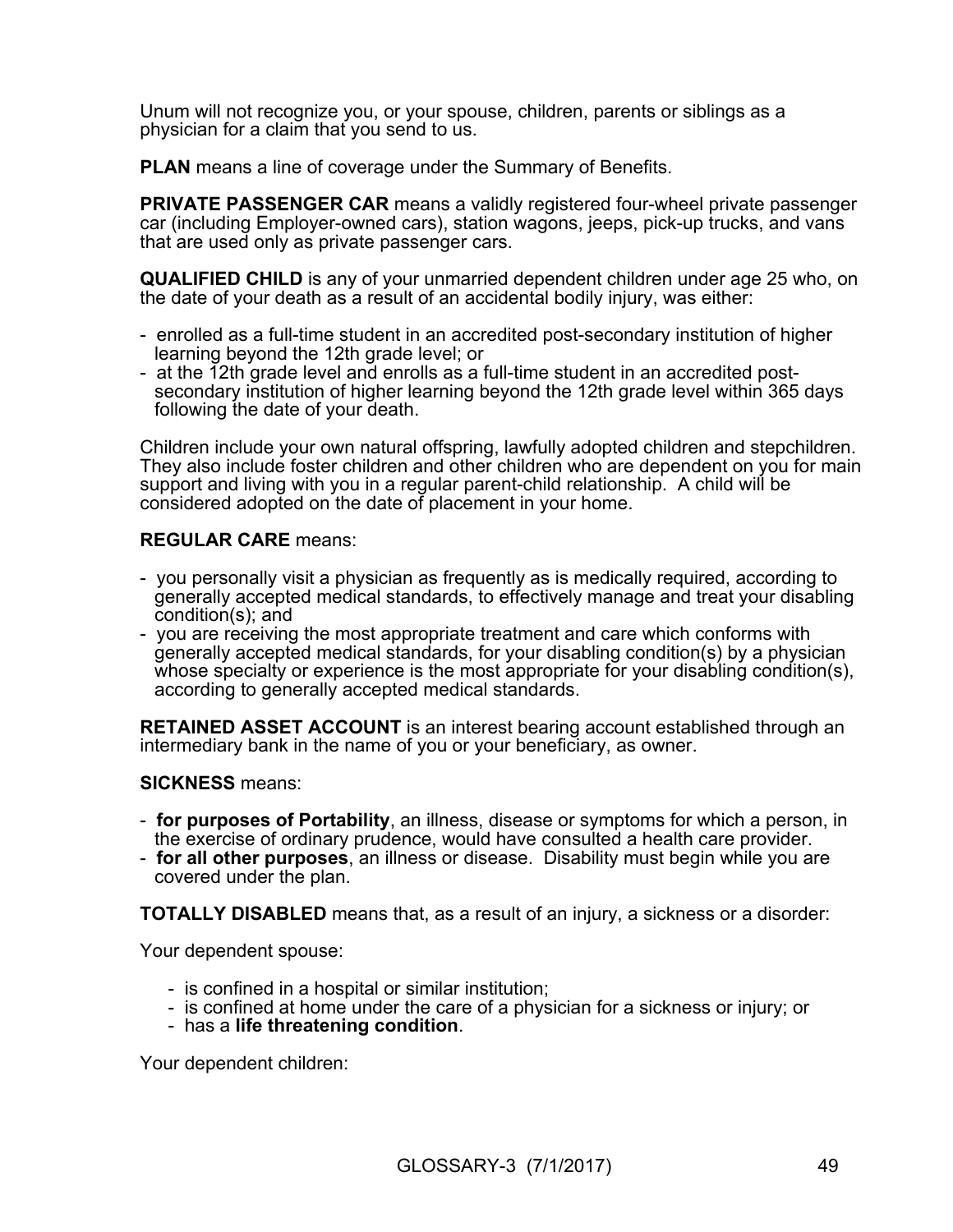- are confined in a hospital or similar institution; or
- are confined at home under the care of a physician for a sickness or injury.

**TRUST** means the policyholder trust named on the first page of the Summary of Benefits and all amendments to the policy.

**WAITING PERIOD** means the continuous period of time (shown in each plan) that you must be in active employment in an eligible group before you are eligible for coverage under a plan.

**WE**, **US** and **OUR** means Unum Life Insurance Company of America.

**YOU** means an employee who is eligible for Unum coverage.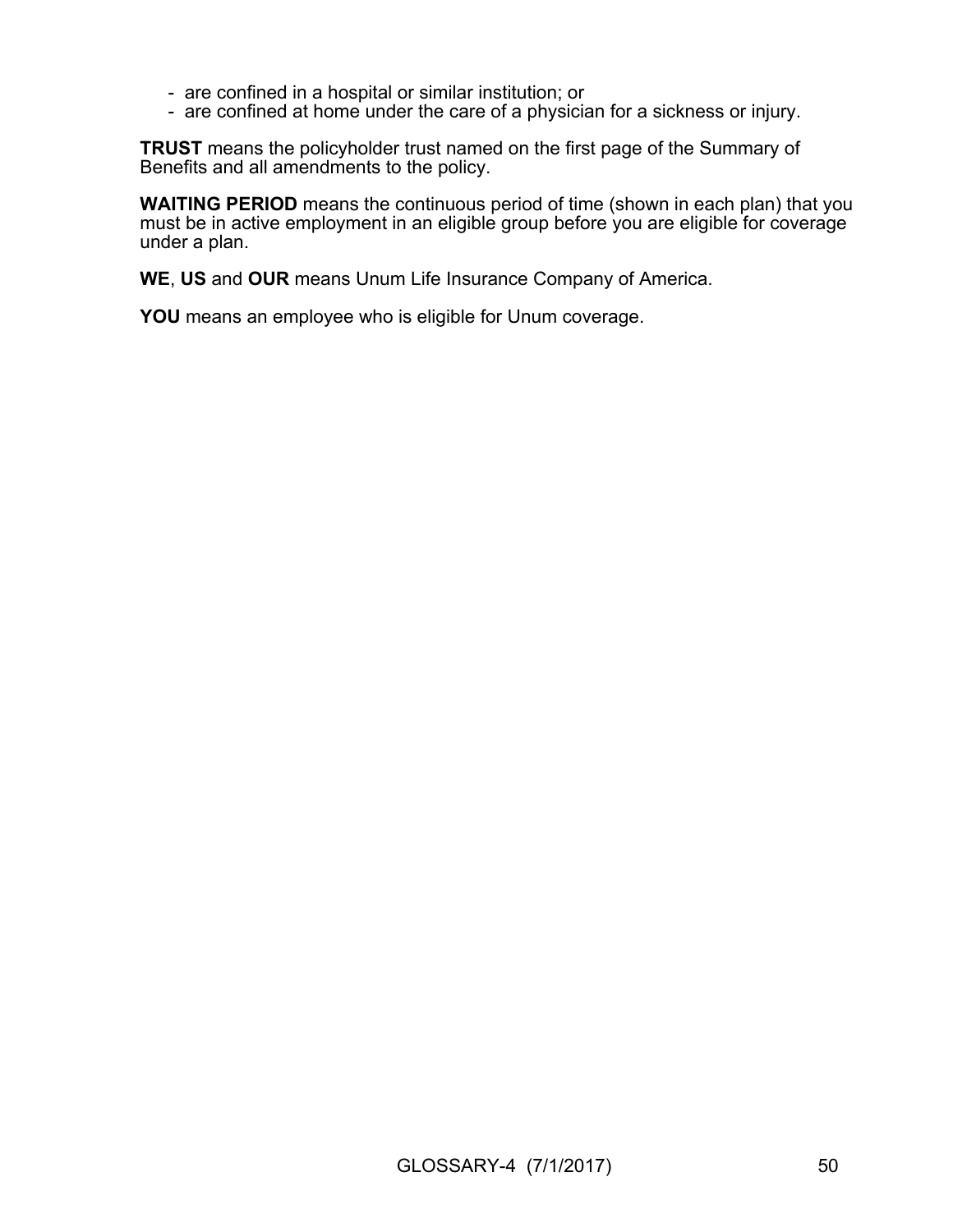#### **THE FOLLOWING NOTICES AND CHANGES TO YOUR COVERAGE ARE REQUIRED BY THE STATE OF WASHINGTON. PLEASE READ CAREFULLY.**

If you have a complaint about your insurance you may contact Unum at 1-800-321- 3889, or the department of insurance in your state of residence. Links to the websites of each state department of insurance can be found at [www.naic.org.](http://www.naic.org/)

Si usted tiene alguna queja acerca de su seguro puede comunicarse con Unum al 1- 800-321-3889, o al departamento de seguros de su estado de residencia. Puede encontrar enlaces a los sitios web de los departamentos de seguros de cada estado en [www.naic.org](http://www.naic.org/).

#### **If you are a resident of one of the states noted below, and the provisions referenced below appear in your Certificate in a form less favorable to you as an insured, they are amended as follows:**

If you had group life coverage in place with your employer through another carrier when your employer changed carriers to Unum, your prior coverage may be continued under the Unum plan to the extent the laws of your resident state require such right to continue and within the design limits of the Unum plan.

Full effect will be given to your state's civil union, domestic partner and same sex marriage laws to the extent they apply to you under a group insurance policy issued in another state.

### **For residents of Washington**

The definition for **ACTIVE EMPLOYMENT** in the **GLOSSARY** section is amended to include the following:

A period of up to 6 months during which you are not working due to a strike, lockout or other labor dispute is considered active employment. Your employer may require you to pay premium during this period of time.

The *WILL UNUM ACCELERATE YOUR OR YOUR DEPENDENT'S DEATH BENEFIT FOR THE PLAN IF YOU OR YOUR DEPENDENT BECOMES TERMINALLY ILL?*  (Accelerated Benefit) in the **Life Insurance Benefit Information** section is amended by changing the life expectancy requirement to 24 months or less, or such longer period as stated in the policy.

The *WHAT LOSSES ARE NOT COVERED UNDER YOUR PLAN?* provision in the **Life Insurance Benefit Information** section is amended to remove any exclusion for death caused by suicide.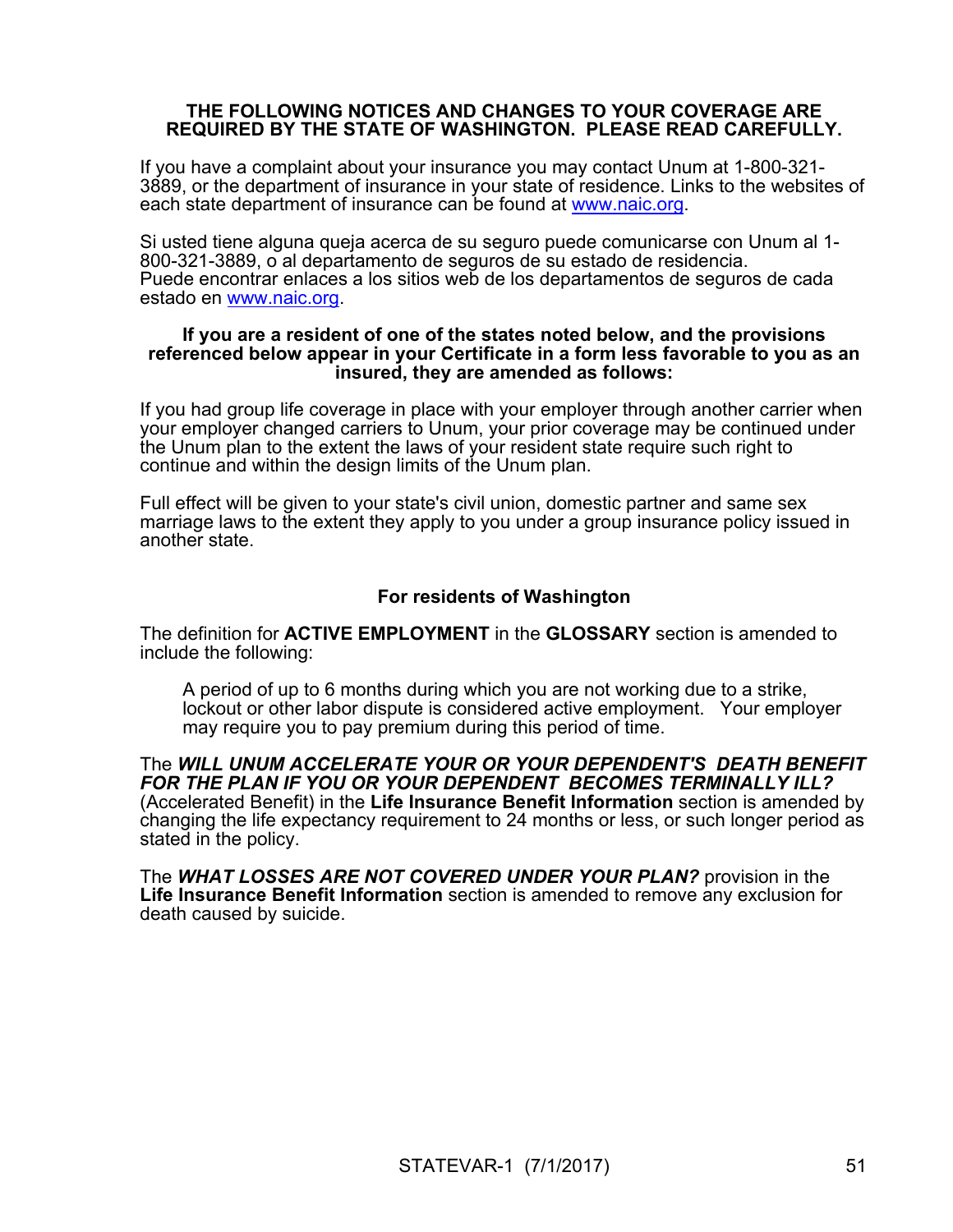#### **Additional Claim and Appeal Information Relative to the Summary of Benefits issued by Unum Life Insurance Company of America ("Unum")**

### **APPLICABILITY OF ERISA**

If the Summary of Benefits provides benefits under a Plan which is subject to the Employee Retirement Income Security Act of 1974 (ERISA), the following provisions apply. Whether a Plan is governed by ERISA is determined by a court, however, your Employer may have information related to ERISA applicability. If ERISA applies, the following items constitute the Plan: the additional information contained in this document, the Summary of Benefits, including your certificate of coverage, and any additional summary plan description information provided by the Plan Administrator. Benefit determinations are controlled exclusively by the Summary of Benefits, your certificate of coverage, and the information in this document.

#### **HOW TO FILE A CLAIM**

If you wish to file a claim for benefits, you should follow the claim procedures described in your insurance certificate. To complete your claim filing, Unum must receive the claim information it requests from you (or your authorized representative), your attending physician and your Employer. If you or your authorized representative has any questions about what to do, you or your authorized representative should contact Unum directly.

#### **CLAIMS PROCEDURES**

#### **If a claim is based on death, a covered loss not based on disability or for the Education Benefit**

In the event that your claim is denied, either in full or in part, Unum will notify you in writing within 90 days after your claim was filed. Under special circumstances, Unum is allowed an additional period of not more than 90 days (180 days in total) within which to notify you of its decision. If such an extension is required, you will receive a written notice from Unum indicating the reason for the delay and the date you may expect a final decision. Unum's notice of denial shall include:

- the specific reason or reasons for denial with reference to those Plan provisions on which the denial is based;
- a description of any additional material or information necessary to complete the claim and why that material or information is necessary; and
- a description of the Plan's procedures and applicable time limits for appealing the determination, including a statement of your right to bring a lawsuit under Section 502(a) of ERISA following an adverse determination from Unum on appeal.

Notice of the determination may be provided in written or electronic form. Electronic notices will be provided in a form that complies with any applicable legal requirements.

#### **If a claim is based on your disability**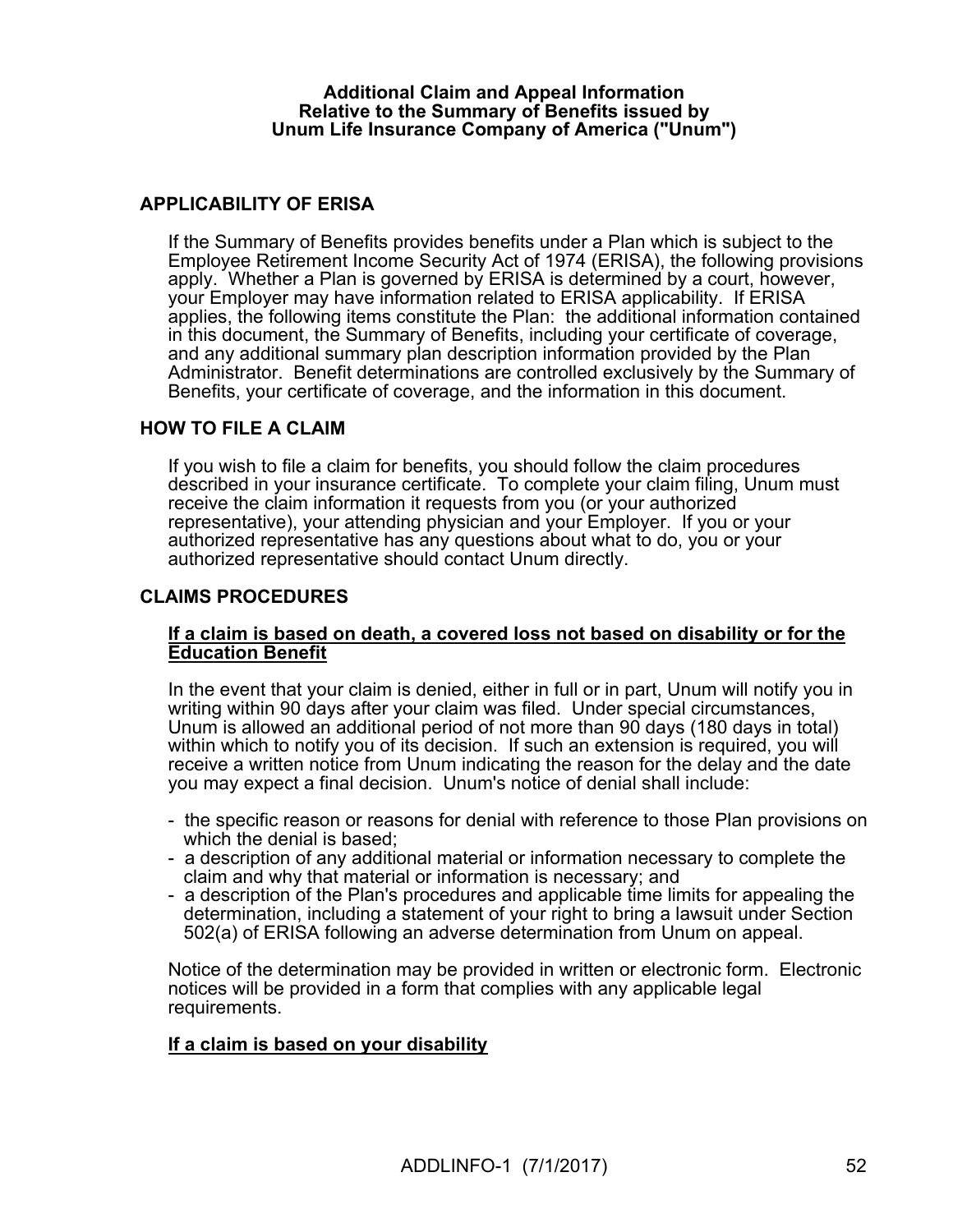Unum will give you notice of the decision no later than 45 days after the claim is filed. This time period may be extended twice by 30 days if Unum both determines that such an extension is necessary due to matters beyond the control of the Plan and notifies you of the circumstances requiring the extension of time and the date by which Unum expects to render a decision. If such an extension is necessary due to your failure to submit the information necessary to decide the claim, the notice of extension will specifically describe the required information, and you will be afforded at least 45 days within which to provide the specified information. If you deliver the requested information within the time specified, any 30 day extension period will begin after you have provided that information. If you fail to deliver the requested information within the time specified, Unum may decide your claim without that information.

If your claim for benefits is wholly or partially denied, the notice of adverse benefit determination under the Plan will:

- state the specific reason(s) for the determination;
- reference specific Plan provision(s) on which the determination is based;
- describe additional material or information necessary to complete the claim and why such information is necessary;
- describe Plan procedures and time limits for appealing the determination, and your right to obtain information about those procedures and the right to bring a lawsuit under Section 502(a) of ERISA following an adverse determination from Unum on appeal; and
- disclose any internal rule, guidelines, protocol or similar criterion relied on in making the adverse determination (or state that such information will be provided free of charge upon request).

Notice of the determination may be provided in written or electronic form. Electronic notices will be provided in a form that complies with any applicable legal requirements.

#### **APPEAL PROCEDURES**

#### **If an appeal is based on death, a covered loss not based on disability or for the Education Benefit**

If you or your authorized representative appeal a denied claim, it must be submitted within 90 days after you receive Unum's notice of denial. You have the right to:

- submit a request for review, in writing, to Unum;
- upon request and free of charge, reasonable access to and copies of, all relevant documents as defined by applicable U.S. Department of Labor regulations; and
- submit written comments, documents, records and other information relating to the claim to Unum.

Unum will make a full and fair review of the claim and all new information submitted whether or not presented or available at the initial determination, and may require additional documents as it deems necessary or desirable in making such a review. A final decision on the review shall be made not later than 60 days following receipt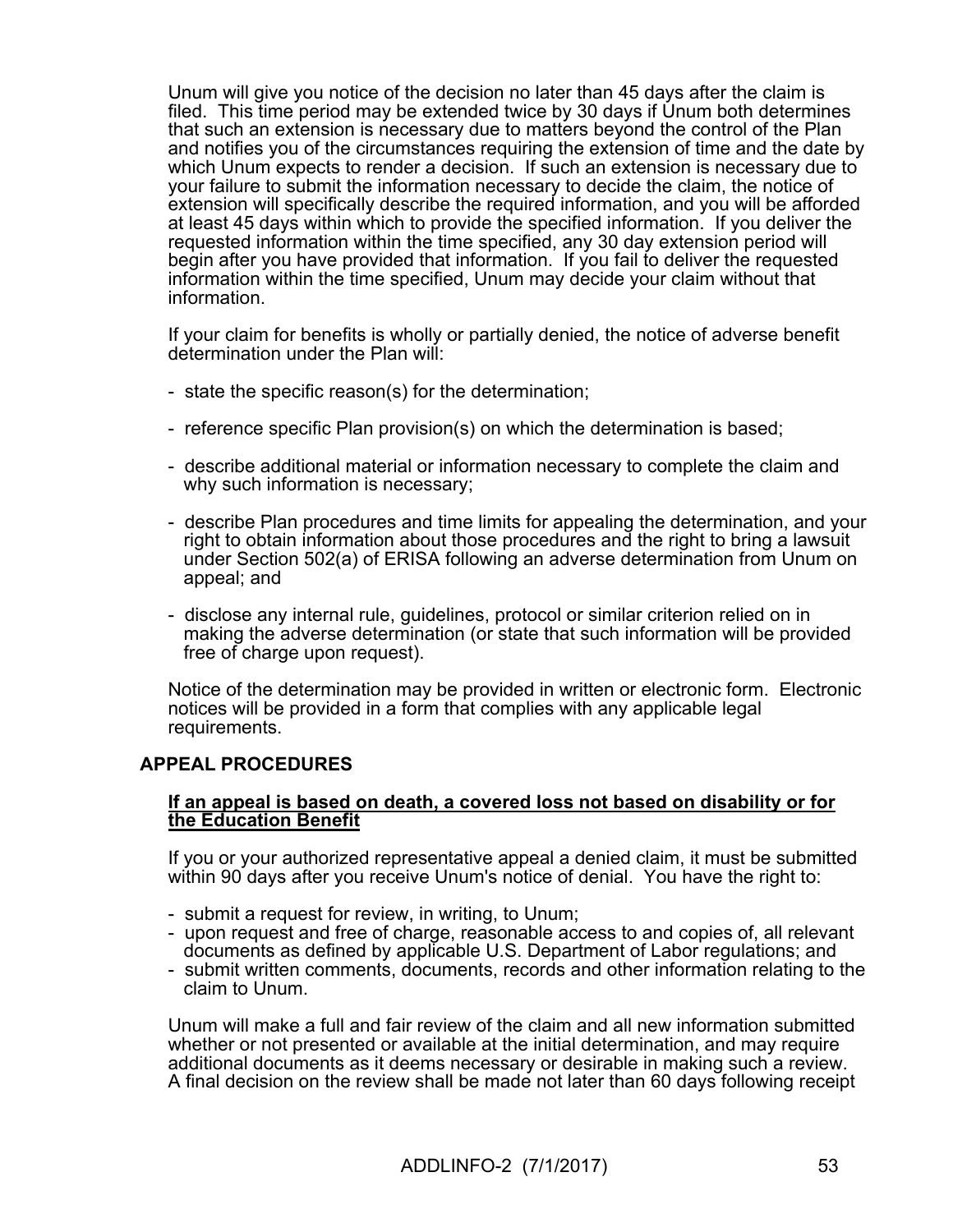of the written request for review. If special circumstances require an extension of time for processing, you will be notified of the reasons for the extension and the date by which the Plan expects to make a decision. If an extension is required due to your failure to submit the information necessary to decide the claim, the notice of extension will specifically describe the necessary information and the date by which you need to provide it to us. The 60-day extension of the appeal review period will begin after you have provided that information.

The final decision on review shall be furnished in writing and shall include the reasons for the decision with reference, again, to those Summary of Benefits' provisions upon which the final decision is based. It will also include a statement describing your access to documents and describing your right to bring a lawsuit under Section 502(a) of ERISA if you disagree with the determination.

Notice of the determination may be provided in written or electronic form. Electronic notices will be provided in a form that complies with any applicable legal requirements.

Unless there are special circumstances, this administrative appeal process must be completed before you begin any legal action regarding your claim.

#### **If an appeal is based on your disability**

You have 180 days from the receipt of notice of an adverse benefit determination to file an appeal. Requests for appeals should be sent to the address specified in the claim denial. A decision on review will be made not later than 45 days following receipt of the written request for review. If Unum determines that special circumstances require an extension of time for a decision on review, the review period may be extended by an additional 45 days (90 days in total). Unum will notify you in writing if an additional 45 day extension is needed.

If an extension is necessary due to your failure to submit the information necessary to decide the appeal, the notice of extension will specifically describe the required information, and you will be afforded at least 45 days to provide the specified information. If you deliver the requested information within the time specified, the 45 day extension of the appeal period will begin after you have provided that information. If you fail to deliver the requested information within the time specified, Unum may decide your appeal without that information.

You will have the opportunity to submit written comments, documents, or other information in support of your appeal. You will have access to all relevant documents as defined by applicable U.S. Department of Labor regulations. The review of the adverse benefit determination will take into account all new information, whether or not presented or available at the initial determination. No deference will be afforded to the initial determination.

The review will be conducted by Unum and will be made by a person different from the person who made the initial determination and such person will not be the original decision maker's subordinate. In the case of a claim denied on the grounds of a medical judgment, Unum will consult with a health professional with appropriate training and experience. The health care professional who is consulted on appeal will not be the individual who was consulted during the initial determination or a subordinate. If the advice of a medical or vocational expert was obtained by the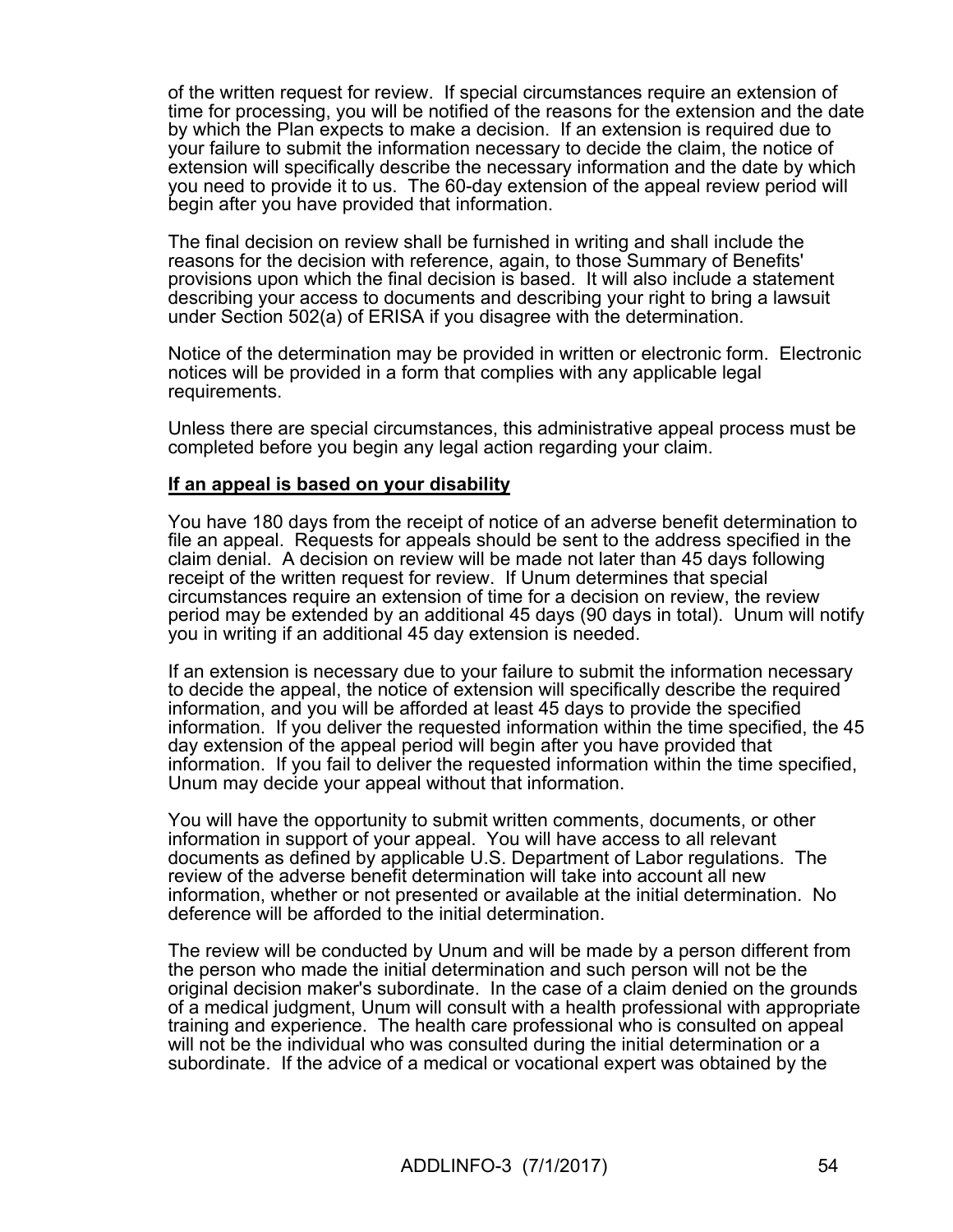Plan in connection with the denial of your claim, Unum will provide you with the names of each such expert, regardless of whether the advice was relied upon.

A notice that your request on appeal is denied will contain the following information:

- the specific reason(s) for the determination;
- a reference to the specific Plan provision(s) on which the determination is based;
- a statement disclosing any internal rule, guidelines, protocol or similar criterion relied on in making the adverse determination (or a statement that such information will be provided free of charge upon request);
- a statement describing your right to bring a lawsuit under Section 502(a) of ERISA if you disagree with the decision;
- the statement that you are entitled to receive upon request, and without charge, reasonable access to or copies of all documents, records or other information relevant to the determination; and
- the statement that "You or your Plan may have other voluntary alternative dispute resolution options, such as mediation. One way to find out what may be available is to contact your local U.S. Department of Labor Office and your State insurance regulatory agency".

Notice of the determination may be provided in written or electronic form. Electronic notices will be provided in a form that complies with any applicable legal requirements.

Unless there are special circumstances, this administrative appeal process must be completed before you begin any legal action regarding your claim.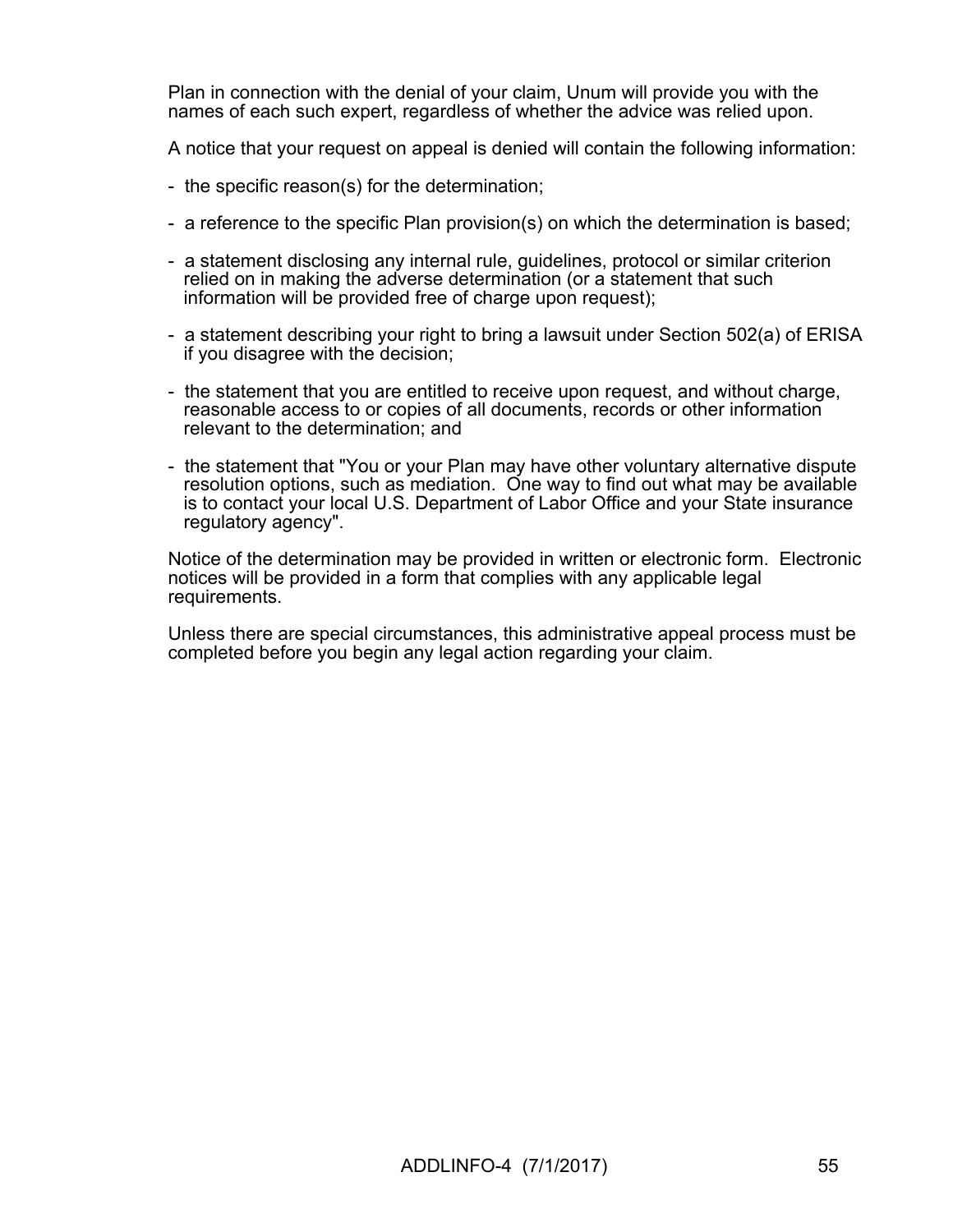#### **NOTICE CONCERNING COVERAGE UNDER THE TENNESSEE LIFE AND HEALTH INSURANCE GUARANTY ASSOCIATION ACT**

Residents of Tennessee who purchase life insurance, annuities or health insurance should know that the insurance companies licensed in this state to write these types of insurance are members of the Tennessee Life and Health Insurance Guaranty Association. The purpose of this association is to assure that policyholders will be protected, within limits, in the unlikely event that a member insurer becomes financially unable to meet its obligations. If this should happen, the Guaranty Association will assess its other member insurance companies for the money to pay the claims of insured persons who live in the state and, in some cases, to keep coverage in force. The valuable extra protection provided by these insurers through the Guaranty Association is not unlimited, however. And, as noted below, this protection is not a substitute for consumers' care in selecting companies that are well-managed and financially stable.

The state law that provides for this safety-net coverage is called the Tennessee Life and Health Insurance Guaranty Association Act. The following is a brief summary of this law's coverages, exclusions and limits. **This summary does not cover all provisions of the law or describe all of the conditions and limitations relating to coverage. This summary does not in any way change anyone's rights or obligations under the act or the rights or obligations of the Guaranty Association**.

### **COVERAGE**

Generally, individuals will be protected by the Life and Health Insurance Guaranty Association if they live in this state and hold a life or health insurance contract, or an annuity, or if they are insured under a group insurance contract, issued by a member insurer authorized to conduct business in Tennessee. Health insurance includes disability and long term care policies. The beneficiaries, payees or assignees of insured persons are protected as well, even if they live in another state.

### **EXCLUSIONS FROM COVERAGE**

However, persons holding such policies are not protected by this Guaranty Association if:

- they are eligible for protection under the laws of another state (this may occur when the insolvent insurer was incorporated in another state whose guaranty association protects insureds who live outside that state);
- the insurer was not authorized to do business in this state;
- their policy was issued by an HMO, a fraternal benefit society, a mandatory state pooling plan, a mutual assessment company or similar plan in which the policyholder is subject to future assessments, or by an insurance exchange.

The Guaranty Association also does not provide coverage for:

- any policy or portion of a policy which is not guaranteed by the insurer or for which the individual has assumed the risk, such as a variable contract sold by prospectus;
- any policy of reinsurance (unless an assumption certificate was issued);
- interest rate yields that exceed an average rate;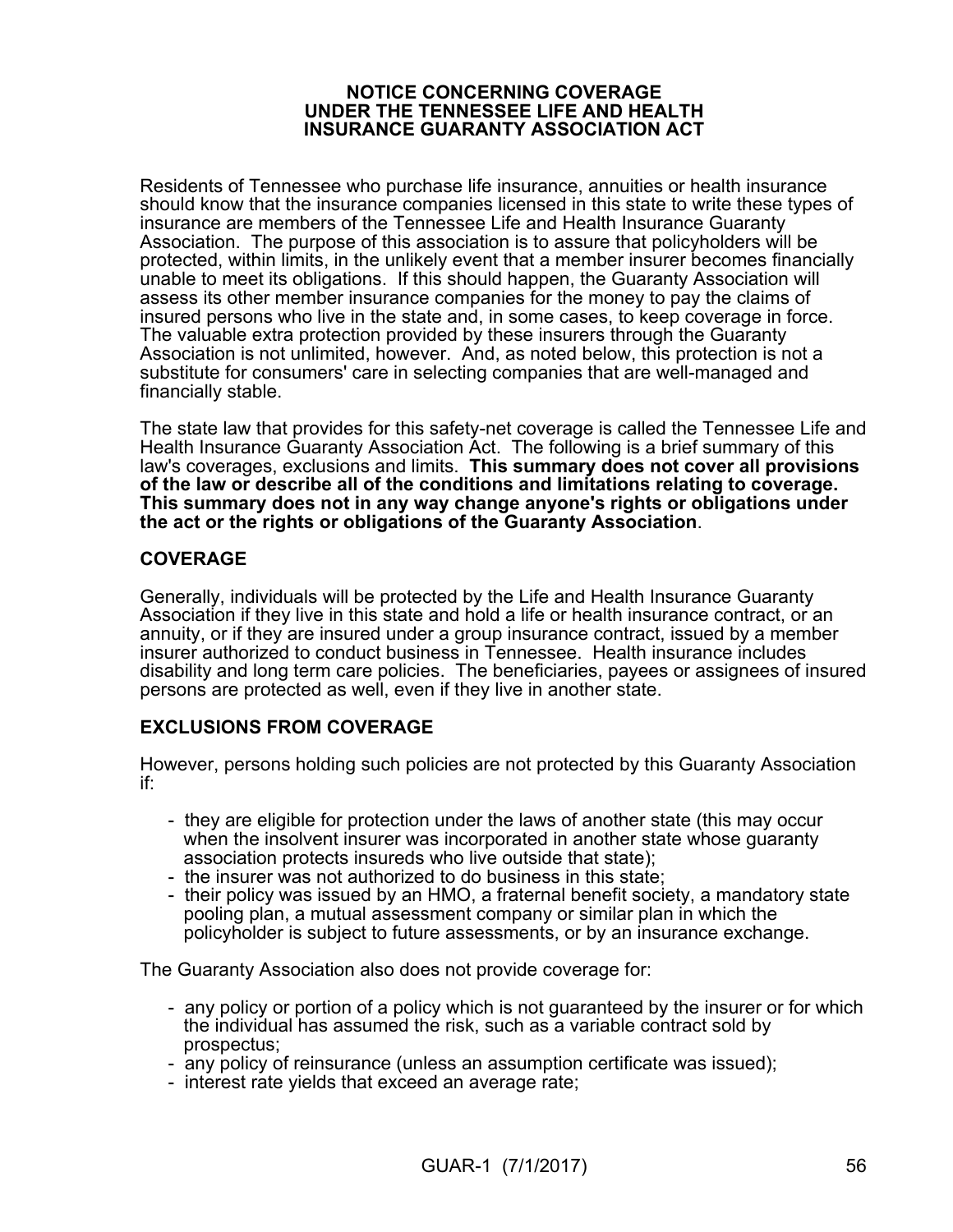- dividends;
- credits given in connection with the administration of a policy by a group contractholder;
- employers' plans to the extent they are self-funded (that is, not insured by an insurance company, even if an insurance company administers them);
- unallocated annuity contracts (which give rights to group contractholders, not individuals).

### **LIMITS ON AMOUNT OF COVERAGE**

The act also limits the amount the Guaranty Association is obligated to pay out. The Guaranty Association cannot pay more than what the insurance company would owe under a policy or contract. For any one insured life, the Guaranty Association guarantees payments up to a stated maximum no matter how many policies and contracts there were with the same company, even if they provided different types of coverage. These aggregate limits per life are as follows:

- \$300,000 for policies and contracts of all types, except as described in the next point
- \$500,000 for basic hospital, medical and surgical insurance and major medical insurance issued by companies that become insolvent after January 1, 2010.

Within these overall limits, the Guaranty Association cannot guarantee payment of benefit greater than the following:

- life insurance death benefits \$300,000
- life insurance cash surrender value \$100,000
- present value of annuity benefits for companies insolvent before July 1, 2009 \$100,000
- present value of annuity benefits for companies insolvent after June 30, 2009 \$250,000
- health insurance benefits for companies declared insolvent before January 1, 2010 - \$100,000
- health insurance benefits for companies declared insolvent on or after January 1, 2010:
	- \$100,000 for limited benefits and supplemental health coverages
	- \$300,000 for disability and long term care insurance
	- \$500,000 for basic hospital, medical and surgical insurance or major medical insurance

\*\*\*\*\*\*\*\*\*\*\*\*\*\*\*\*\*\*\*\*\*\*\*\*\*\*\*\*\*\*\*\*\*\*\*\*\*\*\*\*\*\*\*\*\*\*\*\*\*\*\*\*\*\*\*\*\*\*\*\*\*\*\*\*\*\*\*\*\*\*\*\*\*\*\*\*\*\*\*\*\*\*\*\*\*\*\*\*\*\*\*\*\*\*\*\*\*\*\*\*

The Tennessee Life and Health Insurance Guaranty Association may not provide coverage for this policy. If coverage is provided, it may be subject to substantial limitations or exclusions, and require continued residency in Tennessee. You should not rely on coverage by the Tennessee Life and Health Insurance Guaranty Association in selecting an insurance company or in selecting an insurance policy.

Coverage is **NOT** provided for your policy or any portion of it that is not guaranteed by the insurer for which you have assumed the risk, such as a variable contract sold by prospectus.